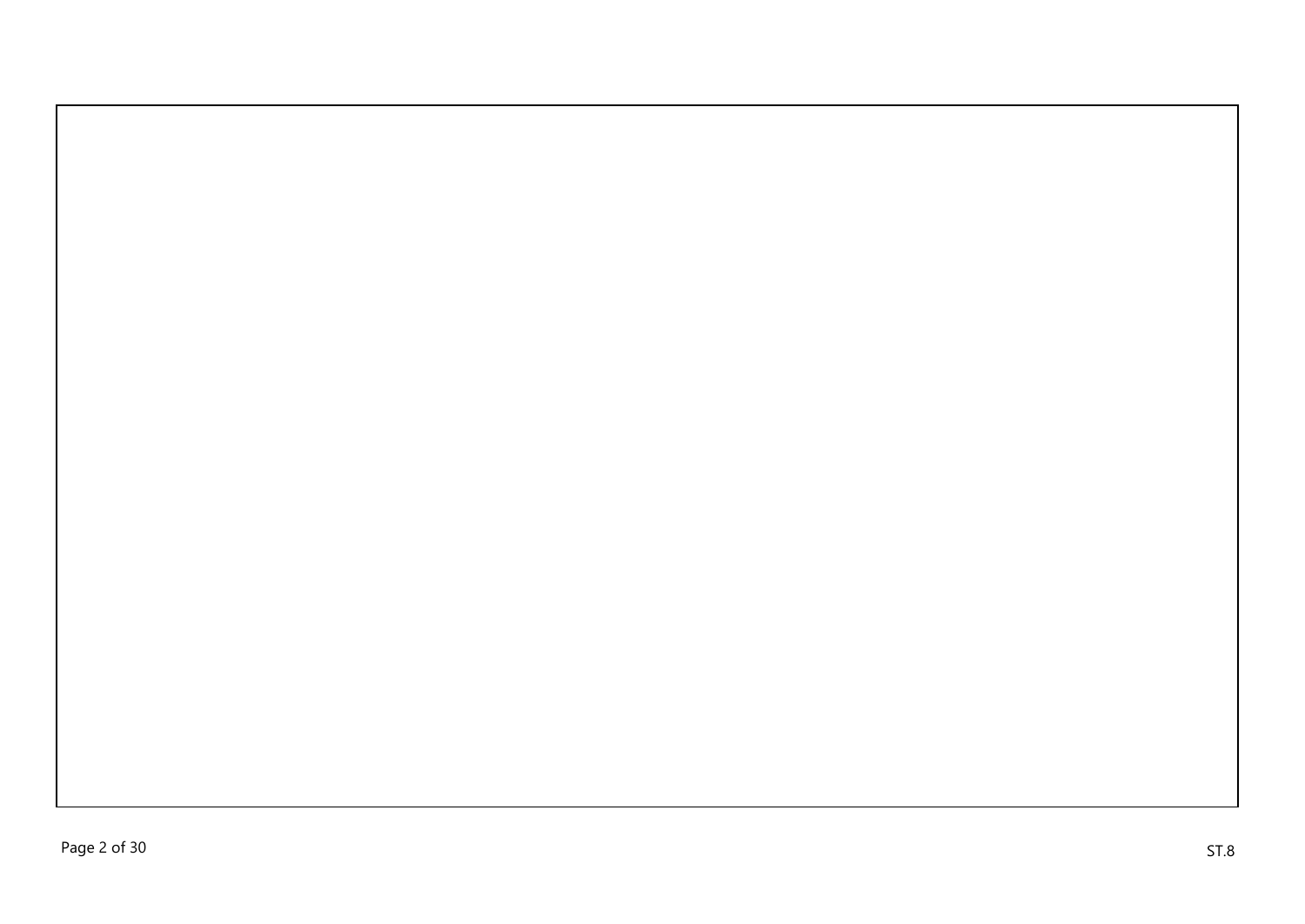| #                | Island       | House Name     | Name                   | Sex | National ID | ېره پر شه                        | ىئرىتر                                                             |
|------------------|--------------|----------------|------------------------|-----|-------------|----------------------------------|--------------------------------------------------------------------|
|                  | S. Hithadhoo |                |                        |     |             |                                  |                                                                    |
|                  | S. Hithadhoo | Aabin          | Aishath Sam-aa         | F   | A291102     | اړځ مر                           | أقرم شوه سنره و                                                    |
| $\overline{c}$   | S. Hithadhoo | Aafaaguge      | Fathimath Haneefa      | F   | A140950     | ه بو و ،<br>پرتو <sub>ک</sub> ر  | ۇۋۇۋە ئاس                                                          |
| 3                | S. Hithadhoo | Aafaaguge      | Mohamed Sajy Solah     | M   | A277550     | ه بو و ،<br>پرتو <sub>ک</sub> ر  | ورەر و گو سکور                                                     |
| 4                | S. Hithadhoo | Aafaaguge      | Hawwa Sajaya Solah     | F   | A321679     | ه به و ،<br>پرتو <sub>ک</sub> ی  | $222 + 222$                                                        |
| 5                | S. Hithadhoo | Aagisa Manzil  | Irufaan Rasheed        | M   | A147426     | ئۇ جەمئىر شىر بۇ                 | ە ئەۋگە ئەسىم                                                      |
| $\sqrt{6}$       | S. Hithadhoo | Aagisa Manzil  | Inayath Rasheed        | F   | A278718     | ئۇ جەنجە ئىر ئىر                 | ويتكتره بمرشوش                                                     |
| $\overline{7}$   | S. Hithadhoo | Aagisa Manzil  | Iyaz Rasheedh          | M   | A308928     | ئۇ سەئەسىر بىر                   |                                                                    |
| 8                | S. Hithadhoo | Aagisa Manzil  | Iffath Rasheed         | F   | A308930     | ئۇ جەنزىقىي بى                   | ده کرشونر<br>درای کرشونر<br>در در کرشونر                           |
| $\boldsymbol{9}$ | S. Hithadhoo | Aares          | Shazleena              | F   | A277692     | پر بر <u>م</u>                   | شەھ بوپىر<br>ئ                                                     |
| 10               | S. Hithadhoo | Aares          | Fathmath Fasyla        | F   | A304001     | پر بر م<br>مربر ب                | وُمِرَةٍ وَجَدِ                                                    |
| 11               | S. Hithadhoo | Abadhahhiyaage | Fathimath Sadha Faheem | F   | A306380     | ىر ئەر ئەر بەر<br>مەھەر ئىر بىرى | وٌ و د د سامرٌ وَ رِ د                                             |
| 12               | S. Hithadhoo | Abumaage       | Ahmed Hussain          | M   | A307407     | 5501                             | رەرو ورىدىگ                                                        |
| 13               | S. Hithadhoo | Adhunee        | Mohamed Naeem          | M   | A019140     | لرقر سر                          | ورەر دىرە                                                          |
| 14               | S. Hithadhoo | Ahivaluge      | Aishath Azha           | F   | A278028     | وسرة وء                          | وكرمشكو الرومي                                                     |
| 15               | S. Hithadhoo | Ali            | Mirshan Salih          | M   | A296717     | تزمز                             | ويرخش بكور                                                         |
| 16               | S. Hithadhoo | Alimas Vaadhee | Ibrahim Waheed         | M   | A018597     | أزمز و المعتقب                   |                                                                    |
| 17               | S. Hithadhoo | Alimas Vaadhee | Fathimath Moosa        | F   | A306028     | <br>  مەمرىر مەھم <sup>ى</sup> ر |                                                                    |
| 18               | S. Hithadhoo | Alivaage       | Ahmed Shafeeq          | M   | A062620     | پر پوځ                           | رەر ئىرىپ                                                          |
| 19               | S. Hithadhoo | Amfaa          | Fathimath Shareefa     | F   | A021411     | پره په                           | و دوره المنظمة<br>وأبو وأبو المنظمة<br>أبو المنظمة المنظمة المنظمة |
| 20               | S. Hithadhoo | Amfaa          | Aishath Jimshadha      | F   | A161314     | رەپى                             |                                                                    |
| 21               | S. Hithadhoo | Anush          | Najwa Haleem           | F   | A296058     | ىر تىرىيە                        | برەپر بەرە                                                         |
| 22               | S. Hithadhoo | Aprilge        | Fathimath Nishama      | F.  | A372878     | ە بۇ بېرى <i>دى</i>              | و ده سرچې                                                          |
| 23               | S. Hithadhoo | Arrow          | Mariyam Lama Hussain   | F.  | A277448     | $\overline{\mathcal{L}}$         | ג פינים גוב הרייתיות                                               |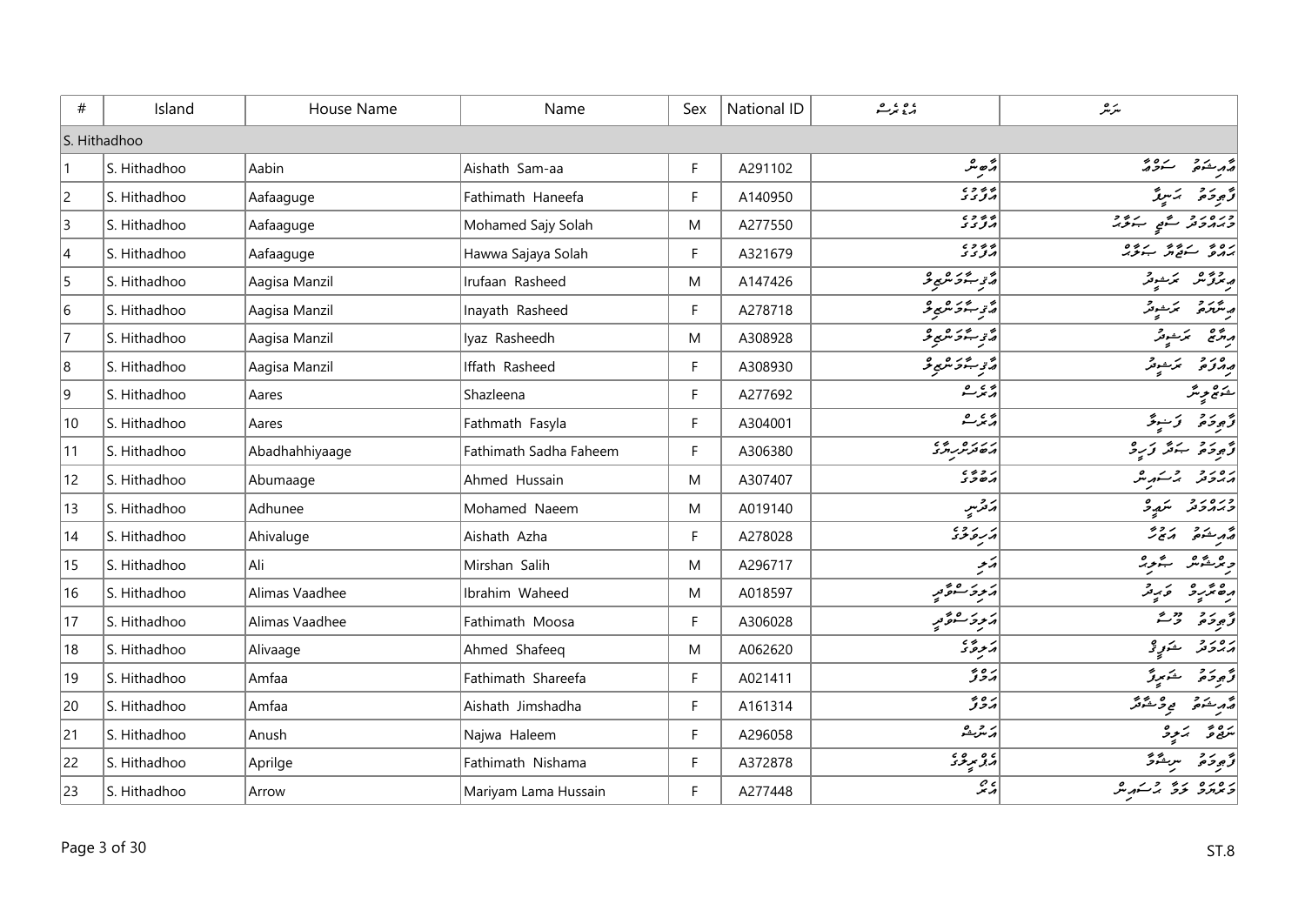| 24 | S. Hithadhoo | Asareege              | Abdullah Shareef Ahmed       | M  | A044055 | ئەسئەمەيج                                    | برە والله خەمرو برەر و             |
|----|--------------|-----------------------|------------------------------|----|---------|----------------------------------------------|------------------------------------|
| 25 | S. Hithadhoo | Asareege              | Mohamed Shamin Ali           | M  | A090013 | ېر کے می <sub>و</sub> ی                      | ورەرو ئۇچىر كەي                    |
| 26 | S. Hithadhoo | Asareege Aage         | Mohamed Ibrahim              | M  | A059533 | پر سر پر می بر می<br>  پر سے پیر بر می       | כמחכת תפתיכ                        |
| 27 | S. Hithadhoo | Ashraf Manzil         | Saudiyya Saleem              | F  | A071741 | ىز شەندى <sub>ر ت</sub> ور ھ <sub>ى</sub> تو | سەمەمەر ئىسىمبەر ئە                |
| 28 | S. Hithadhoo | Ashraf Manzil         | Mahil Ahmed                  | M  | A309353 | ژے پرور ویریج ثر                             | ۇرۇ مەددىر                         |
| 29 | S. Hithadhoo | Astral ge             | Shiuma Ahmed                 | F  | A020738 | و عصره و د<br>مرگستانهای مرکزی               | شورج درورو                         |
| 30 | S. Hithadhoo | Athamaage             | Mohamed Nabeel               | M  | A069301 | بر بر بر بر<br>برخ تر <sub>ک</sub>           | وره دو شهره                        |
| 31 | S. Hithadhoo | Atharulaage           | Ali Moosa                    | M  | A023716 | ر ر و د ،<br>پره برنژ د                      | $23 - 52$                          |
| 32 | S. Hithadhoo | Atharulaage           | Fathimath Shamshad           | F  | A126574 | ر ر د د د ،<br>پره برڅ د                     | و د د ورو و<br>توجوحو شکوشوتر      |
| 33 | S. Hithadhoo | Athireege             | Naashiyath Faiz              | F  | A021428 | ړ<br>مرموسونه                                | لترجع تروم                         |
| 34 | S. Hithadhoo | Athireege             | Fathmath Fazath              | F  | A021507 | لهَ حو مبری                                  | و و د و د د و                      |
| 35 | S. Hithadhoo | Athireege             | Fathimath Shaiha Ahmed Ziyaf | F  | A286623 |                                              | وٌمِ دَمٌ شَهر مُه رور د مِ مِرْوٌ |
| 36 | S. Hithadhoo | Athireege             | Aishath Eva Ibrahim          | F  | A308739 | پر<br>در حوموري                              | ړ. دغو رو ره پر د                  |
| 37 | S. Hithadhoo | Athireege             | Aminath Efa Ibrahim          | F  | A321778 | لأحومونكه                                    | أدمرة وتسمي وكالمرد                |
| 38 | S. Hithadhoo | Atlanta               | Aishath Nadheema             | F  | A100296 | <sup>ى 2</sup> 2 گەنى                        | أشركت سكبرة                        |
| 39 | S. Hithadhoo | Autumn Green          | Ahmed Imran Sobir            | M  | A302078 | <br>  د ۱۳۵۶ مړين                            | גפגב הכתית הים ב                   |
| 40 | S. Hithadhoo | <b>Baabul Avaalee</b> | Aminath Akmal Mohamed        | F. | A278780 | صحيح مركز مر                                 | أتر مرد بره در وبرد د              |
| 41 | S. Hithadhoo | <b>Baabul Avaalee</b> | Fazeen Mohamed               | M  | A307820 |                                              | أزي شرح المردح                     |
| 42 | S. Hithadhoo | Baaghubahaaruge       | Mohamed Latheef              | M  | A049501 | ه در د د ،<br><i>ه د ه ر</i> بر              | ورەر دېرە                          |
| 43 | S. Hithadhoo | Baataage              | Aishath Safa                 | F  | A304558 | $\begin{array}{c} 648 \ 569 \end{array}$     | ۇرمىشى بىر                         |
| 44 | S. Hithadhoo | Baazeege              | Hussain Shaheedh             | M  | A019815 | ڪ سيء <i>گ</i>                               | چرىسى ھەرىھ                        |
| 45 | S. Hithadhoo | Badhanmaage           | Ibrahim Mohamed              | M  | A050215 | ر ره و د ،<br>ت <i>ن</i> تر پر د             | ده نگرده وره د و                   |
| 46 | S. Hithadhoo | Badhanmaage           | Ahmed Akhthar                | M  | A153644 | ر ره و د<br>ت <i>ق</i> ترسرچر                | ره رو درورو                        |
| 47 | S. Hithadhoo | Bashigasdhoshuge      | Mohamed Shafeeg              | M  | A067422 | ے مر <sub>کب</sub> صحیح و ی                  | ورەرو ئىرو                         |
| 48 | S. Hithadhoo | Bilaiymaage           | Lujain Abdul Matheen         | M  | A113772 | <br>  حو مو <del>د</del> ک                   | ور مر محمد ده وه د مر ه            |
| 49 | S. Hithadhoo | Binmaage              | Asiyath Hussain              | F  | A308040 | ە شر <del>ى</del> ر ئ                        | ومسور ومسكور                       |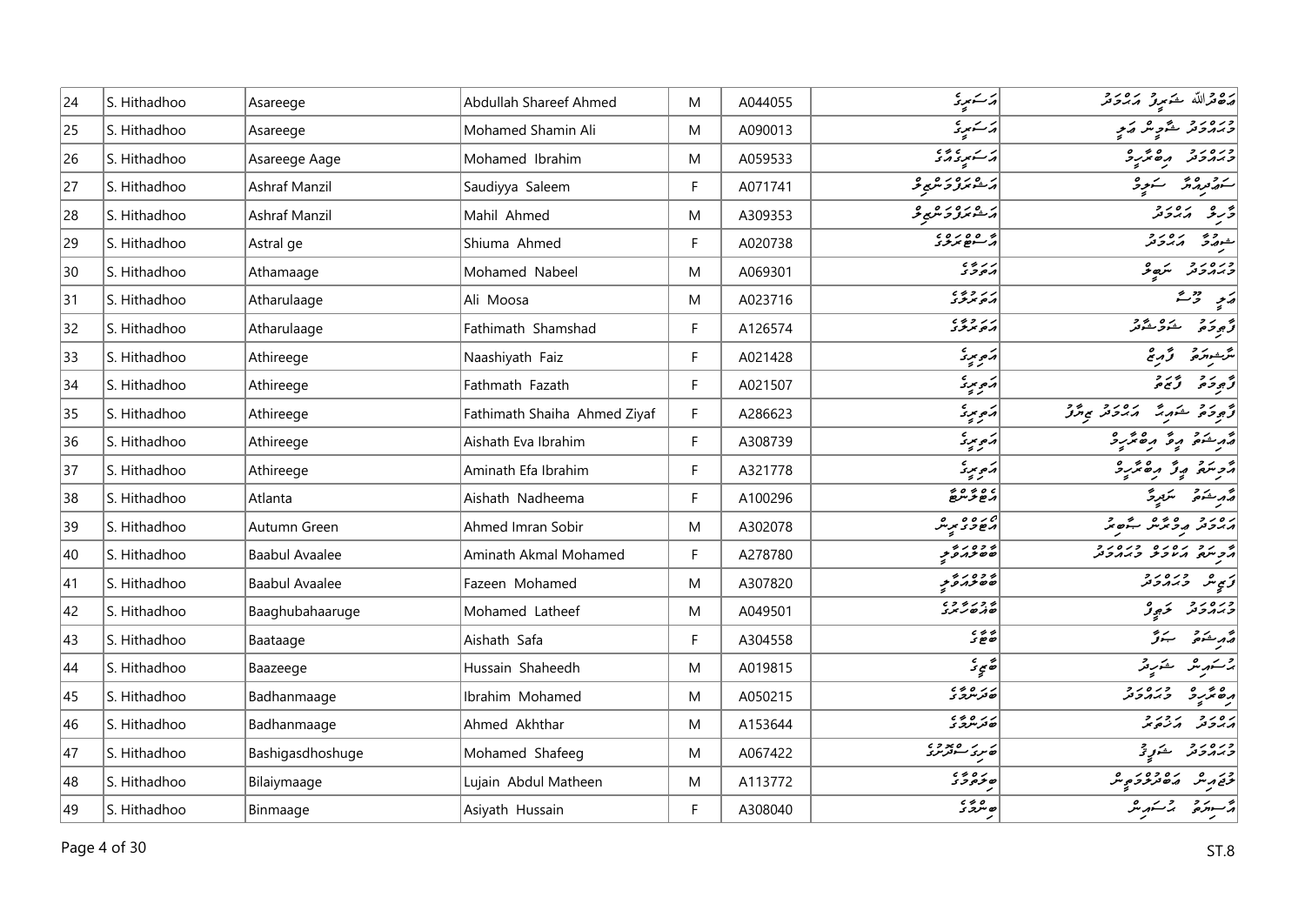| 50 | S. Hithadhoo | Binmaage               | Mohamed Aiman        | M           | A308041 | ە ئەرىرى<br>ئ                              | כממכני התכיל                      |
|----|--------------|------------------------|----------------------|-------------|---------|--------------------------------------------|-----------------------------------|
| 51 | S. Hithadhoo | Binmaage               | Aminath Hasma Habeeb | F           | A308042 | ه ۶ <i>۶۴</i><br>مهرو د                    |                                   |
| 52 | S. Hithadhoo | <b>Blue Lagoon</b>     | Ahmed Latheef        | M           | A000360 | ه دو ه دو ه<br>حاموموی س                   | رەرو ئەۋ                          |
| 53 | S. Hithadhoo | Blue Lagoon            | Ibrahim Nazim        | M           | A028018 | ه دد د د ه<br>ح <del>تر ت</del> ر ت س      | وەترىر ئىبر                       |
| 54 | S. Hithadhoo | <b>Blue Lagoon</b>     | Abdulla Gasim        | M           | A304993 | ه دد د د ه<br>ح <del>ن</del> ر نړۍ س       | 20 مِنْ اللّهِ تَحْ - وَ          |
| 55 | S. Hithadhoo | <b>Blue Lagoon</b>     | Yumin Ahmed Latheef  | M           | A347655 | ه دو ه دو ه<br>ن <i>ن مو بو س</i>          | בכת המכת <del>ב</del> תל          |
| 56 | S. Hithadhoo | Bokarumaage            | Mariyam Samika Adil  | $\mathsf F$ | A277548 | پر ر د » ،<br><i>ه ۷ برد د</i>             | ويرمرو كورة كمورو                 |
| 57 | S. Hithadhoo | <b>Broan Villa</b>     | Nazmeena Zuhair      | $\mathsf F$ | A019750 | ەم ئەش <sub>رى</sub> رىگە                  |                                   |
| 58 | S. Hithadhoo | <b>Broan Villa</b>     | Naziya Zuhair        | F           | A019819 | وه و عرو                                   |                                   |
| 59 | S. Hithadhoo | <b>Broan Villa</b>     | Ahmed Adil           | M           | A085107 | ەممەھرىم                                   | برەر د ئېرو                       |
| 60 | S. Hithadhoo | <b>Broan Villa</b>     | Ibrahim Shuaib       | M           | A154409 | ەممەر بۇ                                   | תפתקיק ביתהפ                      |
| 61 | S. Hithadhoo | Cactus                 | Ahmed Naseer         | M           | A021434 | 2.600                                      |                                   |
| 62 | S. Hithadhoo | Camy                   | Fathimath Samaha Ali | $\mathsf F$ | A308421 | ء<br>موحي                                  | و دو روو د                        |
| 63 | S. Hithadhoo | Camy                   | Aminath Eenas Ali    | $\mathsf F$ | A331450 | ء<br>موج                                   | ومحر يتمتح ويترب وكمعج            |
| 64 | S. Hithadhoo | Carbonge               | Hussain Nizam        | M           | A019954 | پور ه ،<br>پاڻه مر                         | جر سكر مثل المحدث                 |
| 65 | S. Hithadhoo | Carbonge               | Mohamed Shamveel     | M           | A039151 | پۇ يەرە<br>ئاھەتىرى                        |                                   |
| 66 | S. Hithadhoo | Carbonge               | Aishath Shamila      | F           | A082432 | پە يە يە<br>ئاھەسرى                        | لأرشكم الشروق                     |
| 67 | S. Hithadhoo | Carbonge               | Hussain Manikufaanu  | M           | A082480 | پە يە يە<br>ئاھەسرى                        | جەسە <sub>دى</sub> رىقكەسرىدۇ تىر |
| 68 | S. Hithadhoo | Carbonge               | Nishan Hassan        | M           | A302517 | پە يە يە<br>مەھەمىيە                       | س شەھرە ئەسكەش                    |
| 69 | S. Hithadhoo | Carbonge               | Azeem Hassan         | M           | A302518 | پۇ يەمبى<br>مەھەمبە                        | ە ئېچىق ئەسكەنگر                  |
| 70 | S. Hithadhoo | Carbonge               | Nizuham Hassan       | M           | A302522 | پە يە يە<br>ئاھەسرى                        | سرچ پر سکاهر                      |
| 71 | S. Hithadhoo | Carbonge               | Farah Ahmed          | M           | A302525 | په په ه<br>موض                             | ورده بره رو                       |
| 72 | S. Hithadhoo | Carbonge               | Fathmath Hudha       | F.          | A341319 | په په ه<br>موض                             | توجوجو المماثر                    |
| 73 | S. Hithadhoo | <b>Carnation Villa</b> | Fathimath Seena      | $\mathsf F$ | A113021 | ر<br>ئايرىتزىشەملىرىدىگە                   | ۇ بردە سوپىگە<br>كەن كەنتىكى      |
| 74 | S. Hithadhoo | <b>Carnation Villa</b> | Aminath Lamha Aslam  | $\mathsf F$ | A309516 | ئەبرىئۇرىشەمىرىدىگە<br>  ئامرىئورىشەمىرىدى | 200 1 200 200 200 0               |
| 75 | S. Hithadhoo | Causeway Villa         | Safa Naseer          | F           | A161535 | ە ەء،<br>ئىسى ھوھ <sub>ە</sub> مۇ          | سكوًا الكرسومي                    |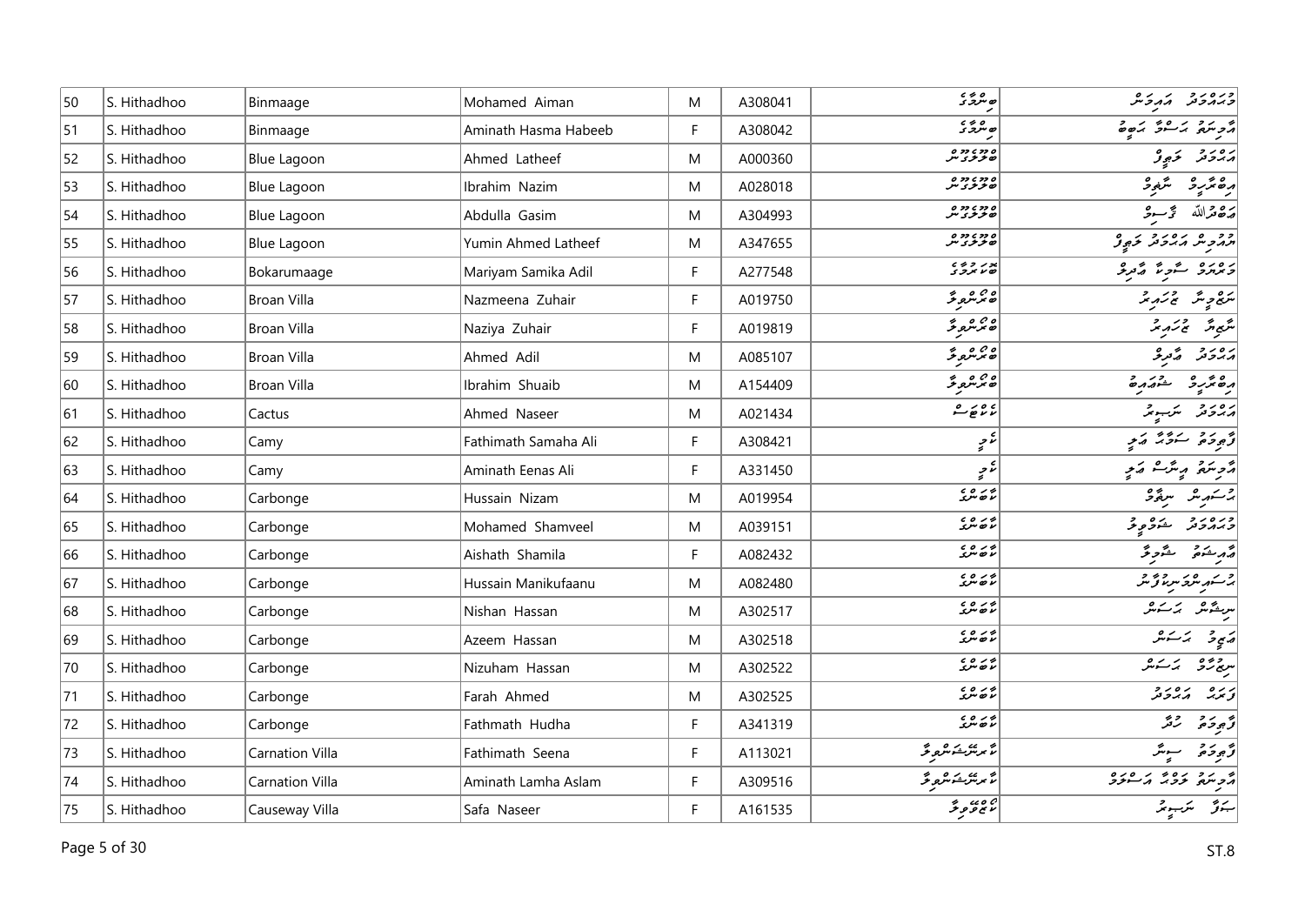| 76           | S. Hithadhoo | Chaandhu           | Shama Fahumee             | F  | A303910 | ر در<br>کارسرلر                                                | شرق ترزح                                    |
|--------------|--------------|--------------------|---------------------------|----|---------|----------------------------------------------------------------|---------------------------------------------|
| 77           | S. Hithadhoo | Clear Land         | Mariyam Sinana            | F. | A148890 | م <sub>عب</sub> ر بربر مرکز مل                                 |                                             |
| 78           | S. Hithadhoo | Coalin House       | Khadeeja Sheena           | F. | A020952 | م په عربر مه م                                                 | ر ورو سرگرگر<br>دیرگرو سرگرگر<br>دیرگر شرگر |
| 79           | S. Hithadhoo | Coalin House       | Ibrahim Junadh Haleem     | M  | A309148 | م د عربر د ه<br>ما د مرکز <i>مر</i>                            | رەپرو ئەشكى ئېرو                            |
| 80           | S. Hithadhoo | Coalin House       | Shifna Ali                | F  | A330393 | م پر <i>مرد م</i>                                              | جوش کړ                                      |
| 81           | S. Hithadhoo | Coral View         | <b>Fareed Mohamed Ali</b> | M  | A036126 | ليوبره وحر                                                     | ر<br>تر دید در در در در د                   |
| 82           | S. Hithadhoo | Decemberuge        | Shifa Ibrahim             | F  | A277577 | ، مسرح ده بر د ،<br>په مسرح ه بر د ،                           | شوق مەھەرد                                  |
| 83           | S. Hithadhoo | Decemberuge        | Hussain Shaaniz           | M  | A303215 | 5000                                                           | بر سكور مشريع                               |
| 84           | S. Hithadhoo | Deens Villa        | Fathmath Haseena Hussain  | F  | A020962 | ، ئ <i>ۇر ش<sub>ەھ</sub> ۋ</i>                                 | ۇ يەدە بەسىتى باشكىرىش                      |
| 85           | S. Hithadhoo | Deens Villa        | Aminath Dhiye             | F  | A021057 | ، ب <sup>ر</sup> ر ش <sub>ور</sub> وً                          | و سره مره<br>مرسره مر                       |
| 86           | S. Hithadhoo | Deens Villa        | Aishath Afsheen           | F. | A323542 | ، ب <sup>ر</sup> ر ش <sub>مو</sub> مَحْ                        |                                             |
| 87           | S. Hithadhoo | Deens Villa        | Ahmed Afsheenu            | M  | A323547 | <sub>۽</sub> بڻرڪ <sub>وم</sub> وً                             | ره رو دو دو.<br>ا <i>د برو د</i> و شوش      |
| 88           | S. Hithadhoo | Dhaburugge         | Abdulla Shaheen           | M  | A094483 | ر و و ه ه<br>تره مرد د                                         | أرة مرالله خريثه                            |
| 89           | S. Hithadhoo | Dhaburugge         | Hassan Shifan             | M  | A307843 | ر و و ه ه<br>تر <i>ه بو و</i> د                                | ىر كەش سوۋىش                                |
| $ 90\rangle$ | S. Hithadhoo | Dhiggaagasdhoshuge | Mohamed Habeeb            | M  | A019923 | ہ بھر رہ ہو و تا<br>توبہ تح <sup>کم</sup> س <sup>و</sup> توبوی | 2012 2012                                   |
| 91           | S. Hithadhoo | Dhonlafaru         | Hawwa Shahula             | F  | A277684 | بر <i>0 پر بر</i> حر                                           | برە ئەرقە                                   |
| 92           | S. Hithadhoo | Dhonmidhilige      | Mohamed Yamaan Nafeez     | M  | A277694 | قرير وبرور                                                     | ورەرو روم شريخ                              |
| 93           | S. Hithadhoo | Dhooni Hoali       | Ahmed Haikal Shakir       | M  | A018265 | قرمبرر<br>قرمبرر                                               | رەر ئەر ئوسكى ئە                            |
| 94           | S. Hithadhoo | Dhooni Hoali       | Shabnam Shakir            | F. | A309285 | ود مرکز<br>قرمبرر کر                                           | شەھىرو شىرىم                                |
| 95           | S. Hithadhoo | Dhugethimaage      | Hassan Shakir             | M  | A075951 | و ۽ په ۽<br>تري جو پر ي                                        | ىر سىكىش ئىش بىر                            |
| 96           | S. Hithadhoo | Dhugethimaage      | Mohamed Rafsan Hassan     | M  | A166590 | د ،<br>تررم و د د                                              | ورەرو رە رەپە ئەسەر                         |
| 97           | S. Hithadhoo | Dhugethimaage      | Ahmed Shaneez             | M  | A304133 | د ،<br>تررم و د د                                              | رەرد شەرى                                   |
| 98           | S. Hithadhoo | Dhunnikage         | Mohamed Musthafa Hussain  | M  | A036603 | قریٹر سریر <sub>کا</sub>                                       | ورەرو وەرە وىمبر                            |
| 99           | S. Hithadhoo | Dhunnikage         | Ali Alhan                 | M  | A076673 | قریرسریری                                                      | أەي مەۋرىر                                  |
| 100          | S. Hithadhoo | Dhunnikage         | Abdulla Luthfy            | M  | A079072 | قریرسریز کی                                                    | رە داللە ھەمچ                               |
| 101          | S. Hithadhoo | Dhunnikage         | Zahira Hussain            | F  | A100960 | قرىرىدى                                                        | تجرىخ برخىدىنگ                              |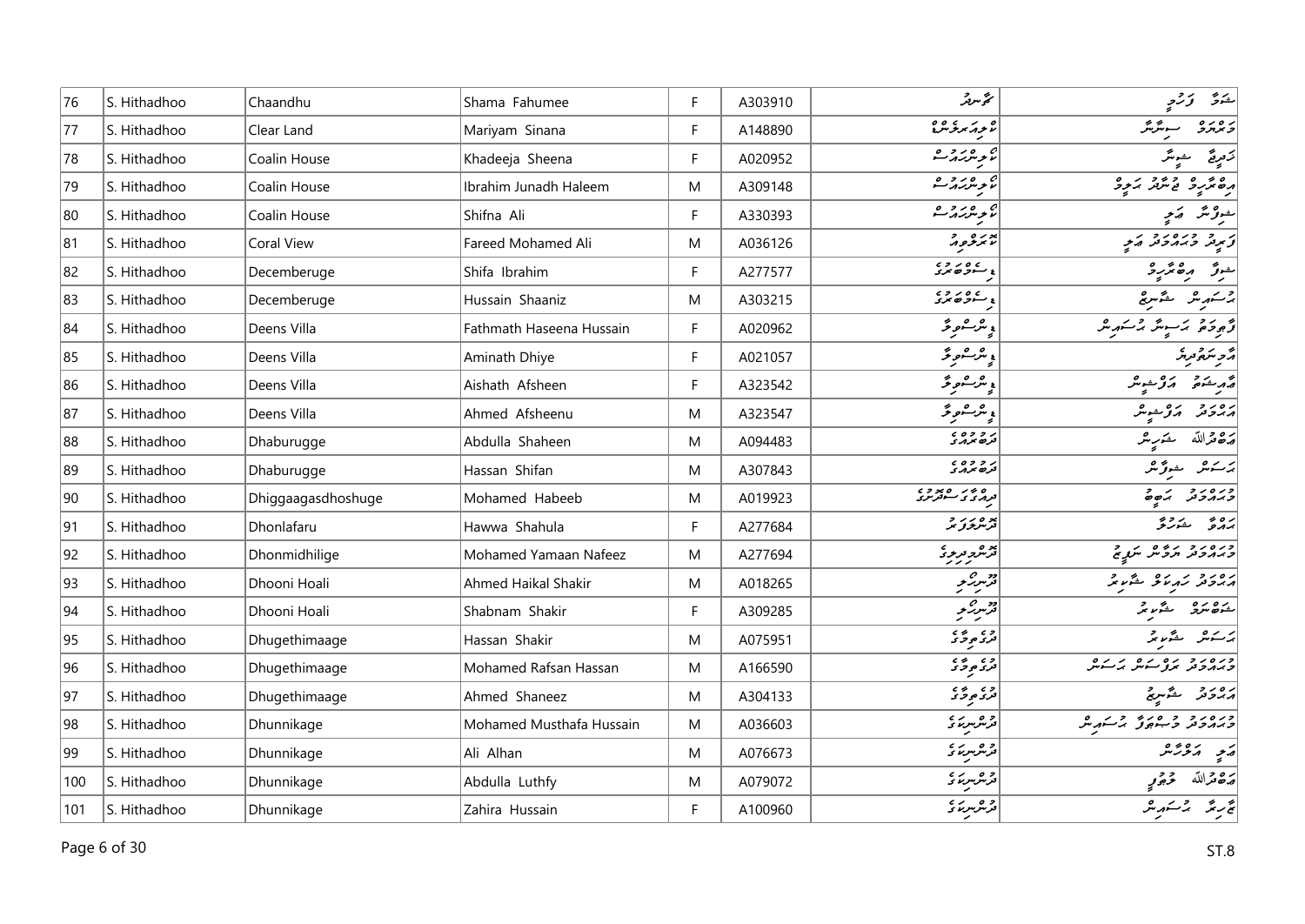| 102 | S. Hithadhoo | Dhunnikage  | Hussain Habeeb          | M           | A132371 | قریبربریم                                           | جاسكور محركة وكالمحافة                                                                                                                      |
|-----|--------------|-------------|-------------------------|-------------|---------|-----------------------------------------------------|---------------------------------------------------------------------------------------------------------------------------------------------|
| 103 | S. Hithadhoo | Dhunnikage  | Ahmed Aalim             | M           | A277783 | و م <sub>ە</sub> رىرى<br>تىرىئى <i>س</i>            | دەر د ئەرۋ                                                                                                                                  |
| 104 | S. Hithadhoo | Dhunnikage  | Khadeeja Maahazaar      | $\mathsf F$ | A278362 | قری <i>گریندی</i><br>  قری <i>گرینو</i> ئر          | تزەرىج   ئەگرىج ئىر                                                                                                                         |
| 105 | S. Hithadhoo | Dhunnikage  | Mohamed Afaag Afzal     | M           | A306342 | و ه سر ړ ،<br>  توسرس <sub>ک</sub>                  | ورەر د پرو رە رو<br><i>دىد</i> ىدىن ئ <i>ەۋتى ئەۋ</i> ىنىۋ                                                                                  |
| 106 | S. Hithadhoo | Divine Test | Ibrahim Mohamed         | M           | A079426 |                                                     | ת <i>סיתי כי הרבת</i>                                                                                                                       |
| 107 | S. Hithadhoo | Doors       | Fathimath Shaufa        | $\mathsf F$ | A080205 | $\overline{2}$ $\overline{3}$                       | تو د د دو                                                                                                                                   |
| 108 | S. Hithadhoo | Earth Shine | Shazin Mukhthar Rushdhy | F           | A277083 | ۇ ئەھمەتىر بىر                                      | ڪي ھر وار ۾ گرڪي                                                                                                                            |
| 109 | S. Hithadhoo | Eevaan      | Mohamed Asim            | M           | A205166 | رځ پر                                               | ورەرو ۋىبو                                                                                                                                  |
| 110 | S. Hithadhoo | Eevaan      | Ali Azim                | M           | A322591 | لهوءثر                                              | $\begin{bmatrix} 0 & \frac{\sqrt{3}}{2} & \frac{\sqrt{3}}{2} \\ \frac{\sqrt{3}}{2} & \frac{\sqrt{3}}{2} & \frac{\sqrt{3}}{2} \end{bmatrix}$ |
| 111 | S. Hithadhoo | Eilim       | Seena Mohamed           | F           | A020244 | ې مرمرو<br>د                                        | سوش وره دو<br>سوش وبرودتر                                                                                                                   |
| 112 | S. Hithadhoo | Ekaasia     | Mohamed Ali             | M           | A022187 | لمرتثه سبرته                                        | ورەرو كې                                                                                                                                    |
| 113 | S. Hithadhoo | Emtationge  | Abdullah Sadig          | M           | A012207 | ، ه ، ، ، ، ، ،<br>پر و ج شه سر                     | برە تراللە<br>سبگەندىتى                                                                                                                     |
| 114 | S. Hithadhoo | Emtationge  | Aminath Shameema Ali    | F           | A020892 | ، ه ، ، ، ، ، ،<br>پر و ج شه سر                     | أأو سُرة الشَّادِة أو مَا إِ                                                                                                                |
| 115 | S. Hithadhoo | Emtationge  | Mariyam Nasiha          | $\mathsf F$ | A020893 | ، ٥، ، ٥، ٥، ٥<br>اړو ځا شوسری                      | زەرە شەر                                                                                                                                    |
| 116 | S. Hithadhoo | Emtationge  | Ibrahim Anwar           | M           | A021727 | ، ه ، ، ، ، ، ،<br>پر <del>ز</del> چاشتوسری         | رەپرىر مىروپر                                                                                                                               |
| 117 | S. Hithadhoo | Emtationge  | Fathimath Zareena       | F           | A050943 | ، ٥، ، ٥، ٥، ٥<br>مرح ڪسر                           | أزودة تميش                                                                                                                                  |
| 118 | S. Hithadhoo | Emtationge  | Mariyam Sadha           | F           | A116021 | ې <i>دې د ه</i><br>مرح کا شرمل                      | رەرە بەر                                                                                                                                    |
| 119 | S. Hithadhoo | Emtationge  | Mohamed Soadhir         | M           | A124290 | ، ه ، ، د ه ،<br>د <del>ر</del> ه څوسر <sub>ۍ</sub> | ورەرو ئەبرىر                                                                                                                                |
| 120 | S. Hithadhoo | Emtationge  | Aminath Sana            | F           | A158476 | ، ه ، ، ، ، ، ،<br>پر و ج شه سر                     | ړٌ پر سَر کر                                                                                                                                |
| 121 | S. Hithadhoo | Emtationge  | Aishath Faiza           | $\mathsf F$ | A160670 | ې <i>دې د ه</i><br>مرح کا شرمل                      | ومشكا ومدمج                                                                                                                                 |
| 122 | S. Hithadhoo | Emtationge  | Mohamed Zaman Zaki      | M           | A278100 | ، ه ، ، ، ، ، ،<br>پر <del>ز</del> چاشتوسری         | CLOLC LLOLS                                                                                                                                 |
| 123 | S. Hithadhoo | Emtationge  | Hawwa Safa              | F           | A306339 | ، ه ، ، ، ، ، ،<br>پر <del>ز</del> چاشتوسری         | رەپە بىر                                                                                                                                    |
| 124 | S. Hithadhoo | Emtationge  | Mohamed Zihan Zuhair    | M           | A307490 | پرو <sub>غ</sub> شده و پر                           | ورەرو پر شهر برگر چ                                                                                                                         |
| 125 | S. Hithadhoo | Emtationge  | Fathmath Ziya Zaki      | F           | A307492 | ، ه ، ، ، ، ، ،<br>پر و ج شه سر                     | و و ده سره نم                                                                                                                               |
| 126 | S. Hithadhoo | Emtationge  | Ibrahim Samy            | M           | A341912 | ه وي د و ه<br>مرو کا شکس                            | وە ئۈرۈ                                                                                                                                     |
| 127 | S. Hithadhoo | Endherige   | Asima Shakoor           | F           | A302408 | ې ۵ دی پې                                           | رژبەيز<br>ر دو د<br>شور مر                                                                                                                  |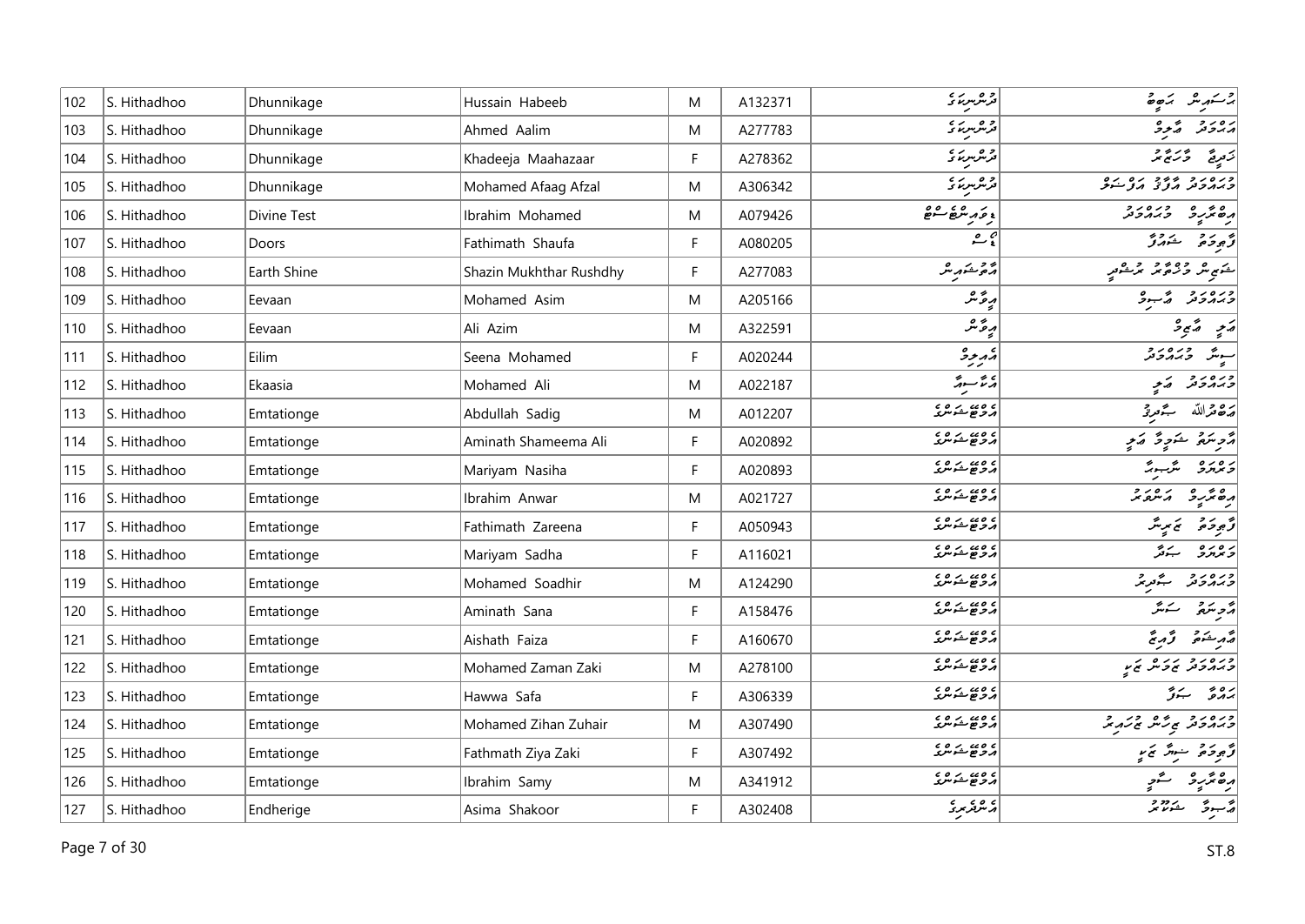| 128 | S. Hithadhoo | Enthuriam              | Aishath Ali           | F           | A305642 | ם סמי הם<br>הייטוב והב                             | أمام ينقص أمامي                                                                                                                                                                                                                  |
|-----|--------------|------------------------|-----------------------|-------------|---------|----------------------------------------------------|----------------------------------------------------------------------------------------------------------------------------------------------------------------------------------------------------------------------------------|
| 129 | S. Hithadhoo | Ever Grace             | Ahmed Hussan          | M           | A323830 | ې بر وي ه<br>مړي مرت                               | رەرو وەرمەر                                                                                                                                                                                                                      |
| 130 | S. Hithadhoo | Everest                | Hameem Latheef        | M           | A308366 | ې په په ده ه<br>پرې مرسو                           | ځږوژ<br>  پر پر چ                                                                                                                                                                                                                |
| 131 | S. Hithadhoo | Everest                | Wadheeath Latheef     | F           | A308367 | ې په په ده ه<br>مرغ مرسو                           | ر<br>وګړه و<br>ځږوژ                                                                                                                                                                                                              |
| 132 | S. Hithadhoo | Faalandhoshuge         | Fathimath Shifana     | F           | A159733 | ء ر ه پر د ،<br>تر تر سربر ر                       | و مرد<br>توجو حر<br>ىشوۋىتر                                                                                                                                                                                                      |
| 133 | S. Hithadhoo | Faalandhoshuge         | Aminath Shaana        | F           | A308603 | ء ر ەيد د ،<br>توخ سرترىرى                         | مَّ جِسَعَةٍ حَسَّسَ                                                                                                                                                                                                             |
| 134 | S. Hithadhoo | Faalandhoshuge         | Aminath Insha Anwar   | F           | A308604 | ء ر ه پر و ،<br>تر <del>ت</del> ر سرد              | أأديتهم ويترجأ المتروجر                                                                                                                                                                                                          |
| 135 | S. Hithadhoo | <b>Faheemee Manzil</b> | Mausooma Hamid        | F           | A125056 | ۇرپە ئەھمىي قە                                     | د و دوه د و د                                                                                                                                                                                                                    |
| 136 | S. Hithadhoo | <b>Faheemee Manzil</b> | Aminath Mohamed       | F           | A157245 | ارَرِ <sub>و</sub> ِ دَ مُرْ <sub>مِ</sub> وَ      | و رە ر د<br>تر پەر تەر<br>پ <sup>ر</sup> جه سره<br>مرجع سره                                                                                                                                                                      |
| 137 | S. Hithadhoo | Fathahu                | Aminath Shifaza       | F           | A308483 | ر ر د<br>تره بر                                    | حشو ترمج<br>مر<br>ړګه سرچ                                                                                                                                                                                                        |
| 138 | S. Hithadhoo | Fathihaffolheymaage    | Jezmeen Saeed         | F           | A020305 | ن مره برده د و بر<br>  توجو سرتو مرحری             | پچ چ <sub>و</sub> سر<br> <br>سكھيەتىر                                                                                                                                                                                            |
| 139 | S. Hithadhoo | Fathihaffolheymaage    | Mohamed               | M           | A084774 | تر بر ه پر <i>ه و »</i><br>قر <i>ه رکرو نر</i> و د | و ر ه ر و<br><i>و پر</i> و تر                                                                                                                                                                                                    |
| 140 | S. Hithadhoo | Fathihaffolheymaage    | Shereen Ali           | F           | A379136 | ر پره پوه په په<br>د کلمو پر لرک                   | ڪيرش کي پ                                                                                                                                                                                                                        |
| 141 | S. Hithadhoo | Favour                 | Ahmed Anil            | M           | A160066 | دەر<br>قرحەس                                       | ړه رو که سر                                                                                                                                                                                                                      |
| 142 | S. Hithadhoo | Fehivilaage            | Ahmed Mohamed Didi    | M           | A032114 | ې ر <sub>ح قر</sub> ي<br>تر رح                     | ره رو وره رو<br>مدونر وبه دنربربر                                                                                                                                                                                                |
| 143 | S. Hithadhoo | Fehivilaage            | Ibrahim Solih         | M           | A036421 | ې ر <sub>حو</sub> تو <sup>ي</sup>                  | ەھترىرى سۇرى <sub>م</sub>                                                                                                                                                                                                        |
| 144 | S. Hithadhoo | Fehivilaage            | Hassan Salih          | M           | A051417 | ې <sub>مرحو</sub> تخه <sup>ي</sup>                 | برسەيىتى<br>ستحوز                                                                                                                                                                                                                |
| 145 | S. Hithadhoo | Fehivilaage            | Ibrahim Mohamed Didi  | M           | A068388 | ې<br>تر <sub>مر</sub> مونځۍ                        | رەپر رە<br>برەپر رە<br>و ر ه ر و<br>تر پر پر توبرنو<br>پ                                                                                                                                                                         |
| 146 | S. Hithadhoo | Fehivilaage            | Aminath Ahmed Solih   | F           | A103606 | ې ر <sub>حو</sub> تو <sup>ي</sup>                  | أأوسكم المادوقر الشور                                                                                                                                                                                                            |
| 147 | S. Hithadhoo | Fehivilaage            | Abdullah Mohamed Didi | M           | A122380 | ۇروقۇ                                              | ره و الله - دره روبربر                                                                                                                                                                                                           |
| 148 | S. Hithadhoo | Fehivilaage            | Aishath Mohamed Didi  | $\mathsf F$ | A141826 | ۇروڭۇ                                              |                                                                                                                                                                                                                                  |
| 149 | S. Hithadhoo | Fehivilaage            | Hussein Mohamed Didi  | M           | A277537 | ۇر <sub>ىرىۋ</sub> ۇ                               | י הודי היינדי היינדי היינדי היינדי היינדי היינדי היינדי היינדי היינדי היינדי היינדי היינדי היינדי היינדי היינד<br>היינדי היינדי היינדי היינדי היינדי היינדי היינדי היינדי היינדי היינדי היינדי היינדי היינדי היינדי היינדי היינד |
| 150 | S. Hithadhoo | Fehivilaage            | Fathimath Solih       | F           | A302410 | ې ره وي<br><u>د رو</u> وي                          | و و د د به دو.                                                                                                                                                                                                                   |
| 151 | S. Hithadhoo | Feneeva                | Mauwa Mahir           | F           | A277349 | ې<br>نومېږمنځه                                     | ر و د<br>و د ه<br>ۇرىر                                                                                                                                                                                                           |
| 152 | S. Hithadhoo | Finivairoalhi          | Abdulla Asad          | M           | A009838 | وسرەُ مەنگە                                        | بر25 الله<br>بر <u>صور و</u>                                                                                                                                                                                                     |
| 153 | S. Hithadhoo | Fortress               | Ahmed Fareed          | M           | A163328 | <i>چ</i> ء عرشه                                    | برەرو كەيد                                                                                                                                                                                                                       |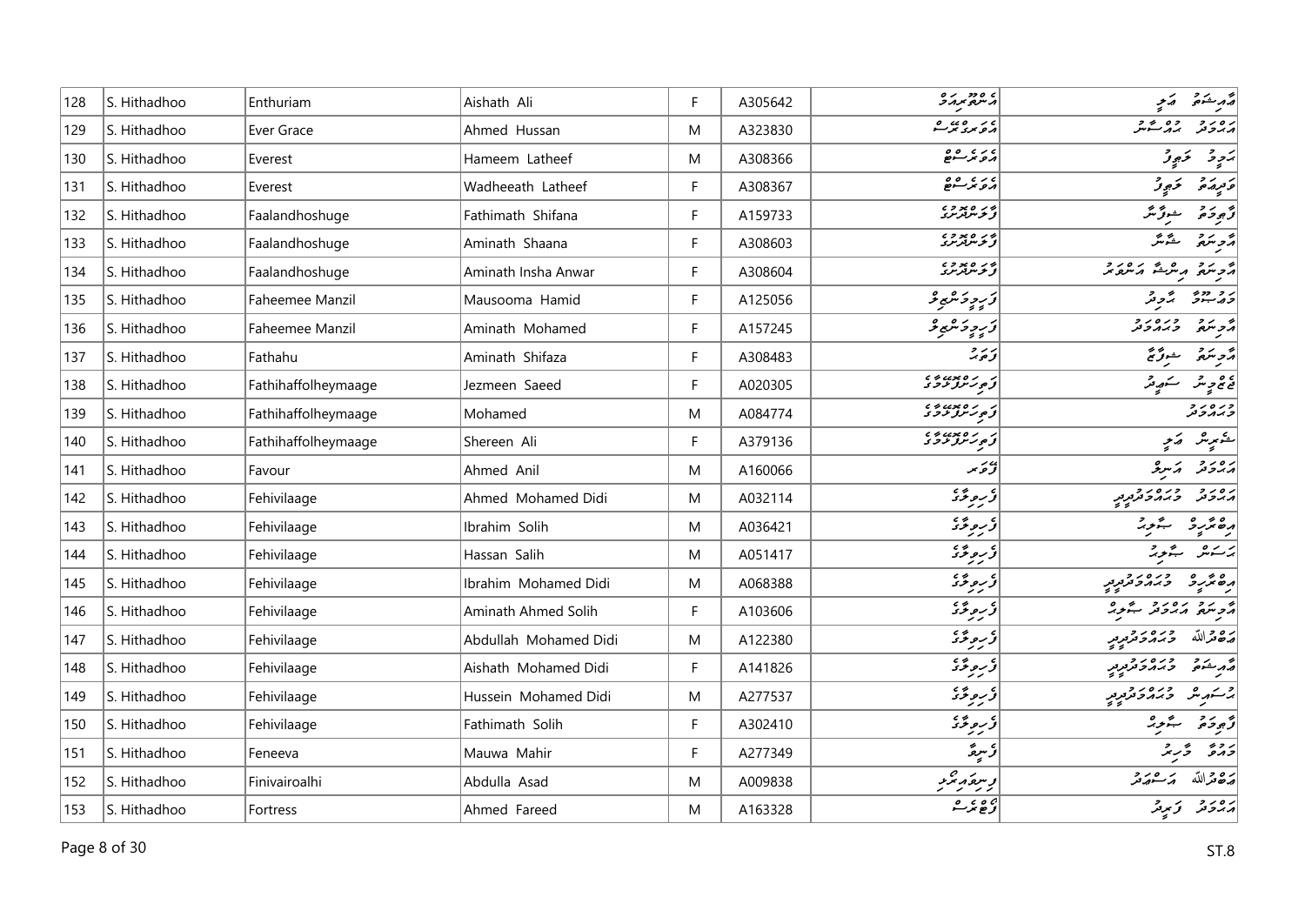| 154 | S. Hithadhoo | Fortress            | Fazeena Ali              | F           | A274310 | 3 ء ۽ م                                           | تو پر من                                                                                                       |
|-----|--------------|---------------------|--------------------------|-------------|---------|---------------------------------------------------|----------------------------------------------------------------------------------------------------------------|
| 155 | S. Hithadhoo | Fortress            | Aishath Fidhath Ali      | F           | A309017 | ج ء بر م<br>  <del>ز</del> ع بر م                 | وأرشاه وقرم وتو                                                                                                |
| 156 | S. Hithadhoo | Free Life           | Fathimath Masha Saeed    | $\mathsf F$ | A372581 | و <sub>میک</sub> خ <sub>ص</sub> و                 | وَ وَ وَ شَدَّ سَهِيمَ                                                                                         |
|     |              |                     |                          |             |         |                                                   |                                                                                                                |
| 157 | S. Hithadhoo | Futtaruge           | Shakeela Ahmed           | F           | A009444 | و ه ر و د<br>ژ د ځ مرد                            | شەرقە مەدرە                                                                                                    |
| 158 | S. Hithadhoo | Futtaruge           | Fathimath Shaznee Naseer | F           | A019816 | و ه ر و ،<br>ژ د ځ بر د                           | قُرُوحَ مُسَوَّيْ مِنْ مَرْسِومُرَ                                                                             |
| 159 | S. Hithadhoo | Futtaruge           | Hassan Ahmed             | M           | A038747 | و ه ر و ،<br>ژ د ځ بر د                           | يزك مده د و د                                                                                                  |
| 160 | S. Hithadhoo | Futtaruge           | Ibrahim Ahmed            | M           | A056294 | و ه ر و ،<br>ز د ځ مرد                            | دە ئەرد مەدد                                                                                                   |
| 161 | S. Hithadhoo | Futtaruge           | Hussain Ageel Naseer     | M           | A137868 | و ه ر و د<br>ز د ځ مرد                            | برجمرها كالإفى الكاسولي                                                                                        |
| 162 | S. Hithadhoo | Futtaruge           | Mohamed Aal Hassan       | M           | A277516 | و ه ر و ،<br>ژ د ځ مرد                            | ورەرو ۋە برىكە                                                                                                 |
| 163 | S. Hithadhoo | Gaadhooge           | Mariyam Hassan           | F           | A020779 | پر دو بر<br>ک تر ک                                | دەرە بەسەر                                                                                                     |
| 164 | S. Hithadhoo | Gaadhooge           | Zulaikha Hassan          | F           | A307810 | پر دو بر<br>ک فرک                                 | پر خمر شرکت پر سندس                                                                                            |
| 165 | S. Hithadhoo | Gaadhooge           | Ahmed Hassan             | M           | A307817 | پر دو بر<br>ک تر ک                                | رەرو بەسەر                                                                                                     |
| 166 | S. Hithadhoo | Gaadhooge           | Aashnaa Ahmed            | F           | A307825 | ږ ده د تا<br>ک فري                                | د ه شو شهر د در د                                                                                              |
| 167 | S. Hithadhoo | Gadhage             | Shahuma Ali              | $\mathsf F$ | A308693 | ر ر ،<br>ک توک                                    | شرژۇ كەيپ                                                                                                      |
| 168 | S. Hithadhoo | Gardenia Villa      | Ali Rasheed              | M           | A024964 | د محمد مع مرکز مرکز<br>محمد میں مرکز مرکز         | أوكمني المخرجون                                                                                                |
| 169 | S. Hithadhoo | Gaus                | Mohamed Faaiz            | M           | A021320 | تەر مە                                            |                                                                                                                |
| 170 | S. Hithadhoo | Gaus                | Sharmeela Mohamed        | F.          | A309405 | ئەزمىگە                                           | شكروه ورەرو                                                                                                    |
| 171 | S. Hithadhoo | Gaus                | Farha Mohamed            | F           | A309441 | ئەچرىشە                                           | ر وہ مصر در د<br>توسرت حدید حالہ                                                                               |
| 172 | S. Hithadhoo | Gogresmaage         | Hawwa Zahira             | F           | A308862 | پره و ده و و<br>د د برسو <del>ر</del> د           | برەپچ<br>پچ ريڅه<br>پخ                                                                                         |
| 173 | S. Hithadhoo | <b>Gold Harbour</b> | Suha Sameer              | $\mathsf F$ | A305253 | ہ ہ ہ ہ ر<br>بر موج ٹرٹھ ہو                       | رجرمى الكولوني                                                                                                 |
| 174 | S. Hithadhoo | Golden House        | Mohamed Ahmed Waleed     | M           | A309073 | ە يە يەر دەر<br><mark>ئى</mark> رى ئىر <i>زار</i> |                                                                                                                |
| 175 | S. Hithadhoo | Golden House        | Hussain Ahmed Waleed     | M           | A309078 | ە ە رەر دە<br>ئەمەنە مەركەت                       | ير مسكر مدارد المحتجم المحمد المحمد المحمد المسكر من المحمد المحمد المحمد المحمد المحمد المحمد المحمد المحمد ا |
| 176 | S. Hithadhoo | Golden Star         | Zoona Abdulla            | F           | A021129 | ج و بر عراق عمر                                   | ج مَعْرَ صَدَّقَرَاللَّهُ                                                                                      |
| 177 | S. Hithadhoo | Gomahera            | Ibrahim Aslam            | M           | A294817 | پر ر پ<br>ئ خر کريمر                              | برشزو<br>ەر ھەترىر <i>ۋ</i>                                                                                    |
| 178 | S. Hithadhoo | Green Lake          | Ibrahim Azim             | M           | A021422 | ە پرى <i>ترىۋى</i>                                | ە ھەترىرى<br>برھەترىرى<br>وتيمج شر                                                                             |
| 179 | S. Hithadhoo | Green Lake          | Aminath Nazima           | F           | A081965 | ه پر پرویزه<br>د پر پروژه                         | أأدسته شجرة                                                                                                    |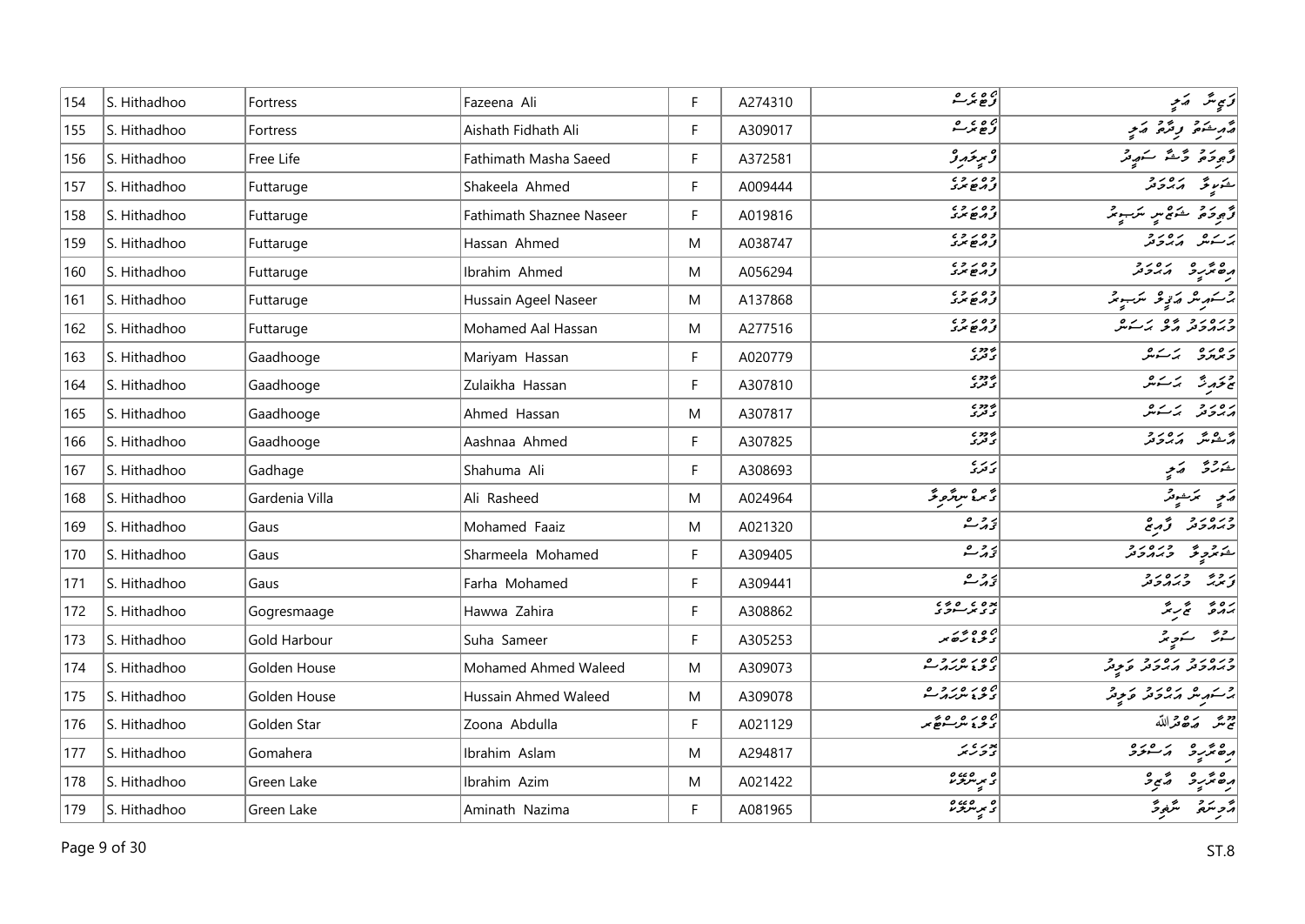| 180 | S. Hithadhoo | Green Lake         | Mariyam Asra           | F           | A308649 | ه پرسربور<br>د پرسربور                       | وبروره برصير                                 |
|-----|--------------|--------------------|------------------------|-------------|---------|----------------------------------------------|----------------------------------------------|
| 181 | S. Hithadhoo | Green Lake         | Khadheeja Amaany       | F.          | A308660 | <sub>و مو</sub> روء ہ                        | زَمِرِيحٌ    دَرَّسٍ                         |
| 182 | S. Hithadhoo | Gulbakaage         | Fathmath Nuzuma Nazim  | F           | A088559 | و ه ر و »<br>د نره نړ                        | و دو دوه شود                                 |
| 183 | S. Hithadhoo | Gulbakaage         | Aishath Nafha Nazim    | F           | A277542 | و ه رو ء<br>د <del>تر</del> ځ تر             | و درود شور شهره<br>مگر شور شرور شهره         |
| 184 | S. Hithadhoo | Gulbakaage         | Mariyam Nuthufa        | F.          | A277543 | و ه ر و »<br>د نوه مړ                        | ره ره ده و<br>تربرد سروژ                     |
| 185 | S. Hithadhoo | Guldhamge          | Aishath Shabaab        | F           | A153996 | و ه ر ه ،<br>د <del>و</del> ترو د            | $rac{200}{200}$ $rac{2}{20}$                 |
| 186 | S. Hithadhoo | Gulkadhuge         | Fathimath Loona        | F           | A303815 | و ه ر و ،<br>ئ نوما تور                      | وَجوحه وحمدٌ                                 |
| 187 | S. Hithadhoo | Gurahaage          | Ahmed Nihad            | M           | A022280 | و ر بر پ<br>ی بورگ                           | پروی مردمی                                   |
| 188 | S. Hithadhoo | Gurahaage          | Mohamed Zubair         | M           | A026176 | و ر بر د<br>ک بورگ                           | כנסנכ כנג                                    |
| 189 | S. Hithadhoo | Gurahaage          | Abdulla Nihan          | M           | A307425 | و ر و ،<br>ی بورگ                            | أرة قرالله مرتج مر                           |
| 190 | S. Hithadhoo | Haalaafaru         | Aishath Madheeha       | F.          | A020368 | ژ ژ ژ ژ                                      | وكركو كرير                                   |
| 191 | S. Hithadhoo | Handhaan           | Ibrahim Unais          | M           | A309136 | ئەس <i>ەرگە</i> ر                            | مقتررة متمت                                  |
| 192 | S. Hithadhoo | Handhuvaree Manzil | Khadeeja Naahy Ibrahim | $\mathsf F$ | A308965 | ئەسترۇپرۇشبوۋ                                | .<br>زېږمځ سې ره تر د                        |
| 193 | S. Hithadhoo | Happiness          | Shiuna Khalid          | F           | A304301 | ئ <sub>ە بو</sub> ىئەت<br>م                  | شور مگر اگر ولر                              |
| 194 | S. Hithadhoo | Happy              | Azlifa Ibrahim         | F           | A021348 | ر<br>ري                                      | ړورو ره ټرو                                  |
| 195 | S. Hithadhoo | Happy              | Nihama Ibrahim         | $\mathsf F$ | A308406 | اءِ<br>سي                                    | سرجنى مەھىرىدى                               |
| 196 | S. Hithadhoo | Haveeree Naaz      | Ahmed Zaki             | M           | A021032 | ر<br>ئە <sub>ۋ</sub> بىرىترى                 | أرور و سي                                    |
| 197 | S. Hithadhoo | Haveeree Naaz      | Aminath Afeefa         | F           | A021099 | لئوبريثي                                     | ړٌ پر په کاروگ                               |
| 198 | S. Hithadhoo | Haveeree Naaz      | Ibrahim Zaki           | M           | A056919 | ارَهِ بِرِيْرَةٍ                             |                                              |
| 199 | S. Hithadhoo | Heart              | Ahmed Naafiu           | M           | A278944 | رًّج                                         | رەرد شرد                                     |
| 200 | S. Hithadhoo | Herb               | Mohamed Nishath        | M           | A309150 | ر<br>رسمرہ                                   | ورەرو سرشۇر                                  |
| 201 | S. Hithadhoo | Hindhaamuge        | Ahmed Rasheed          | M           | A079905 | ر ۵۶۵ و <sup>ی</sup><br>ر سرترو <sub>ک</sub> | رەرو كەنبەت <sub>ى</sub>                     |
| 202 | S. Hithadhoo | Hirudhugasdhoshuge | Azmy Ahmed             | M           | A019978 | ر و و ر _ە يو و ي<br>ر بولوى سىقرىرى         | أمجمج متمرد                                  |
| 203 | S. Hithadhoo | Hiyaa              | Mohamed Azim Waheed    | M           | A154328 | رېژ                                          | ورەرو مەد كۆرگ                               |
| 204 | S. Hithadhoo | Hiyaa              | Ahmed Aslam Waheed     | M           | A305418 | ىرىژ                                         | رەر دىر 200 كەردى<br>مەركى مەسىر ئىس كەردىگە |
| 205 | S. Hithadhoo | Hiyaa              | Fathimath Asnaa Waheed | F           | A307737 | رچ                                           | توجوجو ماكسم ومارو                           |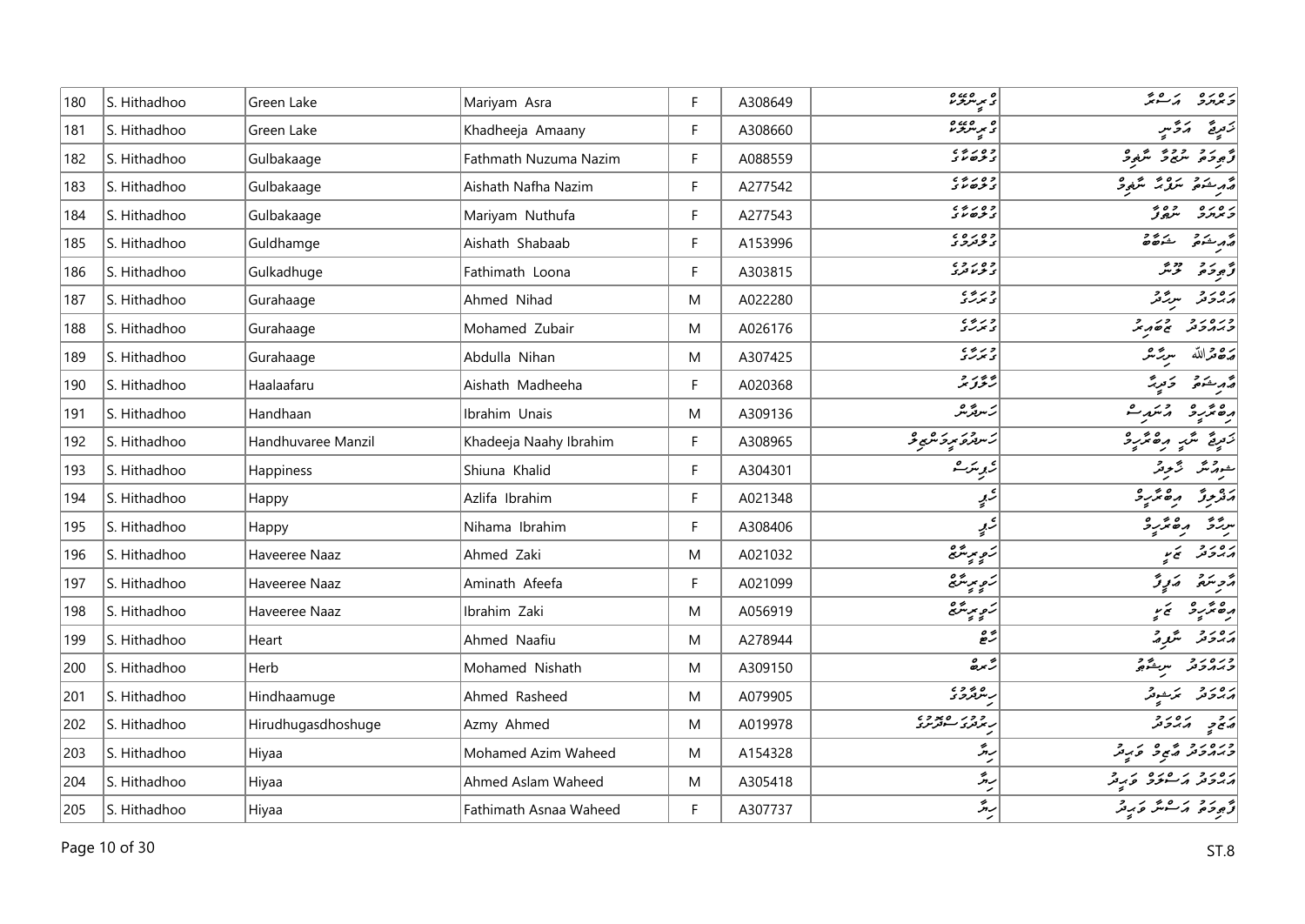| 206 | S. Hithadhoo | Hiyala           | Aminath Jana Jihad      | F  | A327740 | رىزىخ                           | أأترجم فكالمستحرج                        |
|-----|--------------|------------------|-------------------------|----|---------|---------------------------------|------------------------------------------|
| 207 | S. Hithadhoo | Hokeege          | Afiya Mansoor           | F. | A101079 | بر<br>سرپې                      | أوروش وأحدثهم                            |
| 208 | S. Hithadhoo | Honey Moon       | Mohamed Nishaam         | M  | A308778 | ئە پەردىم<br>ئە                 | ورەرو سرشو                               |
| 209 | S. Hithadhoo | Honey Moon       | Ahmed Ilan Hussain      | M  | A308785 | ئە بىر 3 مىر<br>ئە              | رورد رؤمر برخبرمر                        |
| 210 | S. Hithadhoo | Hulhehi          | Hawwa Shahidha          | F  | A021290 | ری<br>رنگ                       | برە ئەستەرىگە                            |
| 211 | S. Hithadhoo | Irukeythalamaage | Hassan Nazeef           | M  | A026623 | כמיק גם<br>קיבטים בכב           | ىزىكەش سىنجوش                            |
| 212 | S. Hithadhoo | Ixora            | Fathimath Manal Ali     | F  | A099503 | ەرى ئەتە                        | وٌ و د د عرو کام                         |
| 213 | S. Hithadhoo | Ixora            | Mohamed Mamdhooh        | M  | A099543 | ە 20° ئە                        | כנסנכ נסמם<br><i>כג</i> ובע <i>בב</i> טג |
| 214 | S. Hithadhoo | Ixora            | Aishath Haifa Ali       | F  | A309010 | ەرىمى ئىگە                      | وأرجنتم تروق وي                          |
| 215 | S. Hithadhoo | Izzaa            | Aishath Saamiha Imaadhu | F  | A308519 | ەدىج                            | ومشاه والمحمر والمحمد                    |
| 216 | S. Hithadhoo | Jaadhooge        | Fathimath Riyasa        | F. | A032687 | چ وو بر<br>  قع قری             | رُّمِودَهُ بِرِيَّرُ وَ                  |
| 217 | S. Hithadhoo | Jaadhooge        | Abdulla Shaneez         | M  | A032689 | پي وو ع<br>فع فر ي              | پره قرالله خوسيقر                        |
| 218 | S. Hithadhoo | Jaadhooge        | Ahmed Shafeeq           | M  | A042770 | پي وو ع<br>فع فري               | رەرچە سەرپى                              |
| 219 | S. Hithadhoo | Jaadhooge        | Hussain Saveel          | M  | A128332 | چ وو بر<br>  قع قری             | يزىتىرىنى كتوپۇ                          |
| 220 | S. Hithadhoo | Jauzaa           | Abdulla Didi            | M  | A019949 | ر و ه<br>قع آرنج                | ر صحراللّه مرمر<br>مرضور اللّه مرمر      |
| 221 | S. Hithadhoo | Jauzaa           | Hawwa Juneina           | F  | A020294 | ر و د<br>ق                      | رەپە دېرىش                               |
| 222 | S. Hithadhoo | Jauzaa           | Aishath Waseefa         | F  | A069412 | ر و ء<br>قع آرم                 | أقهر شكافه المحاسبوق                     |
| 223 | S. Hithadhoo | Jibrolter        | Sharuwaan Saleem        | M  | A307249 | و ه ژويج پر                     | شەرە بىرە                                |
| 224 | S. Hithadhoo | Jifuti           | Aminath Shaan           | F  | A278088 | وگوح                            | أأرمر المحمد المحمد                      |
| 225 | S. Hithadhoo | Jifuti           | Ibrahim Najaah          | M  | A309197 | وگوح                            | ەرھەتمەر 2<br>ب<br>ىر بە ە               |
| 226 | S. Hithadhoo | Kaaminee Villa   | Mohamed Shakeeb         | M  | A018619 | ر<br>سرپەر                      | وره دو دره                               |
| 227 | S. Hithadhoo | Kaaminee Villa   | Aishath Zaha Ziyad      | F  | A308879 | ئۇچە سرە <sub>ر</sub> مۇ<br>س   | و المرکور کار کا کارور                   |
| 228 | S. Hithadhoo | Kadhuvaluge      | Mariyam Saeeda          | F. | A115615 | ر ور و ،<br>ما توح <i>ا</i> نوی | د ۱۳ د کر میرنگر                         |
| 229 | S. Hithadhoo | Kadhuvaluge      | Ali Shabin Siraj        | M  | A277778 | ر ور و ،<br>ما تعری بو ی        | أركمني ستكره والمرتدم                    |
| 230 | S. Hithadhoo | Kadhuvaluge      | Mohamed Niyaz           | M  | A306211 | ر ور و ،<br>ما تعری موم         | בגםגב תואב                               |
| 231 | S. Hithadhoo | Kalhudhirimaage  | Sunilzath Hassan        | F. | A302402 | ئۈتىر بىردى<br>                 | شىرونىمۇ برىكىر                          |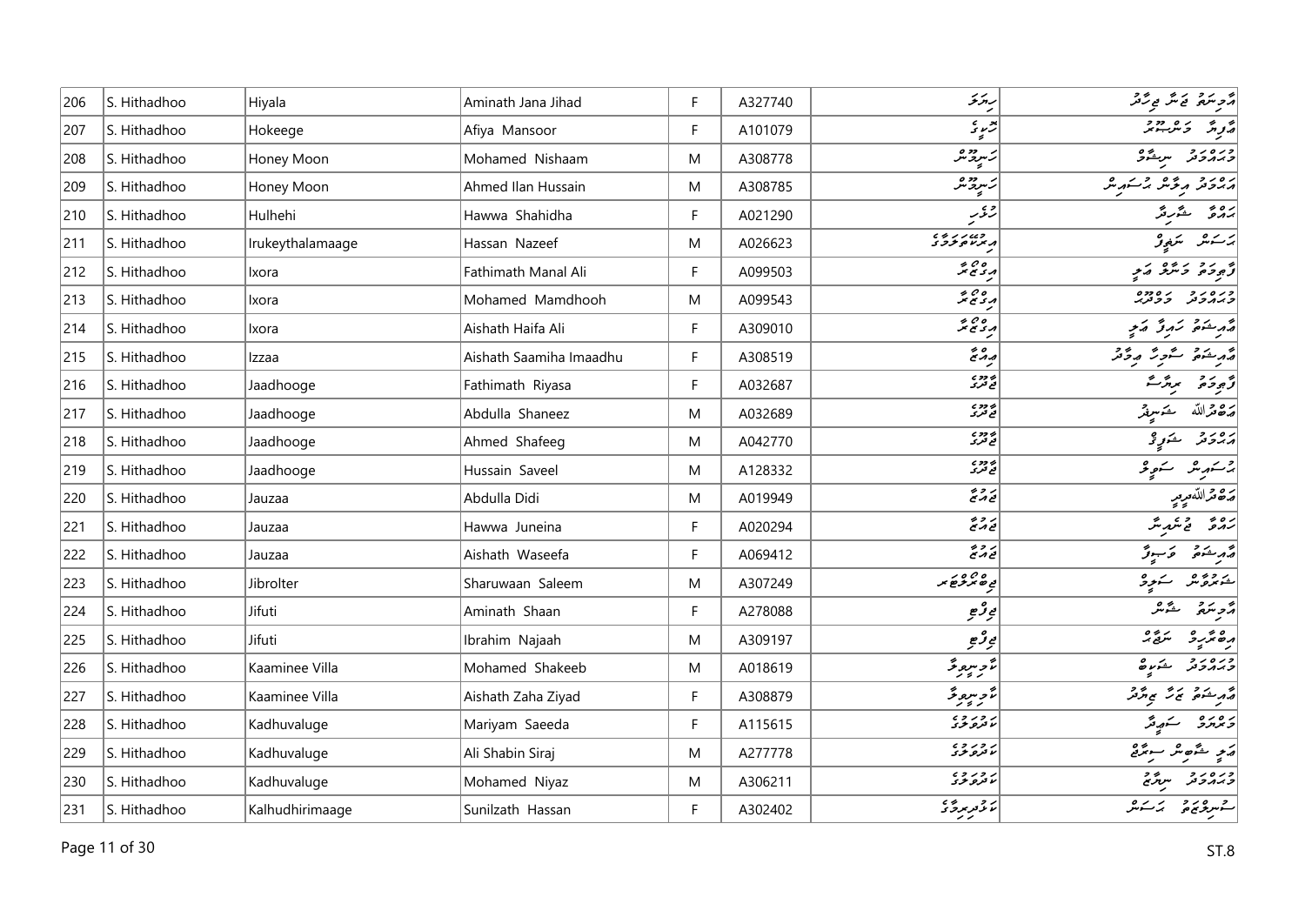| 232 | S. Hithadhoo | Kalhuvakaruge          | Rifgath Saleem      | F  | A040034 | ر ور ر و ،<br>ما نوه ما بوی            | بروتۇم سەرد                                                   |
|-----|--------------|------------------------|---------------------|----|---------|----------------------------------------|---------------------------------------------------------------|
| 233 | S. Hithadhoo | Kandoogasdhoshuge      | Ahmed Faisal        | M  | A304840 | ر دور ۱۵ پود د<br>ما سره کا سافرمرد    | برەرد تەربىر                                                  |
| 234 | S. Hithadhoo | Kausaru Hiyaa          | Aminath Shameeza    | F. | A309388 | ىر قريەتە ئەر                          | ړ څر سرچ<br>ڪو <i>۾ ج</i> ُ                                   |
| 235 | S. Hithadhoo | Kenza                  | Mohamed Shiuneel    | M  | A053771 | ء مريح                                 | ورەرو ھورىرو                                                  |
| 236 | S. Hithadhoo | Kenza                  | Ibrahim Aisaru      | M  | A069708 | ء ه پر                                 | رەنۇر ئەرسىم                                                  |
| 237 | S. Hithadhoo | Kenza                  | Abdulla Aiman       | M  | A080673 | ء ه پچ                                 | مَصْعَراللَّهُ مَهْرَمْكَن                                    |
| 238 | S. Hithadhoo | Kenza                  | Ahmed Shifau        | M  | A125012 | ء مريج<br>ما سرچ                       | أرەر دىنى ئە                                                  |
| 239 | S. Hithadhoo | Kenza                  | Hussain Aswan       | M  | A132201 | ء ه پر                                 | بر سکه شهر می کنده شر                                         |
| 240 | S. Hithadhoo | Kenza                  | Aishath Asra        | F  | A304426 | ء مريح                                 | ەر ئىستوق بر ئىستىر                                           |
| 241 | S. Hithadhoo | Khairee                | Mariyam Shiyana     | F  | A302003 | تەرىپە<br>مەنبە                        | ره ره شوره<br>د <i>پره د</i>                                  |
| 242 | S. Hithadhoo | Khoorusheedhu Aabaadhu | Aishath Shimna      | F. | A309174 | دد و سوره دو در د<br>  زیمر شونده کانر | أقهر مشكمة المسورة مكر                                        |
| 243 | S. Hithadhoo | Kinaareege             | Ahmed Hussain       | M  | A140927 | ىر مېترىپرى<br>م                       | رەرو ئەسىر ش                                                  |
| 244 | S. Hithadhoo | Kinaareege             | Aishath Samaahath   | F  | A302789 | ىر مېژىيە؟<br>س                        | وكروشن والمردح                                                |
| 245 | S. Hithadhoo | Kinaareege             | Fathimath Samra     | F  | A302795 | ىدىتىرى<br>برىتىرى                     | و ده سره پر                                                   |
| 246 | S. Hithadhoo | Kinaareege             | Ahmed Shumais Ali   | M  | A302796 | ىدىترىيە<br>س                          | أرورو كالحادر فالمعج أوالمح                                   |
| 247 | S. Hithadhoo | Kismireege             | Ahmed Abdul Samad   | M  | A091107 | ىر شەھ بىرى<br>بر                      | נסני נסיס נני                                                 |
| 248 | S. Hithadhoo | Kismireege             | Fathimath Azleena   | F. | A350896 | ىر سىھ جەيدى<br>س                      | قوم مۇمبۇر                                                    |
| 249 | S. Hithadhoo | Komandooge             | Zahid Rameez        | M  | A127984 | پر بر دود د<br>ما تر سرد ک             | لتجرير تمزح مج                                                |
| 250 | S. Hithadhoo | Kudheenaage            | AMINATH JUNANA      | F. | A354471 | ئورىشى<br>  ئورىشى                     | و پر پر<br>بے سربئر<br>أرمز                                   |
| 251 | S. Hithadhoo | Kunahandhooge          | Mariyam Mohamed     | F  | A019975 | و پر پر ۵۶۵<br>پر سربر سربر پ          | و رە ر د<br><i>د ب</i> رگرىز<br>ر ه ر ه<br><del>د</del> بربرو |
| 252 | S. Hithadhoo | Kunahandhooge          | Anas Ahmed          | M  | A304832 | و بر بر ۵۶۵<br>بر سربر سربری           | كالمرس كالمرور                                                |
| 253 | S. Hithadhoo | Kureynge               | Fathimath Haneefa   | F  | A058524 | و ۵۵ و ۷<br>ما مگرس                    | ۇۋۇۋە ئەببۇ                                                   |
| 254 | S. Hithadhoo | Laamiyaage             | Hawwa Ibrahim       | F  | A054752 | ۇ جە بۇ ئ                              |                                                               |
| 255 | S. Hithadhoo | Laamiyaage             | Ali Fazmeen         | M  | A160185 | ۇ دېژى                                 | ړنو نوچ ویژ                                                   |
| 256 | S. Hithadhoo | Lagoon                 | Mariyam Manikufaanu | F  | A023934 | ه دد ه<br>مرد س                        | د ۱۵ ره د سره و محمد                                          |
| 257 | S. Hithadhoo | Lagoon                 | Nasra Abdulla       | F. | A154331 | ه دو ه<br>مرد س                        | سَرَبِّ حَمَّ مَرْهُ مِّرَاللَّهُ                             |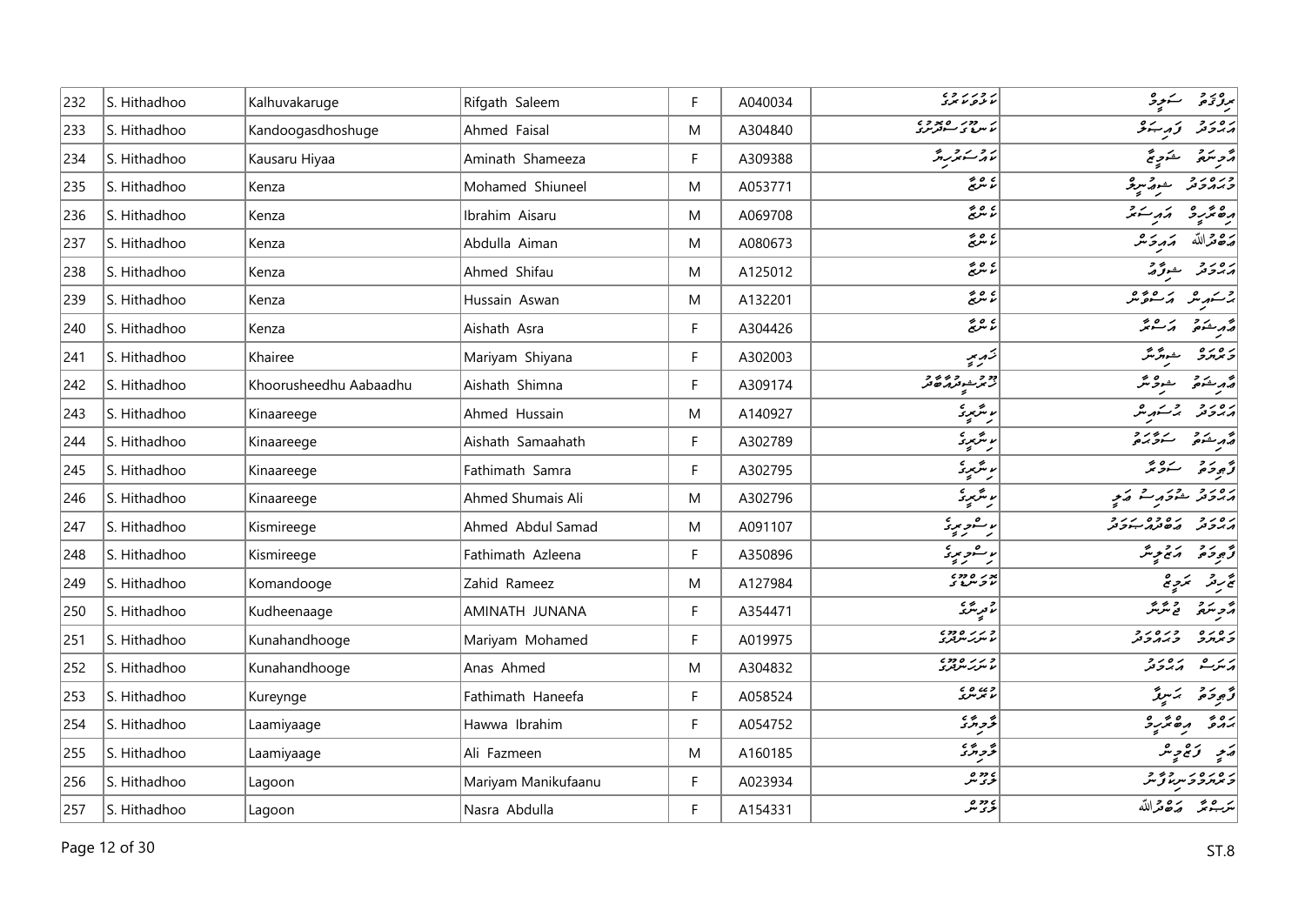| 258 | S. Hithadhoo   | Lagoon       | Abdulla Jameel          | M  | A301842 | ړ ده ه<br>مور س                                            | برة والله كم وحي                                                                                      |
|-----|----------------|--------------|-------------------------|----|---------|------------------------------------------------------------|-------------------------------------------------------------------------------------------------------|
| 259 | S. Hithadhoo   | Lavendly     | Aishath Sofiyya         | F  | A113969 | ى ئەھمىن <sup>ى</sup> م <sub>ى</sub> ر                     | ە ئەختى سەرەر                                                                                         |
| 260 | S. Hithadhoo   | Lavendly     | Fathimath Zahra Zahir   | F  | A330464 | ئۇغرىقىمۇ                                                  | توجد و بروید می بار                                                                                   |
| 261 | S. Hithadhoo   | Leaf View    | Aishath Binthi Abdillah | F. | A021118 | ووګو پر                                                    | مذرخوم ومثبر مكامرالله                                                                                |
| 262 | S. Hithadhoo   | Leaf View    | Mohamed Waseem          | M  | A049650 | و و دد.<br>په ر                                            | ورەرو كەسوۋ                                                                                           |
| 263 | S. Hithadhoo   | Leaf View    | Ibrahim Nadheem         | M  | A157117 | و و و در<br>پورې                                           | رەپرىر سەرد                                                                                           |
| 264 | S. Hithadhoo   | Leaf View    | Amaanath Abdulla        | F  | A308256 | و و دد<br>په موه                                           | مؤسع مَصْعَراللّه                                                                                     |
| 265 | S. Hithadhoo   | Libra        | Fathimath Azra          | F  | A100308 | جره پژ                                                     | و محمد حرم المحمد المحمد المحمد المحمد المحمد المحمد المحمد المحمد المحمد المحمد المحمد المحمد المحمد |
| 266 | S. Hithadhoo   | Libra        | Hussain Shaan           | M  | A308727 | وە تر                                                      | يز سەر شەھ ھەشر                                                                                       |
| 267 | S. Hithadhoo   | Light Shadow | Aminath Azeena          | F  | A154278 | ترريح شوج                                                  | أزويتم أرمي متر                                                                                       |
| 268 | S. Hithadhoo   | Lilies       | Mohamed Naseem          | M  | A024190 | موموچ<br>ريخ                                               | כנסנכ תניית                                                                                           |
| 269 | l S. Hithadhoo | Lilies       | Aishath Nazaahath       | F  | A301951 | موموج                                                      | و ديده سرور د                                                                                         |
| 270 | S. Hithadhoo   | Lilyge       | Paruveen Habeeb         | F. | A019959 | موموتى<br>مربو                                             | بركره سالم المراجع فأ                                                                                 |
| 271 | S. Hithadhoo   | Lilyge       | Zaufaran Nazeer         | M  | A039244 | موموتى<br>مرتو                                             | ىم ئەرگىرىش سىنېرىتى                                                                                  |
| 272 | S. Hithadhoo   | Lilyge       | Ahmed Nazeer            | M  | A074674 | مومو <sup>ء</sup><br>مريج                                  | أرەر ئىستىر                                                                                           |
| 273 | S. Hithadhoo   | Lilyge       | Athfa Hassan Jamal      | F  | A092605 | موموتى<br>مرتو                                             | رەپ رىك رىپە                                                                                          |
| 274 | S. Hithadhoo   | Lilyge       | Muslim Ahmed Nazeer     | M  | A302649 | مومودگا<br>مرگیب                                           |                                                                                                       |
| 275 | S. Hithadhoo   | Lilyge       | Zaina Ahmed Nazeer      | F  | A302650 | مومور<br>مرتو                                              | ىم ئىگە ئەمرو ئىي ئى                                                                                  |
| 276 | S. Hithadhoo   | Lilyge       | Nauf Hassan Jamal       | M  | A302655 | مومور<br>ري                                                | بروو برخش ووو                                                                                         |
| 277 | S. Hithadhoo   | Lobstum      | Mohamed Ali Didi        | M  | A309091 | پره روړو                                                   | ورەرتى كەرىرىر                                                                                        |
| 278 | S. Hithadhoo   | Loozan       | Aala Ibrahim Rasheed    | F  | A308903 | ددر ه<br>مربع مثر                                          | ړی ره ټر و برخونه                                                                                     |
| 279 | S. Hithadhoo   | Lyon         | Aneel Mufeedh           | M  | A307510 | مرممثر                                                     | ړکېږ د وړ                                                                                             |
| 280 | S. Hithadhoo   | Lyon         | Aishath Ulfath          | F  | A307521 | جەمىر                                                      | و در ده در در د                                                                                       |
| 281 | S. Hithadhoo   | Maadhadige   | Sakeena Hassan          | F  | A021319 | و در دي.<br>مرد د                                          | سەيدىگە ئەسكىلى                                                                                       |
| 282 | S. Hithadhoo   | Maadhadige   | Aishath Saeed           | F  | A040633 | ۇ ئەرب <sub>ۇ</sub> ئ                                      | وكرمشكم التكرمر                                                                                       |
| 283 | S. Hithadhoo   | Maahaa       | Nauma Saeed             | F. | A021777 | $\overset{\circ}{\mathcal{I}}\overset{\circ}{\mathcal{I}}$ | يروم سنهدش                                                                                            |
|     |                |              |                         |    |         |                                                            |                                                                                                       |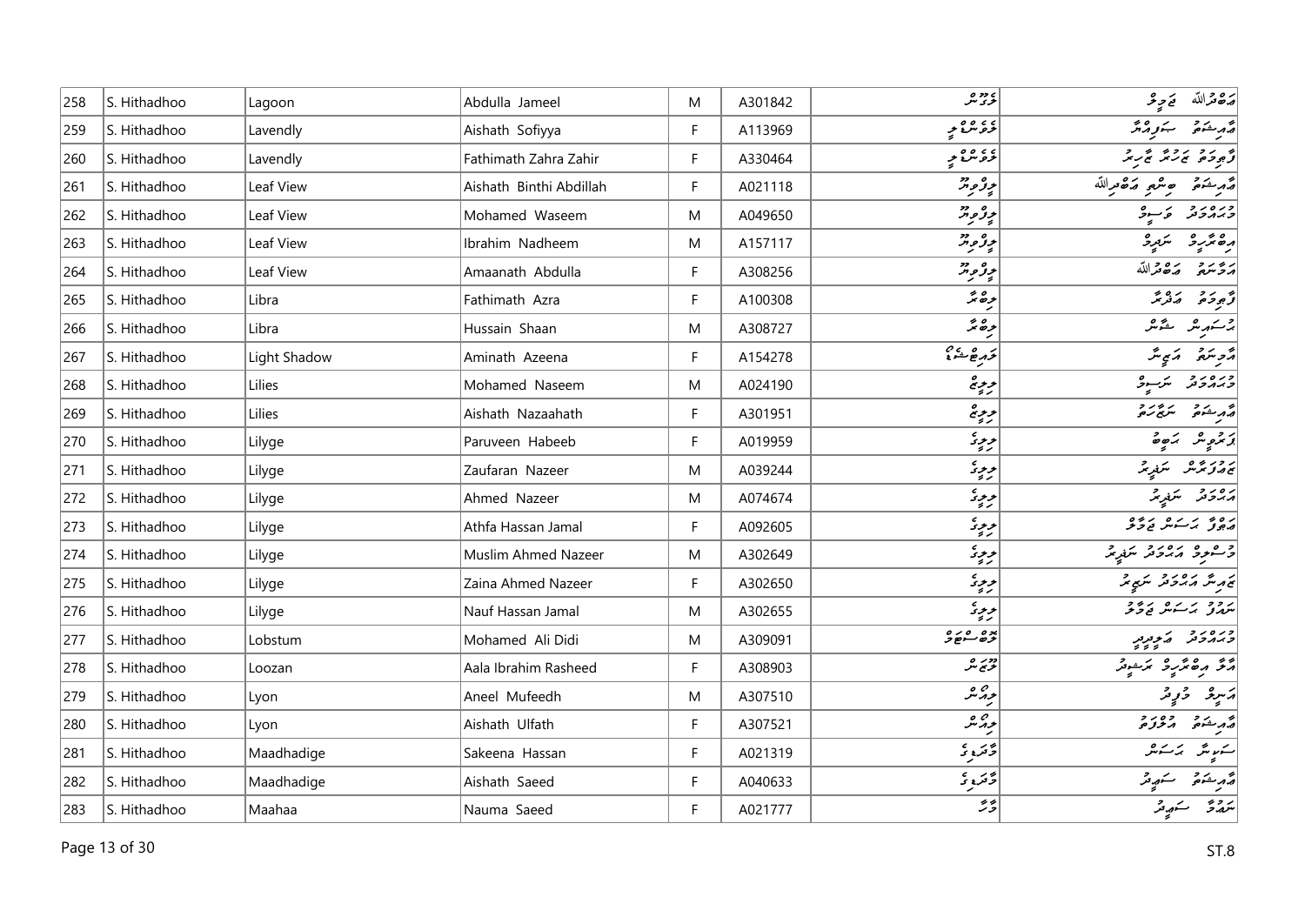| 284 | S. Hithadhoo | Maahaa               | Aishath Nisha Naeem      | F         | A291846 | $\overset{\circ}{\mathcal{Z}}\overset{\circ}{\mathcal{Z}}$   | أمار الشامي المراجع الكرماني                                  |
|-----|--------------|----------------------|--------------------------|-----------|---------|--------------------------------------------------------------|---------------------------------------------------------------|
| 285 | S. Hithadhoo | Maalan               | Abdulla Mausoof Mohamed  | M         | A019999 | ۇ ئەشر                                                       | رەدالله رو دوه ورەرو<br>مەھىرالله <i>د</i> مبور <i>دىم</i> مە |
| 286 | S. Hithadhoo | Maalan               | Mohamed Samaah Mausoof   | M         | A166582 | ۇ ئەشر                                                       | כנסנכ נשם נכסם<br><i>כג</i> ונכת ייכג כו <i>נ</i> יינ         |
| 287 | S. Hithadhoo | Maalan               | Ahmed Saamih Mausoof     | M         | A166583 | ۇ ئەشر                                                       | גפגד הבידי בגידון                                             |
| 288 | S. Hithadhoo | Maalan               | Fathmath Saaniha Mausoof | F         | A305898 | ۇ ئەشر                                                       | و موده گسره در دو                                             |
| 289 | S. Hithadhoo | Maanee               | Mohamed Mauman           | M         | A157852 | ۇسر                                                          | כנסנכ נכנס                                                    |
| 290 | S. Hithadhoo | Maanee               | Hussain Maaniu           | ${\sf M}$ | A294692 | ۇسە                                                          |                                                               |
| 291 | S. Hithadhoo | Maarandhoo           | Aminath Zarrath          | F         | A021234 | یر رہ دو<br>تر سربر                                          | أترجع بماته والمحمدة                                          |
| 292 | S. Hithadhoo | Madras               | Asadh Hassan             | M         | A022085 | <sup>ى ە</sup> مۇر ھ                                         | ى ھەردىس ئەسكەنلە                                             |
| 293 | S. Hithadhoo | Makhmaa              | Mariyam Sana Salih       | F         | A306363 | ۇرۇ                                                          | دەرە سەر سەرر                                                 |
| 294 | S. Hithadhoo | Malaaz               | Nuzfa Mohamed Zahir      | F         | A021572 | ترڅې                                                         |                                                               |
| 295 | S. Hithadhoo | Malamathi            | Aishath Ranaa Abdulla    | F         | A308918 | لرئر كحرم                                                    | قەرشەم ئىرىئر ھەمراللە                                        |
| 296 | S. Hithadhoo | Malares              | Ahmed Abdulla Jameel     | M         | A051142 | ىر ئەچ                                                       | ره رو بره دالله تم د و                                        |
| 297 | S. Hithadhoo | Malha                | Aishath Amany Hassan     | F         | A366282 | دەپ                                                          | مەستوم مۇس مەسكىر                                             |
| 298 | S. Hithadhoo | Manaaru              | Aishath Mahy Khalidh     | F         | A163266 | ىر شرحه                                                      | أمار مسكامي التحرير                                           |
| 299 | S. Hithadhoo | Marine Villa         | Ahmed Salih              | M         | A011358 | ۇبرىئرو ئە                                                   | دەرد ھەمدى                                                    |
| 300 | S. Hithadhoo | Marine Villa         | Mariyam Sama Ahmed       | F         | A301270 | د <sub>مر</sub> ش <sub>عر</sub> دَّ                          | و ماده در در در د                                             |
| 301 | S. Hithadhoo | Marukabuge           | Sheela Ahmed             | F         | A020322 | ر در د ،<br><del>ر</del> بر ره د                             | شوق - مەركىر                                                  |
| 302 | S. Hithadhoo | May ge               | Shaafia Mohamed Didi     | F         | A365365 | ې<br>تر مړي                                                  | أشورة ورورورور                                                |
| 303 | S. Hithadhoo | Meenaage             | Mariyam Sherin           | F         | A020229 | حريثر                                                        | وبروه<br>شە بىر بىر                                           |
| 304 | S. Hithadhoo | Mendhurahfolheymaage | Hawwa Dhiye              | F         | A019827 | ې ده و ر ه پر <i>ي و ›</i><br>تر سربر <i>پر سرفر لر تر</i> ک | برە ئە <sub>ت</sub> رى <i>ر</i> ىگە                           |
| 305 | S. Hithadhoo | Mendhurahfolheymaage | Maufooza Mohamed         | F         | A152080 | ن ہ و ر ہ پورے پر ،<br>و سربر پر سرفر لر تر ی                | و ره ر و<br>تر پر ژنر<br>ر دود پر<br>تر مرتز م                |
| 306 | S. Hithadhoo | Merry Land           | Ahmed Jilwaz Mahir       | ${\sf M}$ | A120535 | <sup>ء</sup> ِ برِ پَرُ مَرْ ۽<br>پُر مَشَرَ مَدَ            | برورد وووی ڈرنڈ                                               |
| 307 | S. Hithadhoo | Minhaa               | Khadeeja Ahmed           | F         | A019686 | حريثر                                                        | أرَسٍ فَمَدَوَسٌ                                              |
| 308 | S. Hithadhoo | Minhaa               | Muzuna Moosa Didi        | F         | A291581 | حريثر                                                        | و و په در در کلورنر<br>د مخ س د ک                             |
| 309 | S. Hithadhoo | Miraah               | Aishath Raahath Ali      | F         | A303704 | جرمرمه                                                       | أقهر يشتم المرد المراجع                                       |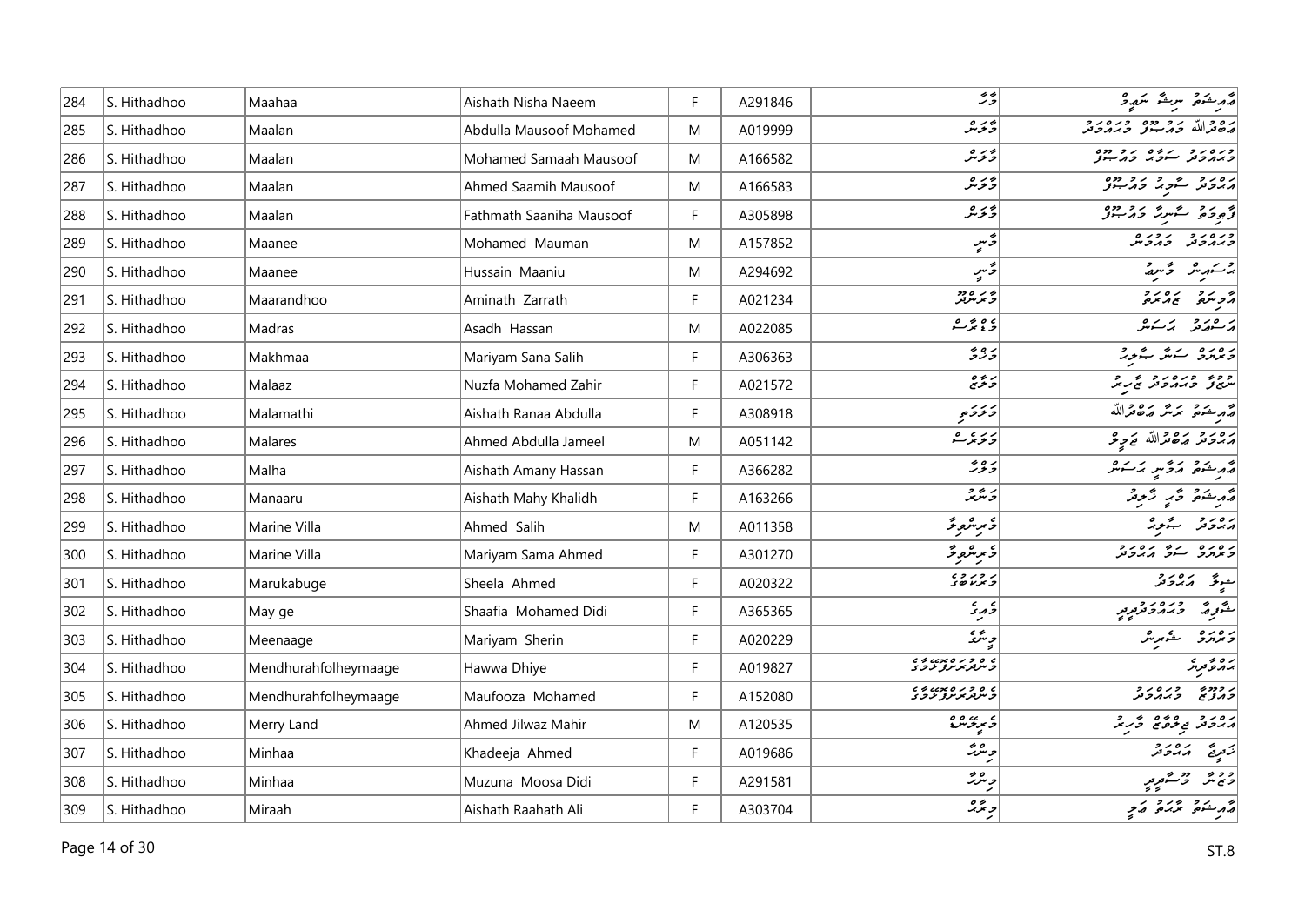| 310 | S. Hithadhoo | Misru            | Muna Adam               | F  | A378734 | اديقيتي                                 | و په په دره<br>دستر گمانگرو                                                                                                          |
|-----|--------------|------------------|-------------------------|----|---------|-----------------------------------------|--------------------------------------------------------------------------------------------------------------------------------------|
| 311 | S. Hithadhoo | Moonlight View   | Aishath Farah           | F  | A323537 | وممرغرم ومر                             | وكرمائيهم وكالرز                                                                                                                     |
| 312 | S. Hithadhoo | Moonlight View   | Fathimath Rayya Hilmy   | F  | A382862 | وحمر فرمزم ومر                          | وٌوِدَهِ مَهُمٌ رَوْدٍ                                                                                                               |
| 313 | S. Hithadhoo | Morning Vaadhee  | Amjad Mohamed           | M  | A028170 | ء سرسری گرمبر<br>حر                     | رەر درەرد<br>مرحى رىممى                                                                                                              |
| 314 | S. Hithadhoo | Morning Vaadhee  | Aslam Mohamed           | M  | A048795 | م سر شره و مړ                           | و رە ر د<br><i>د بر</i> گرىز<br>ەسىرى                                                                                                |
| 315 | S. Hithadhoo | Morning Village  | Mariyam Shareefa        | F  | A021242 | ە بىر بىرى ئەرەپتى<br>ئابىر بىرىمى ئىرى | وبروه الشميرة                                                                                                                        |
| 316 | S. Hithadhoo | Murevi           | Mohamed Hazim Rifath    | M  | A277552 | وبمو                                    | כגם גב האם תנמת                                                                                                                      |
| 317 | S. Hithadhoo | Murevi           | Ahmed Raidh Rif-ath     | M  | A302735 | ويمو                                    | גם גב האת הנבים                                                                                                                      |
| 318 | S. Hithadhoo | Naailee Manzil   | Ali Nazim               | M  | A020230 | م <i>تېر د د</i> مربح د                 | ړې شمور کل                                                                                                                           |
| 319 | S. Hithadhoo | Naailee Manzil   | Ahmed Naail             | M  | A020307 | ئى <i>نىد بې</i> رۇ ئىر ئى              | رورو شهو                                                                                                                             |
| 320 | S. Hithadhoo | Naailee Manzil   | Ibrahim Nazil           | M  | A072249 | ش <sub>ەم</sub> ور مىي ۋ                | ە ھەترىرى<br>بر ھەترىرى<br>ىترىج قر                                                                                                  |
| 321 | S. Hithadhoo | Naasaa           | Aishath Moosa Didi      | F  | A305188 | ىئرىئە                                  |                                                                                                                                      |
| 322 | S. Hithadhoo | Naeemee Manzil   | Mishal Mohamed Naeem    | M  | A159795 | ىئىر <sub>چە</sub> ر ئىرىمى ئى          | و شو وره دو شهره<br>و شو وبرمرونر شهره                                                                                               |
| 323 | S. Hithadhoo | Naeemee Palace   | Ibrahim Solah           | M  | A296324 | ىئى <sub>م</sub> يەنزىر 2               |                                                                                                                                      |
| 324 | S. Hithadhoo | Nasheedhee Villa | Aishath Saneela         | F  | A161537 | ىترىشەمرە <sub>ر</sub> قر               | د در در در مند دیگر<br>امریک در مند در مند در کار در کار در کار در کار در کار در در کار در دلیل در این در کار در کار در کار در کار د |
| 325 | S. Hithadhoo | Nasheedhee Villa | Lisama Sabry            | F  | A270930 | ىترىشەدرەرگە                            | $707 - 317$                                                                                                                          |
| 326 | S. Hithadhoo | Nasheedhee Villa | Salwaa Sabree           | F  | A277761 | ىئرىشەترەرگە<br>ئەسىمەترىر              | رەپ بەھىر                                                                                                                            |
| 327 | S. Hithadhoo | Nasheedhee Villa | Sabaahath Sabree        | F. | A305897 | سَرَڪوتو <i>و</i> گر                    | $rac{0}{2}$                                                                                                                          |
| 328 | S. Hithadhoo | Nasru            | Abdulla Suneed          | M  | A099575 | ىئەبەيىتى                               | سے سرور<br>برە تراللە                                                                                                                |
| 329 | S. Hithadhoo | Nation           | Mariyam Ibaanath Waleed | F. | A301679 | ىي <sub>مىشى</sub> ر                    | وبرازد المتحاشي وكموثر                                                                                                               |
| 330 | S. Hithadhoo | <b>Nees</b>      | Abdulla Hassan          | M  | A025517 | سريمه                                   | مَدْ قَدْاللّه بَرْسَوْسْ                                                                                                            |
| 331 | S. Hithadhoo | <b>Nees</b>      | Ziyaan Abdulla Hassan   | M  | A278530 | سريہ                                    | ىج مەھرىر ھەراللە برىكەش                                                                                                             |
| 332 | S. Hithadhoo | <b>Neez</b>      | Mohamed Nawaz Hassan    | M  | A303916 | سرچ                                     | وره رو د بوو د ده.<br>وبرووتر سرویج برخش                                                                                             |
| 333 | S. Hithadhoo | Newter           | Aminath Rifsha Haneef   | F  | A303508 | لسرقي تد                                | مەدىنى بروڭ ئايرو                                                                                                                    |
| 334 | S. Hithadhoo | Newter           | Mariyam Samahath Haneef | F. | A303513 | ليرجيحه                                 |                                                                                                                                      |
| 335 | S. Hithadhoo | Niamee           | Mohamed Naeem           | M  | A022406 | سرمزح                                   | ورەر ئىمەد                                                                                                                           |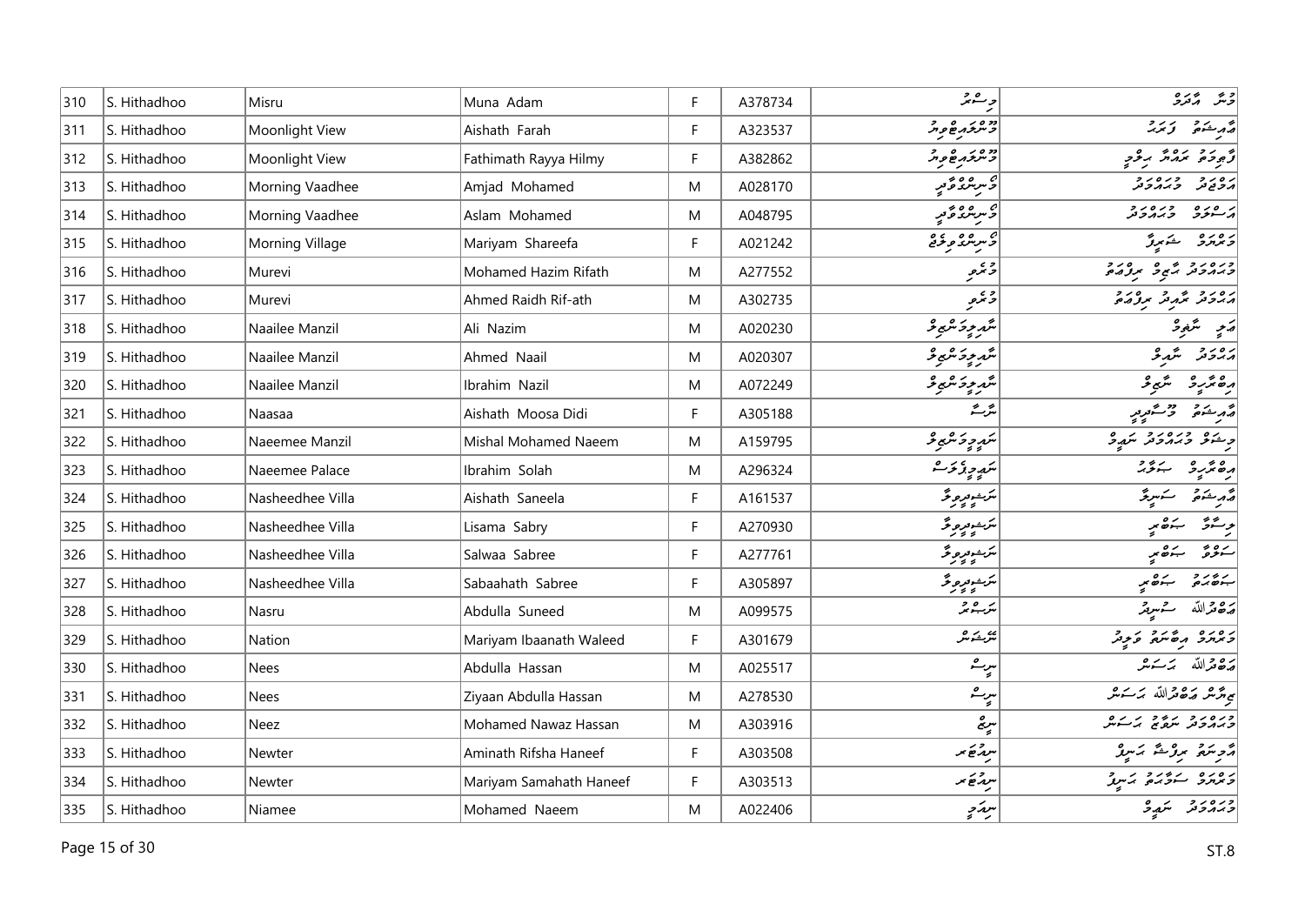| 336 | S. Hithadhoo | Niamee          | Fathimath Sheereen Ibrahim | F | A034233 | سريرىيه                                  | ۇ <sub>ج</sub> ودۇ شېرىش مەھەرد             |
|-----|--------------|-----------------|----------------------------|---|---------|------------------------------------------|---------------------------------------------|
| 337 | S. Hithadhoo | Niamee          | Hanaan Mohamed Naeem       | F | A034850 | سريريح                                   | ק כן כן סקב האביר.<br>הייתיית כהוקכת ייתוב  |
| 338 | S. Hithadhoo | Night House     | Mohamed Shareef            | M | A072259 | سَم <i>ع ڪرم</i> ش                       | ورەرو شەرو                                  |
| 339 | S. Hithadhoo | Night House     | Ibrahim Shareef            | M | A091949 | سَمَهِ جَائِرة مُتَ                      | دەندىر<br>ے <i>مو</i> ر                     |
| 340 | S. Hithadhoo | Night House     | Hassan Shareef             | M | A308895 | سَمَهِ ڪِ تَمَ ڪُ                        | يَرْسَمْسْ خَمَعِيقْ                        |
| 341 | S. Hithadhoo | Niviko          | Aishath Fareesha Fuad      | F | A307716 | سرجر تن                                  | وأرشكم ويرشأ والأفر                         |
| 342 | S. Hithadhoo | Nooraanee Hiyaa | Shaarif Anees              | M | A021602 | دوره<br>مترنگرسور مر                     | شەمرۇ كەسپەشە                               |
| 343 | S. Hithadhoo | Nooraanee Hiyaa | Aminath Shaufa             | F | A026152 | دوره<br>مترنگرسرسر مر                    | أرتج سيمروج                                 |
| 344 | S. Hithadhoo | Nooranfehi Aage | Mohamed Vishah Musthafa    | M | A308314 | دد ره د د په په<br>سرپرسرتی <i>ر</i> و د | ورەرو پەشكە ورىدە                           |
| 345 | S. Hithadhoo | Nooranfehi Aage | Ahmed Wisham Musthafa      | M | A338299 | دد بر ه ، بر بر ،<br>سرچر سرو بر مرد     | رورد وبشو ومدو                              |
| 346 | S. Hithadhoo | Nooree Fehi     | Ahmed Naseer               | M | A025671 | چژ <sub>مبرو</sub> سه<br>سر              | أرەرو ش يې                                  |
| 347 | S. Hithadhoo | Nooree Fehi     | Joodh Ahmed Naseer         | M | A391039 | چژ <sub>مبرو</sub> سر<br>سر              | دده بروبر و برسوبر<br>ای تر بربرد تر برسوبر |
| 348 | S. Hithadhoo | November ge     | Aishath Ali                | F | A019778 | یو ، ه د ر ،<br>سرچ د ت مرد              | أقهر شنعتى أقدمي                            |
| 349 | S. Hithadhoo | November ge     | Ahmed Ali                  | M | A019969 | یر ، ه ر بر ،<br>سرو ژن مرد              | ړ ور د کامي                                 |
| 350 | S. Hithadhoo | November ge     | Mohamed Ali                | M | A116000 | یر ، ه ر ر ،<br>سر <i>و د ه بر</i> د     | ورەرد كەي                                   |
| 351 | S. Hithadhoo | November ge     | Fathimath Ali              | F | A153991 | یر ، ه ر به<br>سرو ژن مرد                | و و د د کا                                  |
| 352 | S. Hithadhoo | November ge     | Abdulla Sodig              | M | A154002 | یو ، ه د د ،<br>سرچ و ت مرد              | برە قراللە سەمرتى                           |
| 353 | S. Hithadhoo | November ge     | Mariyam Nahudha Waheed     | F | A277581 | یر ، ه ر به<br>سر <i>و د ه بر</i> د      | גם גם גם מגברה.<br>המחבר ייתונית פיגות      |
| 354 | S. Hithadhoo | November ge     | Ibrahim Asa adh            | M | A304533 | یو ، ه د ر ،<br>سرو ژ ت مرد              | תפתוב הלית                                  |
| 355 | S. Hithadhoo | November ge     | Zulaikha Ali               | F | A304535 | یر ، ه ر به<br>سرو ژن مرد                | ہ تحمد شہر میں                              |
| 356 | S. Hithadhoo | Ocean Shore     | Aishath Naseera            | F | A113550 | <i>م شەنگرىش</i>                         | ۇرىشى ئىربىر                                |
| 357 | S. Hithadhoo | Omni            | Mohamed Riyaz              | M | A020304 | بره<br>در د                              | ورەرو پەرگ                                  |
| 358 | S. Hithadhoo | Over Bridge     | Mohamed Sunil              | M | A307023 | 0 كەندە ھېرى<br>مەنزىق مېرىقى            | ورەرو ئەرۋ                                  |
| 359 | S. Hithadhoo | Palace          | Hassan Faaris              | M | A307607 | بۇ ئۆرگە                                 | برَسەنگە<br>ۇ ئىرىشە                        |
| 360 | S. Hithadhoo | Palace          | Abdulla Hazim              | M | A308968 | ې ئەر ھ                                  | برە تراللە<br>ر محمو خر                     |
| 361 | S. Hithadhoo | Penamaa         | Aminath Rishmee Amir       | F | A309244 | ې پر پر<br>بر سرچ                        | أزويتم برعوم أزوير                          |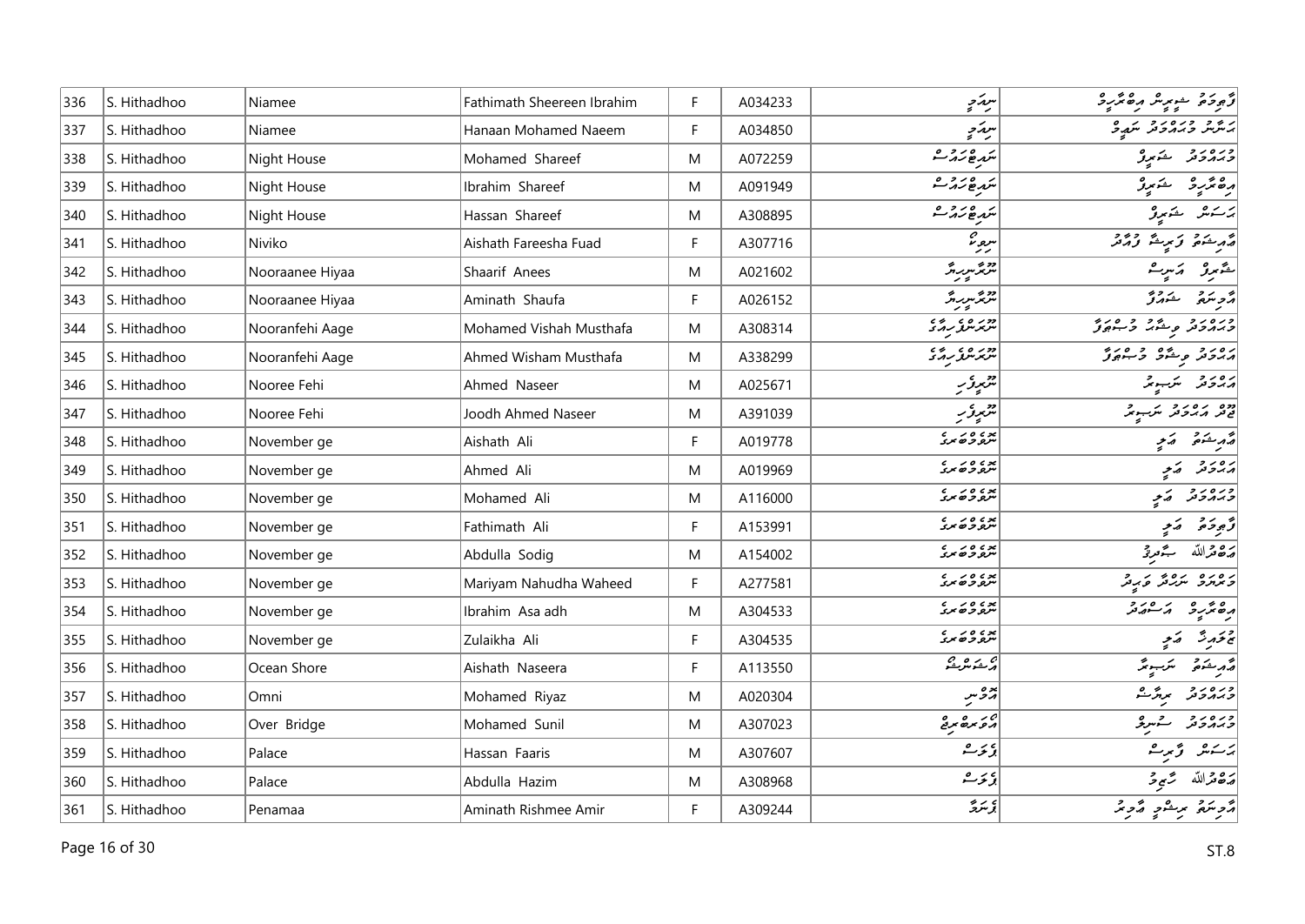| 362 | S. Hithadhoo   | Petooniyaa      | Fathimath Yamaany Habyb          | F. | A302754 | ء دو<br>بوھ سرمر                          | توجده الكريب بركا                                                                                                                                                                                                                                                                                                                                                                                                                                                                   |
|-----|----------------|-----------------|----------------------------------|----|---------|-------------------------------------------|-------------------------------------------------------------------------------------------------------------------------------------------------------------------------------------------------------------------------------------------------------------------------------------------------------------------------------------------------------------------------------------------------------------------------------------------------------------------------------------|
| 363 | S. Hithadhoo   | Petroon Villa   | Hassan Zareer                    | M  | A052431 | ، ه دو ه<br> زیع مرسر <sub>مو</sub> مَرَّ | ئەسكەنلەر ئىم ئ <i>ىرى</i> گە                                                                                                                                                                                                                                                                                                                                                                                                                                                       |
| 364 | S. Hithadhoo   | Polaris         | Faruhana Mohamed Didi            | F  | A021457 | ېز ئەبر <sub>ى</sub> شە                   | ر وه شهر وره رو در در در برای باشد.<br>از بررگش از جهار خانوارد برای                                                                                                                                                                                                                                                                                                                                                                                                                |
| 365 | S. Hithadhoo   | Polaris         | Azra Mohamed Fulhu               | F  | A203185 | ېز ئەبىر <sup>م</sup>                     | נים בניםניבביב<br>היאי במהכנקרי                                                                                                                                                                                                                                                                                                                                                                                                                                                     |
| 366 | S. Hithadhoo   | Pool Bahaaru    | Fazana Ibrahim                   | F  | A072216 | دده ر بر د<br>بر <del>ن</del> ون نر       | زیځینګه ره ټرېږ ۹                                                                                                                                                                                                                                                                                                                                                                                                                                                                   |
| 367 | S. Hithadhoo   | Pool Bahaaru    | Ahmed Fazleen                    | M  | A300719 | دده ر بر د<br>بر نره ر س                  | رەرو رەپر                                                                                                                                                                                                                                                                                                                                                                                                                                                                           |
| 368 | S. Hithadhoo   | Raadhu          | Ibrahim Naeem                    | M  | A046057 | بڑوڑ                                      | رە ئرىر ئىر                                                                                                                                                                                                                                                                                                                                                                                                                                                                         |
| 369 | S. Hithadhoo   | Raaspareege     | Khadeeja Ahmed                   | F. | A068801 | ېژ په دې <sub>مور</sub> ي                 | ئرىرىگە<br>مەھم<br>ەر دىر                                                                                                                                                                                                                                                                                                                                                                                                                                                           |
| 370 | S. Hithadhoo   | Rabee ee Manzil | Hawwa Ali                        | F  | A099515 | ىئەمە ئەسىم ب <sup>و</sup>                | $\begin{array}{ c } \hline \rule{0pt}{2ex} & \circ & \circ \\ \hline \rule{0pt}{2ex} & \circ & \circ \\ \hline \rule{0pt}{2ex} & \circ & \circ \end{array}$                                                                                                                                                                                                                                                                                                                         |
| 371 | S. Hithadhoo   | Rabee ee Manzil | Abdulla Nabeeh                   | M  | A278919 | ىئەھ پەر ئىرى<br>مۇ                       | حاقة قدالله تتزجيه                                                                                                                                                                                                                                                                                                                                                                                                                                                                  |
| 372 | S. Hithadhoo   | Rabee ee Manzil | Asiyath Ali Didi                 | F. | A301925 | ى<br>ئومۇر ئەنگىرى                        | ومستركم وكالمحافية                                                                                                                                                                                                                                                                                                                                                                                                                                                                  |
| 373 | S. Hithadhoo   | Rabee ee Manzil | Shifaath Ali                     | F  | A301926 | ىمەدە ئەر                                 | $\begin{array}{cc} \mathcal{L}_{\mathcal{A}} & \mathcal{E}_{\mathcal{A}}^{\mathcal{B}} & \mathcal{E}_{\mathcal{A}}^{\mathcal{B}} & \mathcal{E}_{\mathcal{A}}^{\mathcal{B}} & \mathcal{E}_{\mathcal{A}}^{\mathcal{B}} & \mathcal{E}_{\mathcal{A}}^{\mathcal{B}} & \mathcal{E}_{\mathcal{A}}^{\mathcal{B}} & \mathcal{E}_{\mathcal{A}}^{\mathcal{B}} & \mathcal{E}_{\mathcal{A}}^{\mathcal{B}} & \mathcal{E}_{\mathcal{A}}^{\mathcal{B}} & \mathcal{E}_{\mathcal{A}}^{\mathcal{B}} &$ |
| 374 | S. Hithadhoo   | Rabeeu          | Ali Faseel                       | M  | A308068 | پر<br>مربه د                              | ەي تەبدى                                                                                                                                                                                                                                                                                                                                                                                                                                                                            |
| 375 | S. Hithadhoo   | Rabeeu          | Mariyam Faruhee                  | F. | A308072 | برەد                                      | ومروه ومر                                                                                                                                                                                                                                                                                                                                                                                                                                                                           |
| 376 | S. Hithadhoo   | Rahadhooge      | Seena Mohamed                    | F  | A164509 | ر ر دد د<br>بور تور                       | سوش وره رو                                                                                                                                                                                                                                                                                                                                                                                                                                                                          |
| 377 | S. Hithadhoo   | Rahadhooge      | Athfa Moosa Jamal                | F. | A321714 | ر ر دو تا<br>بورتوری                      | ړ وه او شکه نړ وه و                                                                                                                                                                                                                                                                                                                                                                                                                                                                 |
| 378 | l S. Hithadhoo | Ran Ali         | Niufa Hassan Didi                | F  | A269944 | برىثىدَ جە                                | سرچر پر سکس پر پر                                                                                                                                                                                                                                                                                                                                                                                                                                                                   |
| 379 | S. Hithadhoo   | Ran Ali         | Raghdha Hassan Ali               | F  | A269949 | برمدنز                                    | بروی برے میں کے پر                                                                                                                                                                                                                                                                                                                                                                                                                                                                  |
| 380 | S. Hithadhoo   | Ran Ali         | Aishath Zahiya                   | F  | A365511 | ابرنقدمز                                  |                                                                                                                                                                                                                                                                                                                                                                                                                                                                                     |
| 381 | S. Hithadhoo   | Ranbaali        | Ahmed Sham-oon Hussain           | M  | A307146 | ابرسقع                                    |                                                                                                                                                                                                                                                                                                                                                                                                                                                                                     |
| 382 | S. Hithadhoo   | Ranbaali        | Shaaraa Hussain                  | F  | A384339 | بَرَسهةً و                                | شويم برسمهريمر                                                                                                                                                                                                                                                                                                                                                                                                                                                                      |
| 383 | S. Hithadhoo   | Ranfaru         | Aminath Rishmee                  | F  | A152084 | ىر ھەر ج                                  | أأدجر المتمر المراسطور                                                                                                                                                                                                                                                                                                                                                                                                                                                              |
| 384 | S. Hithadhoo   | Ranfaru         | Mariyam Rishfa                   | F  | A308104 | ىر ھەر ج                                  | رەرە برشۇ                                                                                                                                                                                                                                                                                                                                                                                                                                                                           |
| 385 | S. Hithadhoo   | Ranveli         | Mohamed Zahin Ibrahim<br>Rasheed | M  | A278757 | برموغرمر                                  | ورەرد پەرىك مەھەر ئەس كەشەر                                                                                                                                                                                                                                                                                                                                                                                                                                                         |
| 386 | S. Hithadhoo   | Rasreethi       | Fathmath Lazza Faarooq           | F. | A274148 | .<br>  <del>ب</del> رڪ مرمو               | كر برد بره به بردد و                                                                                                                                                                                                                                                                                                                                                                                                                                                                |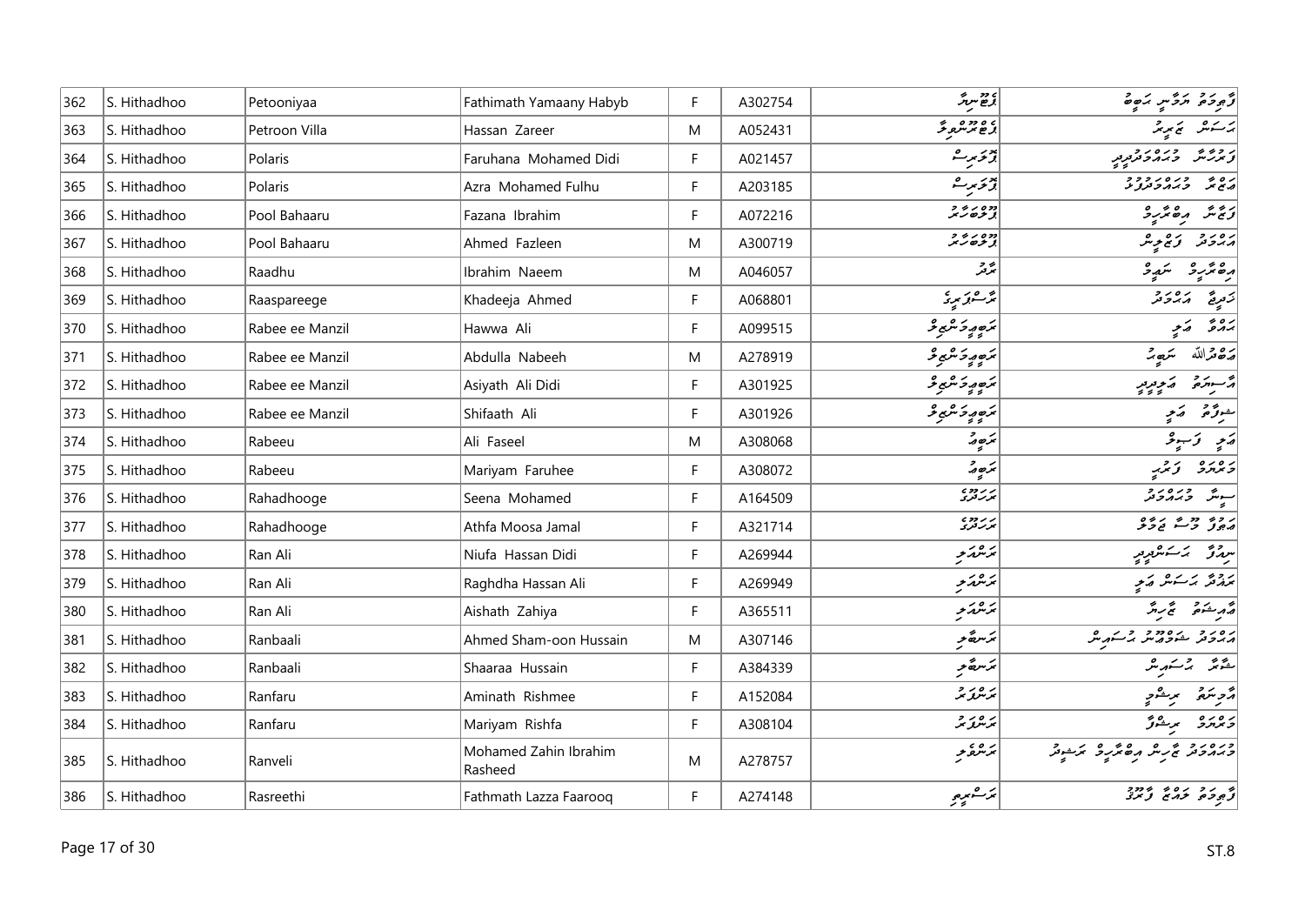| 387 | S. Hithadhoo   | Regal Kent      | Aishath Yasmin Mohamed            | F           | A048125 | ىر ئەم ئىرى                           | ړ مرغو گرگو د د د د د                                                            |
|-----|----------------|-----------------|-----------------------------------|-------------|---------|---------------------------------------|----------------------------------------------------------------------------------|
| 388 | lS. Hithadhoo  | Rest Villa      | Aminath Waheedh                   | F.          | A307884 | ى مەھ <i>مۇ</i> ئە                    | أأزحر يتمعى وأبيقه                                                               |
| 389 | l S. Hithadhoo | Rest Villa      | Ali Waheed                        | M           | A307885 | بمرت ھ <sub>اھو</sub> محر             | أة موسوقر                                                                        |
| 390 | S. Hithadhoo   | Rihimaa         | Ali Musidh Ahmed                  | M           | A307412 | بورگ                                  | ג' בריית היכנר                                                                   |
| 391 | S. Hithadhoo   | Riyan           | Shuau Afeef                       | M           | A021724 | ببرمرمثر                              | شەھەر ھۆۋ                                                                        |
| 392 | S. Hithadhoo   | Roashan Hazaaru | Aishath Mohamed Didi              | F           | A020837 | ص در در در در در در<br>مرت سربر سی مر |                                                                                  |
| 393 | S. Hithadhoo   | Roashan Hazaaru | Fathimath Afnan Masood            | F           | A278001 | ج ئەنگەرىيە <i>ج</i>                  | و د د د د و د د و د و د                                                          |
| 394 | S. Hithadhoo   | Roashan Hazaaru | Fathmath Saeeda                   | F           | A307654 | ە بەير ەيرىدى <del>ر</del>            | أرْجوحَا مَنْ السَّرْمِيَّةِ الْمُتَّابِيَّةِ الْمُتَابِيَّةِ الْمُتَابَّةِ مِنْ |
| 395 | S. Hithadhoo   | Robinia         | Aminath Raisha Mohamed            | F           | A279000 | برە بىرگە<br>ئىرە                     |                                                                                  |
| 396 | S. Hithadhoo   | Robinia         | Aishath Rafaah Mohamed            | $\mathsf F$ | A308223 | ترەپىر                                | ه د شکو ده و دره د و                                                             |
| 397 | S. Hithadhoo   | Rose Wood       | Ahmed Waheed                      | M           | A299243 | 0 0 0 0<br>مربع حر ٤                  | أرور و در د                                                                      |
| 398 | S. Hithadhoo   | S P Villa       | Mohamed Rizwee                    | M           | A021058 | ە سەب <sub>و</sub> بو قر              | ورەرو برجم                                                                       |
| 399 | S. Hithadhoo   | S P Villa       | Shama Ali                         | E           | A021059 | ە مەر <sub>ىچ جە</sub> مۇ             | الشرق المركب                                                                     |
| 400 | S. Hithadhoo   | S P Villa       | Mohamed Azmee                     | M           | A161320 | ە ش <sub>ىمو جە</sub> ئە              | وره دو ده                                                                        |
| 401 | S. Hithadhoo   | S P Villa       | Fathmath Shamma Jadulla           | F           | A278194 | پر ش <sub>انو عر</sub> مَّة<br>       | ومحرد مندود ومحدالله                                                             |
| 402 | S. Hithadhoo   | S P Villa       | Hawwa Hamdhaa Ali Didi            | F           | A323783 | ە سەب <sub>و</sub> بورۇ.<br>م         | ره و بروتر کروبربر                                                               |
| 403 | S. Hithadhoo   | S P Villa       | Ahmed Safwaan                     | M           | A323787 | ە سەب <sub>و</sub> بو قر              | رەرد رەپەر                                                                       |
| 404 | S. Hithadhoo   | Saaya           | Aishath Saeedh                    | F           | A021042 | سەپىر                                 | وكرم شكوم كالمحرم وتكر                                                           |
| 405 | S. Hithadhoo   | Saaya           | Ibrahim Zuhair                    | M           | A039163 | سەدىر                                 | مەھكرىدى ئەرمە                                                                   |
| 406 | S. Hithadhoo   | Saaya           | Abdulla Aflah Ibrahim Zuhair      | M           | A143037 | سەدىر                                 | رە داللە ئەدىر مەندە بور د                                                       |
| 407 | l S. Hithadhoo | Saaya           | Mohamed Arushad Ibrahim<br>Zuhair | M           | A307922 | ستەدىر                                | כמחכנת התשינת הסתקב המהת                                                         |
| 408 | S. Hithadhoo   | Saaya           | Fathimath Nadha Ibrahim Zuhair    | F           | A307934 | سەدىر                                 | توجدة تنتر مصريرة بمنهنر                                                         |
| 409 | l S. Hithadhoo | Safhaa          | Fathimath Saeeda                  | F           | A020866 | بە دېر                                | أزَّوِدَهُ سَهِيمٌ                                                               |
| 410 | S. Hithadhoo   | Safhaa          | Abdulla Fuad                      | M           | A023639 | ىبەد بۇ                               | أرة قرالله ومحتر                                                                 |
| 411 | S. Hithadhoo   | Safhaa          | Aishath Hizzath Mohamed           | F           | A307736 | ىبەد بۇ                               | ه شده به در دره در                                                               |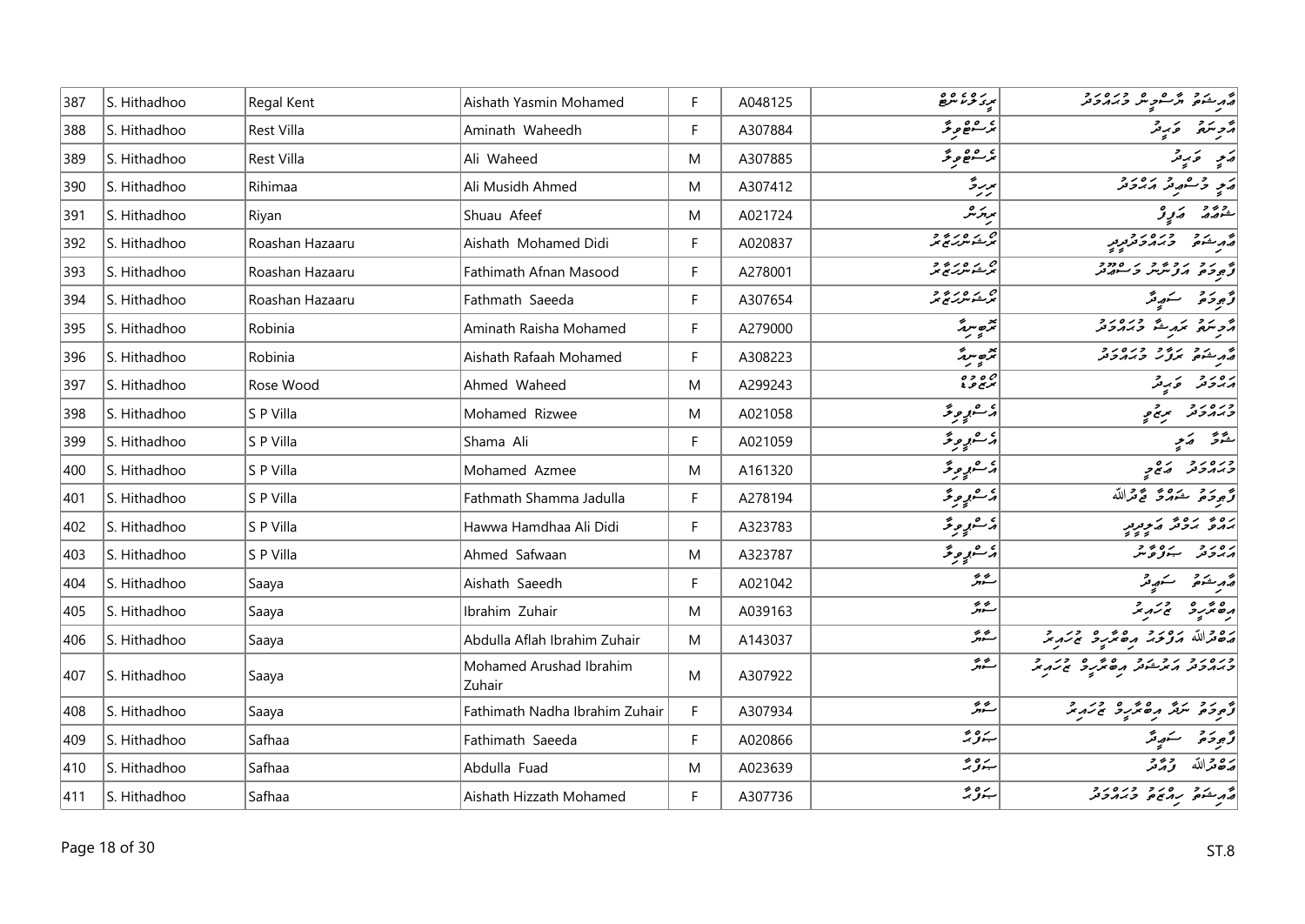| 412 | S. Hithadhoo | Saharaage    | Azleen Moosa             | ${\sf M}$ | A022891 | سەر بە ي                           | رەپەر دىم                                                                                                                                                                                                                          |
|-----|--------------|--------------|--------------------------|-----------|---------|------------------------------------|------------------------------------------------------------------------------------------------------------------------------------------------------------------------------------------------------------------------------------|
| 413 | S. Hithadhoo | Saifaiymaage | Fathimath Aalaa Hassan   | F         | A277708 | شهروه وء                           | توجده المتى برائيس                                                                                                                                                                                                                 |
| 414 | S. Hithadhoo | Saifaiymaage | Aishath Muneera Mohamed  | F         | A304199 | ر مرد کرد و در<br>مسکو تر تر تر تر | و مدين و مريد وره د و                                                                                                                                                                                                              |
| 415 | S. Hithadhoo | Saifaiymaage | Hawwa Iman               | F         | A304200 | ر<br>سىدىۋە دى                     | برە ئەرزە                                                                                                                                                                                                                          |
| 416 | S. Hithadhoo | Salaam       | Fathimath Saraa Shareef  | F         | A277779 | سەۋە                               | ۇ ي <sub>ە</sub> رە سەئە خىرى                                                                                                                                                                                                      |
| 417 | S. Hithadhoo | Salaam       | Mohamed Mamdhoon Shareef | ${\sf M}$ | A306338 | سەۋە                               | ورەرو رەدوو شەرو                                                                                                                                                                                                                   |
| 418 | S. Hithadhoo | Salaam       | Hussain Firunaas Shareef | M         | A306344 | سەۋە                               |                                                                                                                                                                                                                                    |
| 419 | S. Hithadhoo | Salveeniyaa  | Moosa Shafiu             | ${\sf M}$ | A296332 | سەۋە بىرىد                         | د سرگر می و پر گرگ انداز در این میگران<br>در محمد از این میگران کاربرده به میگران در این می کند و بر دارد در این می کند و بر این می کند و بر این می کند<br>در می کند و بر کاربرد و بر این می کند و بر این می کند و بر این می کند و |
| 420 | S. Hithadhoo | Saraa        | Ibrahim Assadh           | ${\sf M}$ | A307891 | ىەچىر                              |                                                                                                                                                                                                                                    |
| 421 | S. Hithadhoo | Saveyraa     | Abdulla Shifau           | M         | A304098 | ر ،، پ<br>سوء س                    | رە دالله خوگە                                                                                                                                                                                                                      |
| 422 | S. Hithadhoo | Sedum        | Mubthasim Mohamed Hassan | ${\sf M}$ | A307632 | سەنىۋ                              | وه د ه د و د و د د ه<br>دهموجود وبرود برخش                                                                                                                                                                                         |
| 423 | S. Hithadhoo | Sefrone      | Aminath Nathashaa        | F         | A303917 | ء ہ ص ھ                            | أزويترة الترويش                                                                                                                                                                                                                    |
| 424 | S. Hithadhoo | Seiko        | Aishath Neelam Rasheed   | F         | A059179 | $rac{c}{\sqrt{2}}$                 | مەرشەر سرىزى ئەسىر                                                                                                                                                                                                                 |
| 425 | S. Hithadhoo | Seiko        | Mohamed Hamdhoon Rasheed | ${\sf M}$ | A155995 | $rac{\mathcal{C}}{2}$              | ورەر د برەددە بر شوتر<br><i>دېرم</i> وتر بروترس برشوتر                                                                                                                                                                             |
| 426 | S. Hithadhoo | Seleena      | Fathimath Fazna          | F         | A019811 | ئەمەپتر                            | قَهْ وَحَمْدَ وَيَحْمَدُ                                                                                                                                                                                                           |
| 427 | S. Hithadhoo | Seleena      | Hawwa Hafeeza            | F         | A099523 | ر<br>سەمەتە                        | رەۋ بەرق                                                                                                                                                                                                                           |
| 428 | S. Hithadhoo | Seleena      | Mohamed Shiyam           | M         | A100460 | ئە <sub>م</sub> وبىر               | وره رو شوده.<br>وبردونر شودگرو                                                                                                                                                                                                     |
| 429 | S. Hithadhoo | Sena         | Saba Hassan              | F         | A309130 | ئەيتر                              | يتۇ بەسكىر                                                                                                                                                                                                                         |
| 430 | S. Hithadhoo | Seven Star   | Aishath Dhiyana Thohir   | F         | A021316 | <sub>ى ئە</sub> رەر ئەھ            | وأوسنو ورؤش وبربز                                                                                                                                                                                                                  |
| 431 | S. Hithadhoo | Seven Star   | Dhahau Saeed             | F         | A278476 | <sub>ع و</sub> عروض ع              | تررم پر کشتی تر                                                                                                                                                                                                                    |
| 432 | S. Hithadhoo | Seven Star   | Zakau Saeed              | F         | A278478 | ے ، <sub>شر</sub> ه عامر           | بروج مستهي <sup>د</sup>                                                                                                                                                                                                            |
| 433 | S. Hithadhoo | Shaaee       | Mohamed Shan             | ${\sf M}$ | A309218 | ے آر                               | ورەرو ئەھ                                                                                                                                                                                                                          |
| 434 | S. Hithadhoo | Shaahee      | Aishath Shaazna          | F         | A303771 | ے محمد<br>پر                       | ے مجمع مگر<br>ا پژ <sub>امر</sub> شده<br>ا                                                                                                                                                                                         |
| 435 | S. Hithadhoo | Shediulas    | Aminath Lahfaa           | F         | A166587 | ىش <sub>ى</sub> بەترىت             | أأدوسي ودور                                                                                                                                                                                                                        |
| 436 | S. Hithadhoo | Shediulas    | Aishath Jezny            | F         | A302301 | ىش <sub>ى</sub> بر ئەرگ            | وكرمشكم فيحي                                                                                                                                                                                                                       |
| 437 | S. Hithadhoo | Shediulas    | Khadeeja Shadiya         | F         | A323540 | الحدود ترقي                        | ر<br>ارزىق ئىقىمىتىلىقىنى ئىستاندىكى<br>مەنبەت ئىقىمىتىلىقىنى ئىستاندىكى                                                                                                                                                           |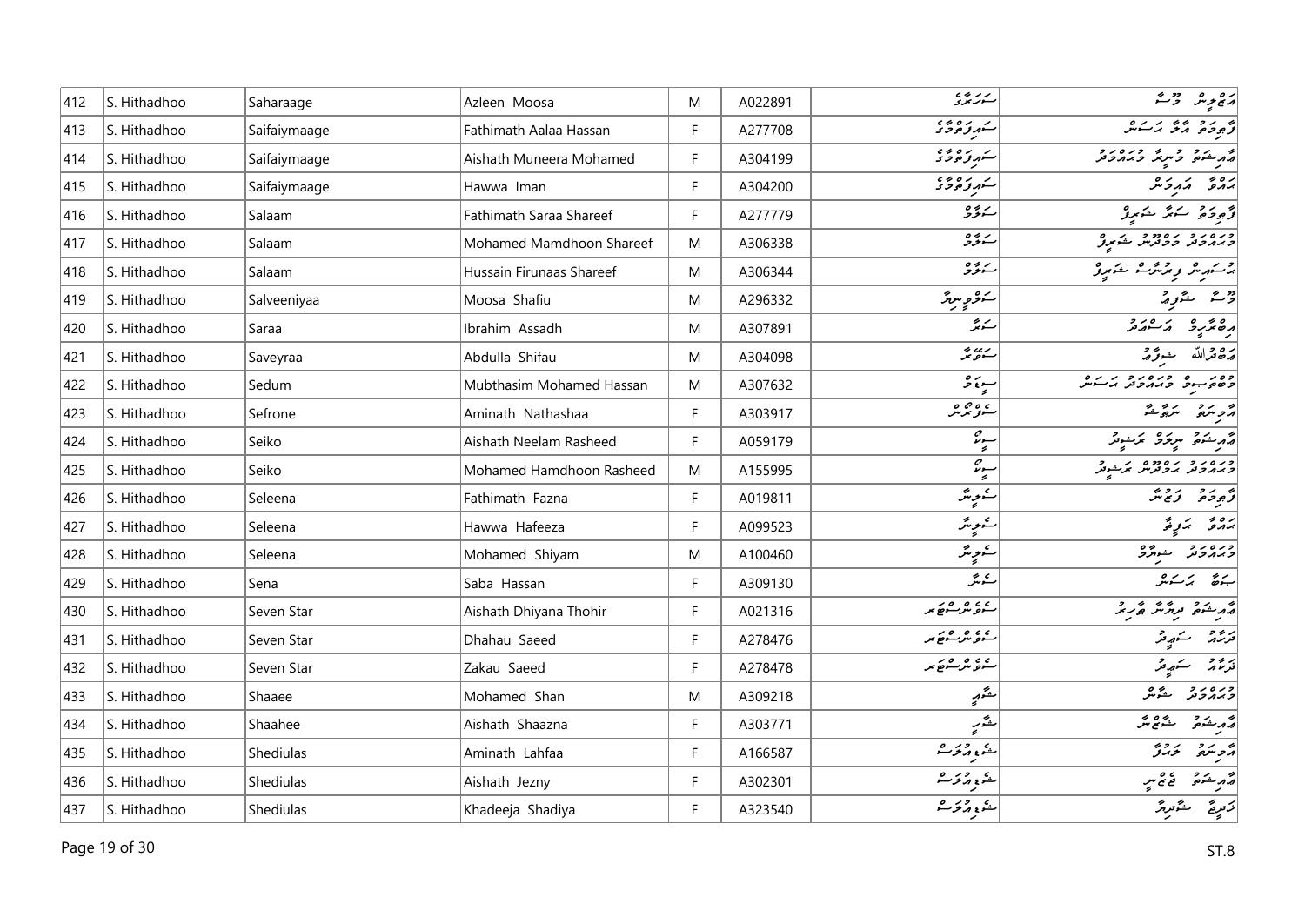| 438 | S. Hithadhoo | Shediulas         | Mohamed Riyaz         | M  | A323548 | ىش <sub>ى</sub> ر تركزىشە                 | بروسمج<br>و ر ه ر و<br>تر پر ژ تر                   |
|-----|--------------|-------------------|-----------------------|----|---------|-------------------------------------------|-----------------------------------------------------|
| 439 | S. Hithadhoo | Shediulas         | Amana Riyaz           | F. | A323551 | ىش <sub>ى</sub> بەر ئەرگ                  | پرځ پتر<br>ىرەڭرىشە                                 |
| 440 | S. Hithadhoo | Shediulas         | Inaya Riyaz           | F. | A323553 | ىش <sub>ى</sub> ر تركزىشە                 | لەيتىد<br>بردشح                                     |
| 441 | S. Hithadhoo | Sheemaa Vilaa     | Fathimath Riyasa      | F. | A296682 | ىشو <i>دۇ بە</i> ر                        | وٌ ودة و الله عبد الله                              |
| 442 | S. Hithadhoo | Shine             | Sharoona Mohamed      | F  | A307513 | شەرىتر<br>————                            | و رە ر د<br>تر پروتر<br>شە چرىتر                    |
| 443 | S. Hithadhoo | Shiya             | Abdulla Zaahy         | M  | A302783 | شەدگر                                     | <mark>بر25</mark> الله<br>ستج ب                     |
| 444 | S. Hithadhoo | Shiya             | Ibrahim Shaamikh      | M  | A302794 | شەدگر                                     | ەرھ ئ <sup>ۆ</sup> ر ۋ<br>ر مگر پر گر               |
| 445 | S. Hithadhoo | Silvaru Villa     | Aishath Mohamed       | F  | A037661 | -دمۇمۇمۇمۇ                                | ه دره دره در د                                      |
| 446 | S. Hithadhoo | Silvaruge         | Fathimath Anjum Solih | F  | A153992 | ه ر د ،<br>سه نوح بوي                     | وٌمِ وَمَعْ وَمَعْ وَمَعْ وَمَدَّمْ وَمِنْ          |
| 447 | S. Hithadhoo | Silvaruge         | Fathimath Anwaar Ali  | F. | A304981 | سوڅر د د                                  | توجده مستقتر مز                                     |
| 448 | S. Hithadhoo | Snow Drop         | Faisal Ahmed          | M  | A019768 | ه ۵ ه موه<br>سرمبر و مور                  | تەرىبى ئەرەر                                        |
| 449 | S. Hithadhoo | Snow Drop         | Nabeela Ahmed         | F  | A151853 | ه ۵ ه موه<br>سرمبر و سرو                  | سَمِعٍ وَمَدْدَثَر                                  |
| 450 | S. Hithadhoo | Snow Drop         | Raaya Ali Naseer      | F  | A277675 | <u>ه چې ویوه</u>                          | لمركز كالمي الكرسولر                                |
| 451 | S. Hithadhoo | Sooraj            | Fathimath Raaniya     | F  | A208983 | دو پر ہ<br>سنونیر                         | توجوخا متسرمته                                      |
| 452 | S. Hithadhoo | Sooraj            | Aishath Raidha Riyaz  | F  | A277580 | دو پر ہ<br>سنوبو تع                       | ەرشۇ ئەرئە بەرگ                                     |
| 453 | S. Hithadhoo | Sooraj            | Lamiyaa Ibrahim       | F. | A293142 | دو بر ه<br>سنو <i>پو</i>                  | قرمرقه وعقربه                                       |
| 454 | S. Hithadhoo | South Cross       | Mohamed Moosa         | M  | A094774 | ر د د ه ه ه ه<br>سره و پا نگر             | وره دو دور                                          |
| 455 | S. Hithadhoo | South Cross       | Ali Muruthala         | M  | A114559 | ر د د ه مې ه<br>په مونو نړ                | أورمو والمروشة                                      |
| 456 | S. Hithadhoo | South Cross       | Mehera Thalath        | F  | A125134 | پر د ده <sup>م</sup> ر مه                 | 5,00,00,00                                          |
| 457 | S. Hithadhoo | South Cross       | Yaseen Ali Muruthala  | M  | A326145 | ىر د دە ەم ھ<br>سىھەم ئىرىسى              | و الله عليه المستقرر المسير                         |
| 458 | S. Hithadhoo | South Cross       | Samaa Ali Muruthala   | F  | A366055 | پر د ده <sup>0</sup> مرگ                  | سكافة أركموا المراجح والمسكر                        |
| 459 | S. Hithadhoo | Sponge ge         | Hussain Rasheed       | M  | A050463 | <u>ه پر ۵ ۵ ء</u><br>سرو شرح <sub>ک</sub> | جرسكمريش المخرجومر                                  |
| 460 | S. Hithadhoo | Sponge ge         | Mariyam Ashfa         | F  | A309391 | <u>ه پره ه ه</u> ،<br>سرگوش پی            | رەرە بەشۇ                                           |
| 461 | S. Hithadhoo | <b>Star Light</b> | Mariyam Shadiya       | F  | A039031 | شۇ ئىر ئۆر ق                              | ر ه ر ه<br><del>ر</del> بربرگ<br>ے مگر <i>ور</i> گر |
| 462 | S. Hithadhoo | Star Light        | Ameen Adil            | M  | A047049 | <u>شوءَ برځ بر ه</u>                      | پرچائی    پرچائی                                    |
| 463 | S. Hithadhoo | <b>Star Light</b> | Ashran Adil           | F  | A047050 | ش <sub>ەڭقىم</sub> رى <i>خ م</i> ىقى      | ۇ ھەترىر كەرگ                                       |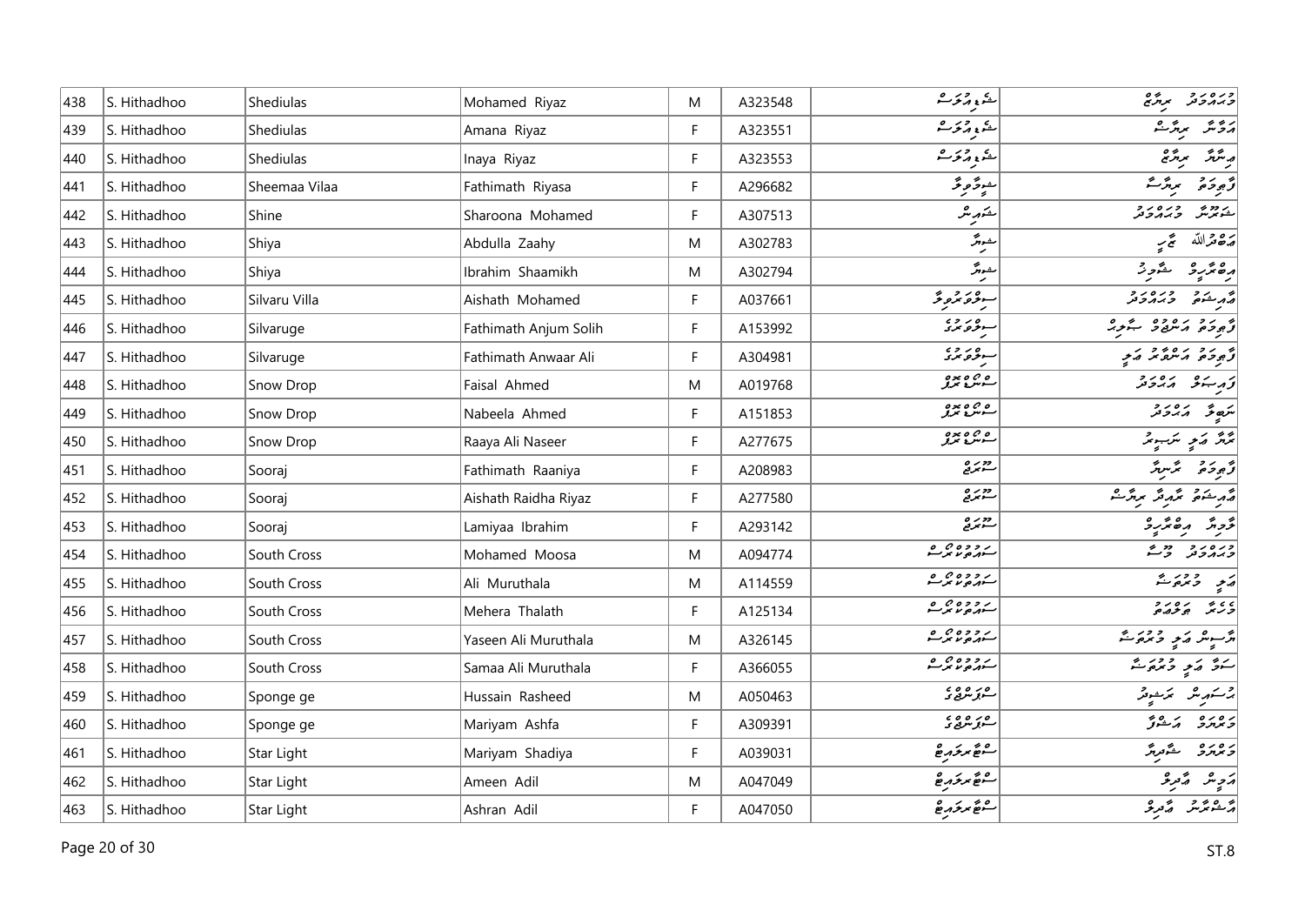| 464 | S. Hithadhoo | Summer Hill     | Ibrahim Umar Naseer       | M  | A296562 | يەۋر بۇ                                    | مەھەر دە ئەدىر سەيدىر                        |
|-----|--------------|-----------------|---------------------------|----|---------|--------------------------------------------|----------------------------------------------|
| 465 | S. Hithadhoo | Sundhuseege     | Ibrahim Nazeef            | M  | A064460 | شەھەر س <sub>ى</sub> رى                    | وەتمەر ئىنجۇ                                 |
| 466 | S. Hithadhoo | Sunny Lodge     | Sifwath Sidheeq           | F. | A307334 | ڪ سرچر <sup>ي</sup><br>په                  | $\frac{1}{2}$<br>سوړ تو تو تو<br>سر          |
| 467 | S. Hithadhoo | Theen           | Aminath Sheena            | F  | A304839 | موٍىثر                                     | أأدح منتجم الشومثر                           |
| 468 | S. Hithadhoo | Theveli         | Mohamed Hilmy             | M  | A031864 | ه ء و<br>حوحر مير                          | ورەرو برو <sub>و</sub>                       |
| 469 | S. Hithadhoo | Theveli         | Aminath Shareefa          | F  | A031865 | عرغه محر                                   | أأدمره المستمراني                            |
| 470 | S. Hithadhoo | Theveli         | Dr. Abdullah Isneen Hilmy | M  | A054890 | ەءىر                                       | بدە بە مەھىراللە مەھمىيىتر برو <sub>چ</sub>  |
| 471 | S. Hithadhoo | Thinadhooge     | Abdulla Afeef             | M  | A027966 | ر دو ء<br>ح <sub>ج</sub> سربر <sub>ک</sub> | بره والله كرورو                              |
| 472 | S. Hithadhoo | Thoode Elhege   | Manaarath Anees           | F  | A020427 | دو بر بر بر بر<br>  حو با حر بر            | ر دروسته من المراسي                          |
| 473 | S. Hithadhoo | Thulhaadhooge   | Ali Shameem               | M  | A138739 | و پر دو تا<br>حو تر تر پ                   | أركمج التكوير                                |
| 474 | S. Hithadhoo | Thundi          | Aishath Aneela            | F  | A155392 | احمسع                                      | و مشهور مسرقه<br>مستوفر مسیح                 |
| 475 | S. Hithadhoo | Thundi          | Nasfa Shafeeq             | F  | A306104 | احمسع                                      | يرومج سكورة                                  |
| 476 | S. Hithadhoo | Thundi          | Nuhaa Shafeeg             | F  | A306111 | اقوسع                                      | ده شود.<br>سرز شودٍ د                        |
| 477 | S. Hithadhoo | Tinujehige      | Sharumaa Ibrahim Didi     | F  | A020747 | ھ پر تھ<br>ج                               | د ده ده نورورور<br>شوپرو ده نورو نو          |
| 478 | S. Hithadhoo | <b>Try Star</b> | Idham Fahumy              | M  | A023984 | ھ <i>مز</i> مر ڪھُ مر                      | پرترنژی کی ژی                                |
| 479 | S. Hithadhoo | <b>Try Star</b> | Mohamed Fahmy             | M  | A033369 | <br> ع <sub>مکمر</sub> حقح مر              | ورەرو كەرج                                   |
| 480 | S. Hithadhoo | <b>Try Star</b> | Mariyam Naseera           | F  | A054409 | هو <i>مرکز م</i> ے تع                      | و ده ده سرب پر                               |
| 481 | S. Hithadhoo | Ufuqu           | Mohamed Hamdhan Fahumy    | M  | A125152 | و و و<br>مرتونو                            | وره رو بره بوه کرد.<br>د بر برد برد ترس کرد. |
| 482 | S. Hithadhoo | Unithoshige     | Aishath Azlifa            | F  | A085341 | د سرچري<br>مرسو                            | أقهر شنقى متعجز                              |
| 483 | S. Hithadhoo | Unithoshige     | Mubarak Ahmed             | M  | A100369 | د سرچري<br>مرسو                            | وه ده دورو<br>وه پر مدونر                    |
| 484 | S. Hithadhoo | Vaadhee         | Fathimath Sham oona       | F  | A020062 | حٌسٍ                                       | تو برو دره دور د                             |
| 485 | S. Hithadhoo | Vaadhee         | Aminath Shameena Mohamed  | F  | A304827 | ر<br>ح <sup>5</sup> تو                     | أزويتهم خوديد وره دو                         |
| 486 | S. Hithadhoo | Vaadhee         | Shanveena Hassan          | F. | A304828 | ر<br>ح م <sub>ي</sub>                      | ڪشمور ڪاڪر                                   |
| 487 | S. Hithadhoo | Vaadhee Zone    | Nazmeen Najmy             | M  | A292772 | ۇ يېرى<br>قۇمۇمى                           | <i>ﯩﻨﯘﭼﯩﺪ - ﻣﯘ</i> ﭼ                         |
| 488 | S. Hithadhoo | Vaareha         | Nasreena Hussain          | F  | A021979 | ی بر بر<br>حرمرت                           | للرسم يرتكز الرسكريل                         |
| 489 | S. Hithadhoo | Vanilla ge      | Aminath Nashiyaan Ahmed   | F. | A277695 | ء سرپرۍ<br>پ                               | أثر و سره است الله الله الله و بر و و در و   |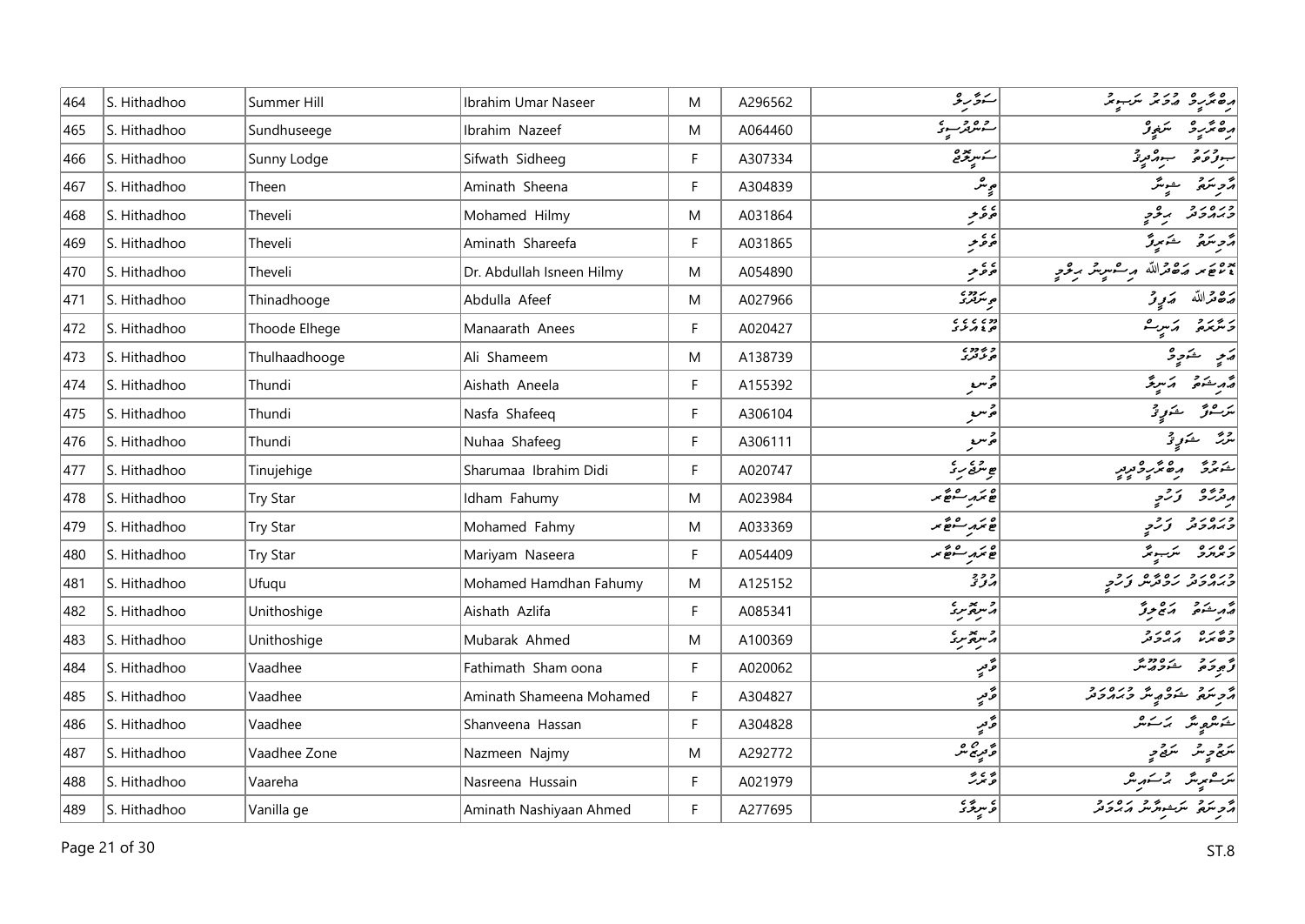| 490 | S. Hithadhoo | Vanilla ge          | Fathimath Naisaan Shareef | F  | A316871 | ء سرپرۍ<br>                                                                            | و محمد محمد الله المحمد المحمد المحمد المحمد و المحمد المحمد المحمد المحمد المحمد المحمد المحمد المحمد المحمد<br>المحمد المحمد المحمد المحمد المحمد المحمد المحمد المحمد المحمد المحمد المحمد المحمد المحمد المحمد المحمد المحم |
|-----|--------------|---------------------|---------------------------|----|---------|----------------------------------------------------------------------------------------|---------------------------------------------------------------------------------------------------------------------------------------------------------------------------------------------------------------------------------|
| 491 | S. Hithadhoo | Vasmeeruge          | Mariyam Samiya            | F  | A021730 | <br> توسع د پوری                                                                       | و مدور و محمد به                                                                                                                                                                                                                |
| 492 | S. Hithadhoo | Vasmeeruge          | Aminath Safwath Mohamed   | F. | A307902 | ئەسىھ يەرى<br>  ئۇسسى يىرى                                                             | 20012 1002 2005                                                                                                                                                                                                                 |
| 493 | S. Hithadhoo | Vehethaanuge        | Lirashath Mohamed         | F  | A121124 | ړ د پر و د<br>وره <sub>و</sub> سرو                                                     | ە ئەرەر 2019.<br>ئىگەشمى قىدەر قىر                                                                                                                                                                                              |
| 494 | S. Hithadhoo | Veyofeheburuge      | Fathimath Sana Ahmed      | F  | A303836 | ړ پر ړ د د د<br>و <del>م</del> رنو مر <i>ه بر</i> د                                    | تح و د د د د د د د د                                                                                                                                                                                                            |
| 495 | S. Hithadhoo | Vihalagodimaage     | Shareefa Anees            | F  | A019988 | ە ئەنزىدىنى<br>مەنزىر ئەر                                                              | شەيرۇ كەيرىشە                                                                                                                                                                                                                   |
| 496 | S. Hithadhoo | Vihalagodimaage     | Mohamed Hussain           | M  | A304776 | ە ئەبرىدە بەي<br>ئە                                                                    | ورەرو ج <i>ے م</i> رش                                                                                                                                                                                                           |
| 497 | S. Hithadhoo | Vihalagodimaage     | Nasheeda Anees            | F  | A304782 | ە ئەبرىدە بەي<br>ئە                                                                    |                                                                                                                                                                                                                                 |
| 498 | S. Hithadhoo | Vijninge            | Gasim                     | M  | A026426 | موقح سر يتمنَّذ                                                                        | سَرَشونَدَ <sub>ا</sub> کسِرِ مُعَ<br>سَرَشونَدَ اکسِرِ مُعَ<br>تَحْرِ وَ                                                                                                                                                       |
| 499 | S. Hithadhoo | Vijninge            | Ahmed Nazeer              | M  | A307948 | وقح سرسر مح                                                                            | رەر <del>د</del> سَن <sub>ْدِ</sub> رْ                                                                                                                                                                                          |
| 500 | S. Hithadhoo | West                | Tharig Majeed             | M  | A309342 | ءُ ڪيھ                                                                                 | ۾ پڻ ڏي پڻ                                                                                                                                                                                                                      |
| 501 | S. Hithadhoo | West                | Thaliba Majeed            | F  | A309345 | ءُ ڪيھ                                                                                 | ۾ً وقت وَمِ تَر                                                                                                                                                                                                                 |
| 502 | S. Hithadhoo | West Eleska         | Mohamed Riyaz             | M  | A100209 | ه وه وه وه و<br>و سوه د بو سوړ                                                         | ورەرو برگر                                                                                                                                                                                                                      |
| 503 | S. Hithadhoo | West Eleska         | Fathimath Izmeena         | F  | A100273 | ې موړې وه و                                                                            | توجوخو برءح يثر                                                                                                                                                                                                                 |
| 504 | S. Hithadhoo | West Side           | Aishath Zileena           | F  | A099577 | ۇ شۇ ھەسىر ؟                                                                           | قەرشۇق بېرچىگە                                                                                                                                                                                                                  |
| 505 | S. Hithadhoo | <b>West Side</b>    | Shamila Mohamed           | F. | A308225 | $\frac{1}{2}$                                                                          | شورقر وبرورو                                                                                                                                                                                                                    |
| 506 | S. Hithadhoo | White Rose          | Hassan Haleem             | M  | A032460 | ورەممە                                                                                 | پرستانګر ایر پروژ                                                                                                                                                                                                               |
| 507 | S. Hithadhoo | <b>White Sand</b>   | Umaira Mohamed            | F  | A021381 | وروعيوه                                                                                | و رە ر د<br>تر پروتر<br>ومحامرتك                                                                                                                                                                                                |
| 508 | S. Hithadhoo | <b>White Sand</b>   | Mohamed Ali               | M  | A062072 | ورقع سىمى                                                                              | ورەر د كې                                                                                                                                                                                                                       |
| 509 | S. Hithadhoo | White Tern          | Fathimath Dhavuma         | F  | A321776 | $\begin{array}{cc} \mathcal{L} & \mathcal{L} \\ \mathcal{L} & \mathcal{L} \end{array}$ | توجوحتم تروثة                                                                                                                                                                                                                   |
| 510 | S. Hithadhoo | Yaktha              | Fathimath Gulfam          | F  | A125162 | پره و                                                                                  | و ده ده ده و                                                                                                                                                                                                                    |
| 511 | S. Hithadhoo | Yaktha              | Hawwa Ulfa                | F  | A306888 | پره په                                                                                 | ره په وه پور<br>بروگ مرمونو                                                                                                                                                                                                     |
| 512 | S. Hithadhoo | <b>Yellow Villa</b> | Shahida Hussain           | F. | A039086 | بردموقر                                                                                | ڪريگر گرڪريگر                                                                                                                                                                                                                   |
| 513 | S. Hithadhoo | Yellow Villa        | Aishath Dhiye             | F  | A056601 | ەم ھەرگە<br>مەم ھەرگە                                                                  | ر<br>په کېږمنده توروگر                                                                                                                                                                                                          |
| 514 | S. Hithadhoo | <b>Yellow Villa</b> | Fathimath Zimtha Adunan   | F  | A304291 | پرعرمو محر                                                                             | و و د و و د د و و                                                                                                                                                                                                               |
| 515 | S. Hithadhoo | Zaahiraa Manzil     | Aminath Hussain           | F  | A021482 | ىج <i>رىڭرىڭ مىتو</i> گ                                                                | أأرجع بالمستمر المحمد                                                                                                                                                                                                           |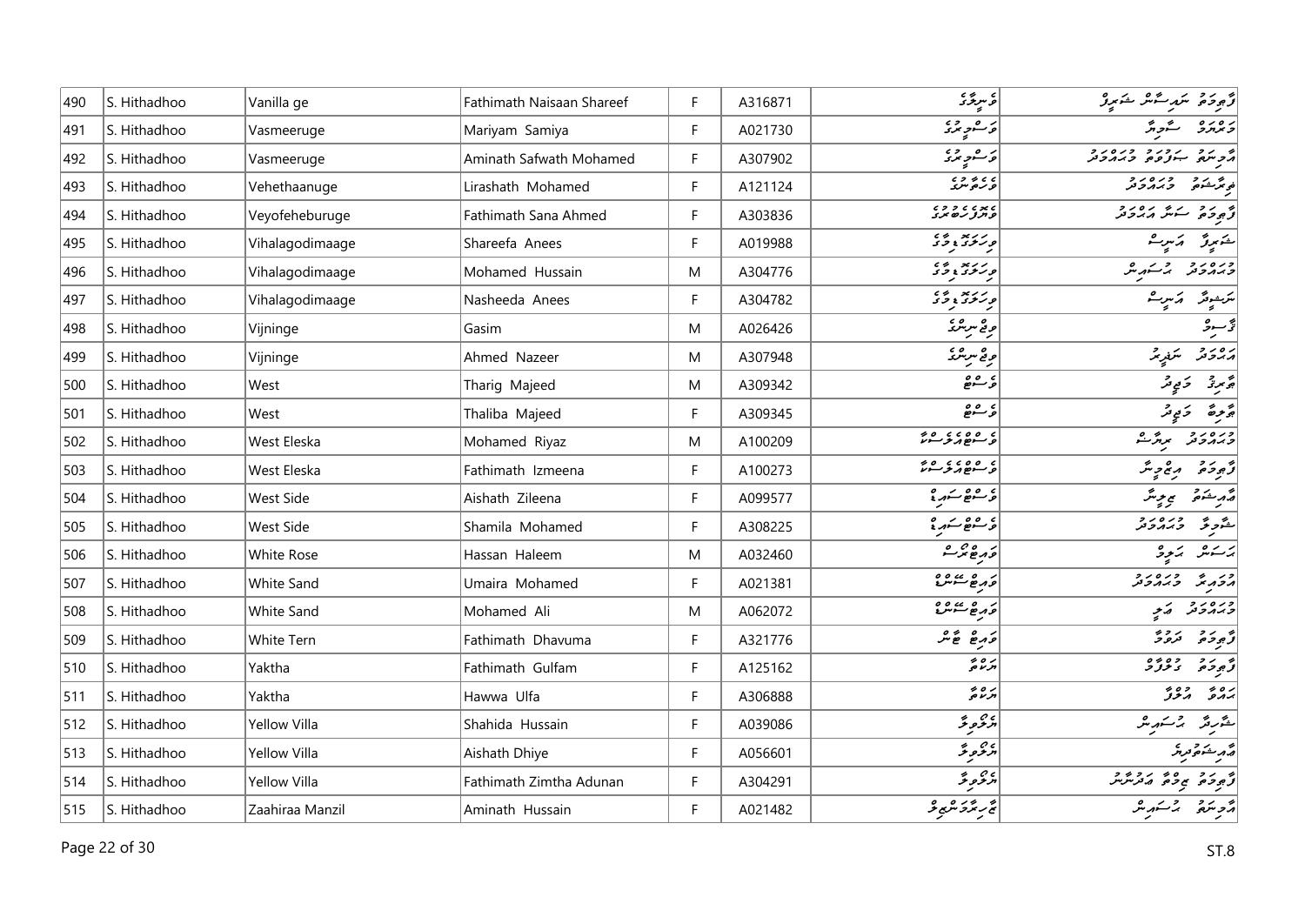| 516 | $\sqrt{2}$<br>Hithadhoo<br>--- | Aishath<br>Nafees |  | .<br>29434<br>$-$ |  | . .<br>. |
|-----|--------------------------------|-------------------|--|-------------------|--|----------|
|-----|--------------------------------|-------------------|--|-------------------|--|----------|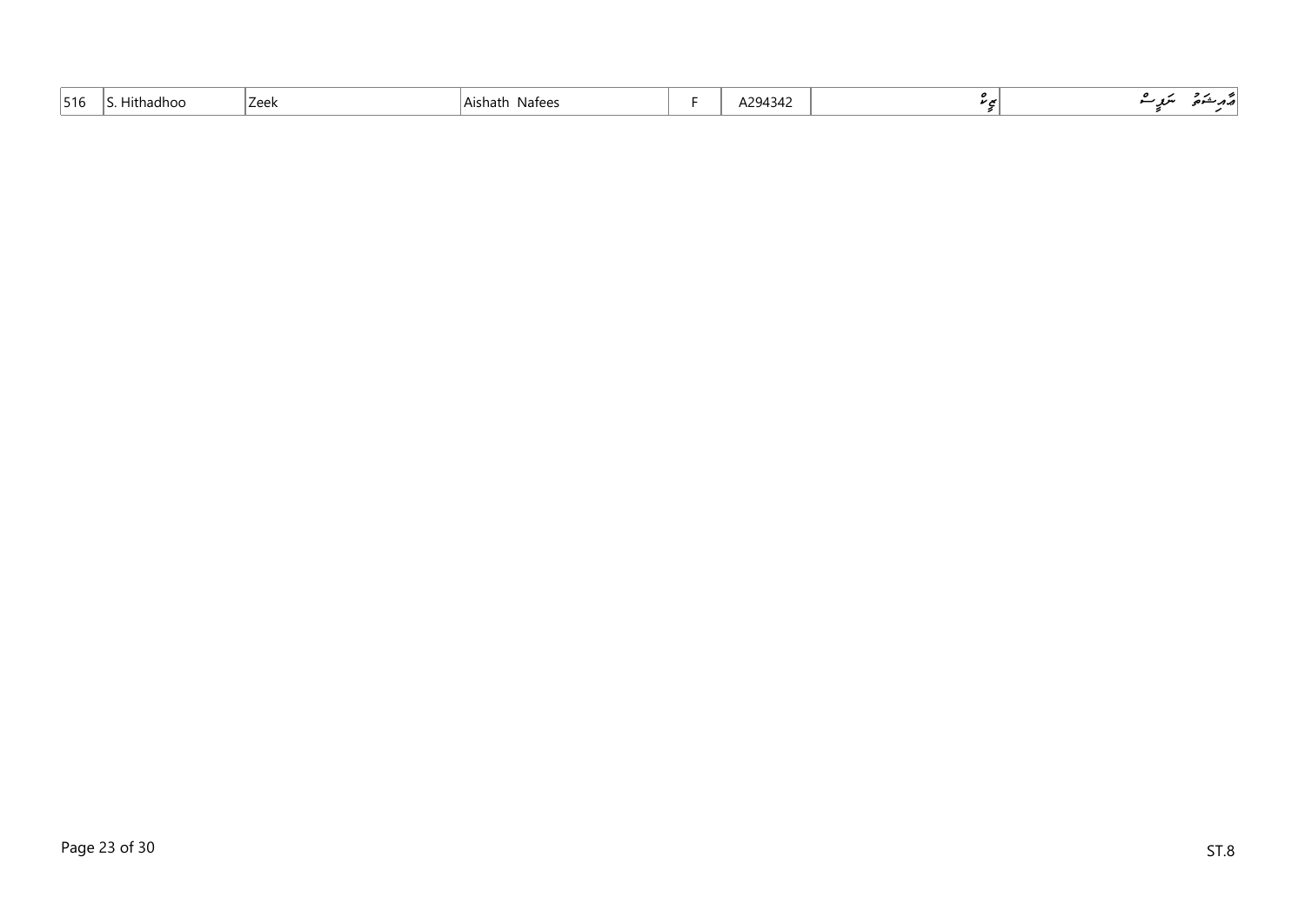## *w7qAn8m? sCw7mRo>u; wEw7mRw;sBo<*

| ' مرمر | 'يئرىثر: |
|--------|----------|
|        |          |
|        |          |
|        |          |

## *w7q9r@w7m> sCw7qHtFoFw7s; mAm=q7 w7qHtFoFw7s;*

| ىر تە | $\mathcal{O} \times$<br>$\sim$ | $\sim$<br>. . | لترنثر |
|-------|--------------------------------|---------------|--------|
|       |                                |               |        |
|       |                                |               |        |
|       |                                |               |        |

| يره | $^{\circ}$ | $\frac{2}{n}$ | $^{\circ}$<br>سرسر. |
|-----|------------|---------------|---------------------|
|     |            |               |                     |
|     |            |               |                     |
|     |            |               |                     |

| ' ئىرتىر: | سر سر |  |
|-----------|-------|--|
|           |       |  |
|           |       |  |
|           |       |  |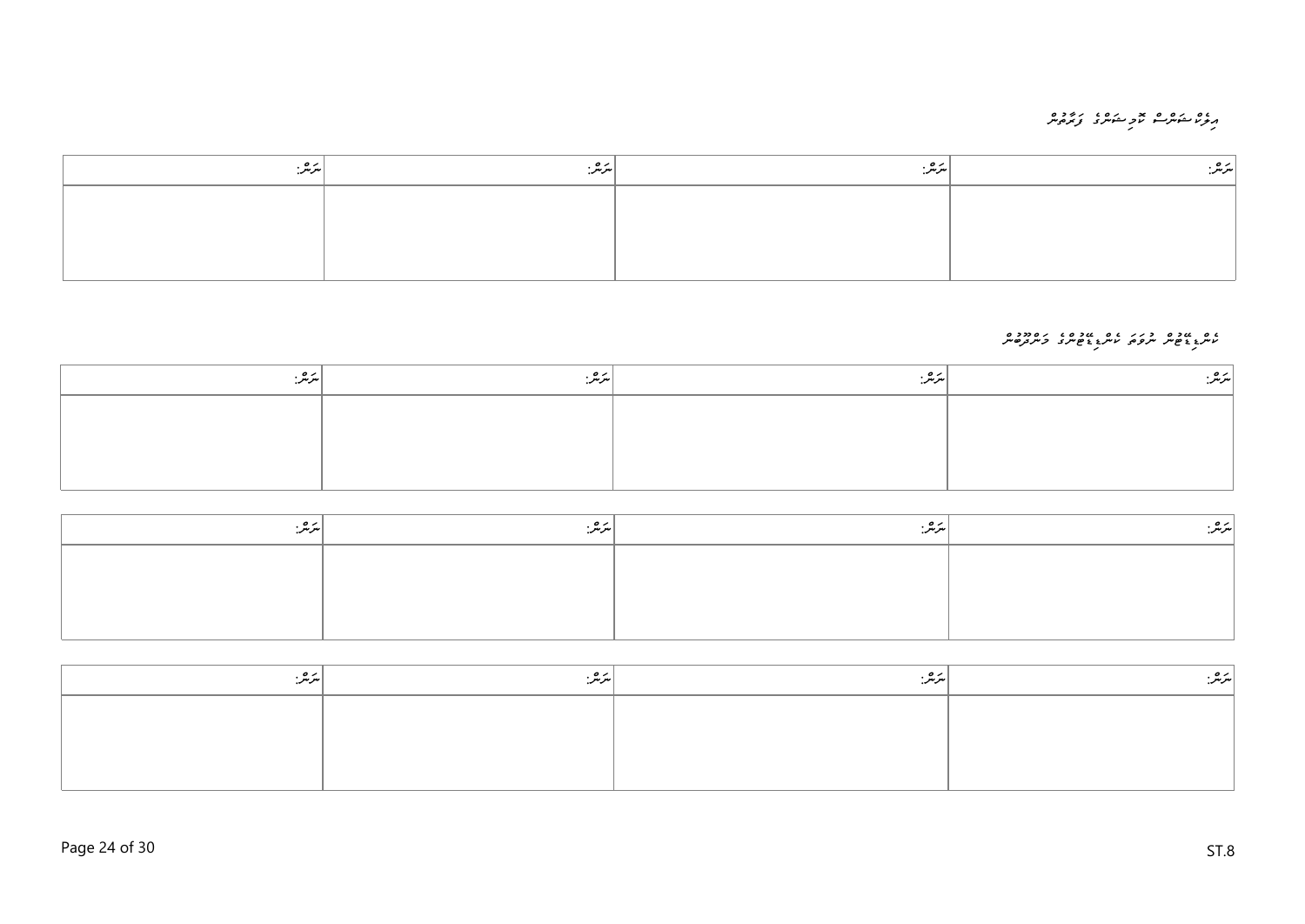| يزهر | $^{\circ}$ | ىئرىتر: |  |
|------|------------|---------|--|
|      |            |         |  |
|      |            |         |  |
|      |            |         |  |

| <sup>.</sup> سرسر. |  |
|--------------------|--|
|                    |  |
|                    |  |
|                    |  |

| ىئرىتر. | $\sim$ | ا بر هه. | لىرىش |
|---------|--------|----------|-------|
|         |        |          |       |
|         |        |          |       |
|         |        |          |       |

| 。<br>مرس. | $\overline{\phantom{a}}$<br>مر مىر | يتريثر |
|-----------|------------------------------------|--------|
|           |                                    |        |
|           |                                    |        |
|           |                                    |        |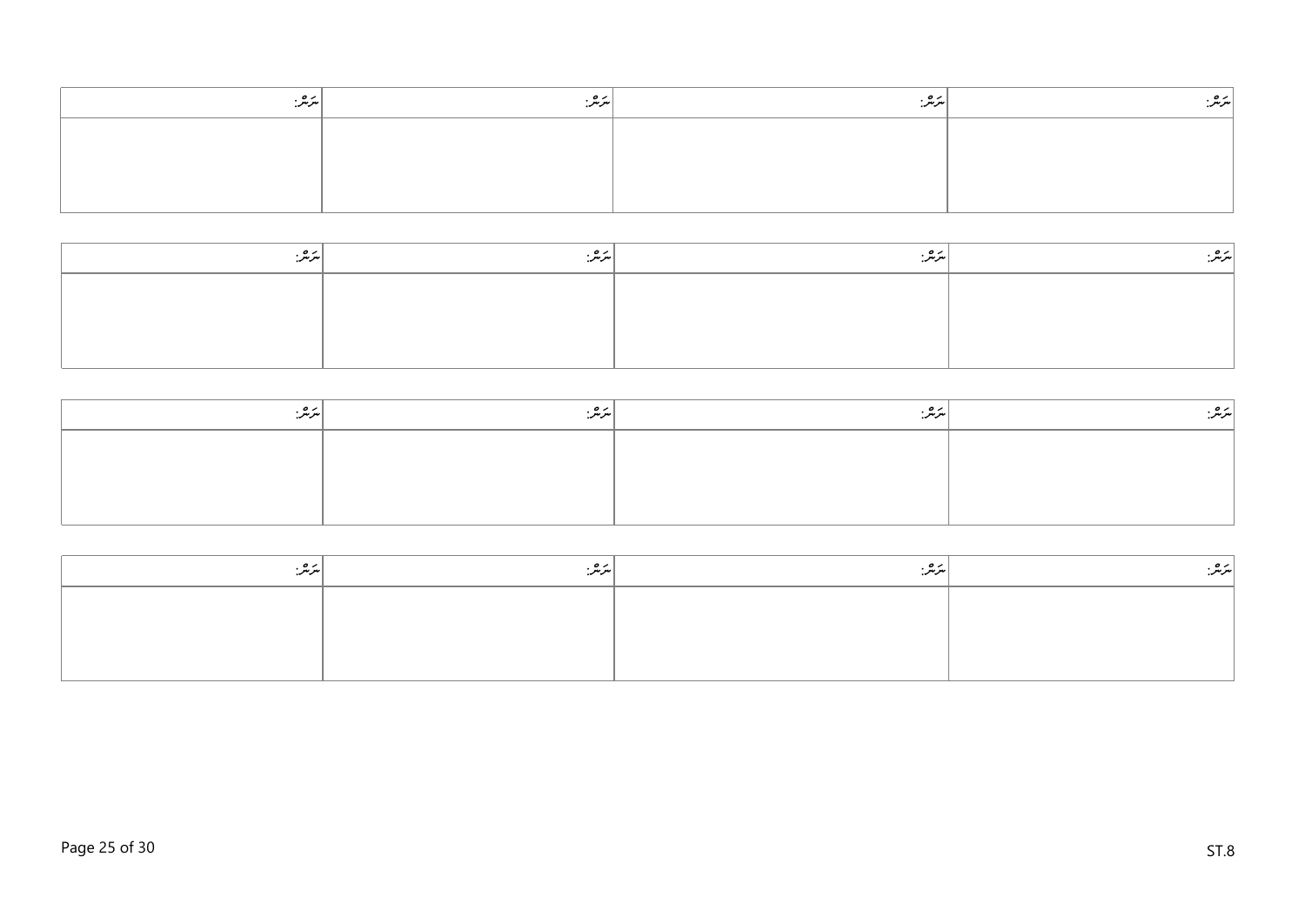| ير هو . | $\overline{\phantom{a}}$ | يرمر | اير هنه. |
|---------|--------------------------|------|----------|
|         |                          |      |          |
|         |                          |      |          |
|         |                          |      |          |

| ىر تىر: | $\circ$ $\sim$<br>" سرسر . | يبرحه | o . |
|---------|----------------------------|-------|-----|
|         |                            |       |     |
|         |                            |       |     |
|         |                            |       |     |

| 'تترنثر: | 。<br>,,,, |  |
|----------|-----------|--|
|          |           |  |
|          |           |  |
|          |           |  |

|  | . ه |
|--|-----|
|  |     |
|  |     |
|  |     |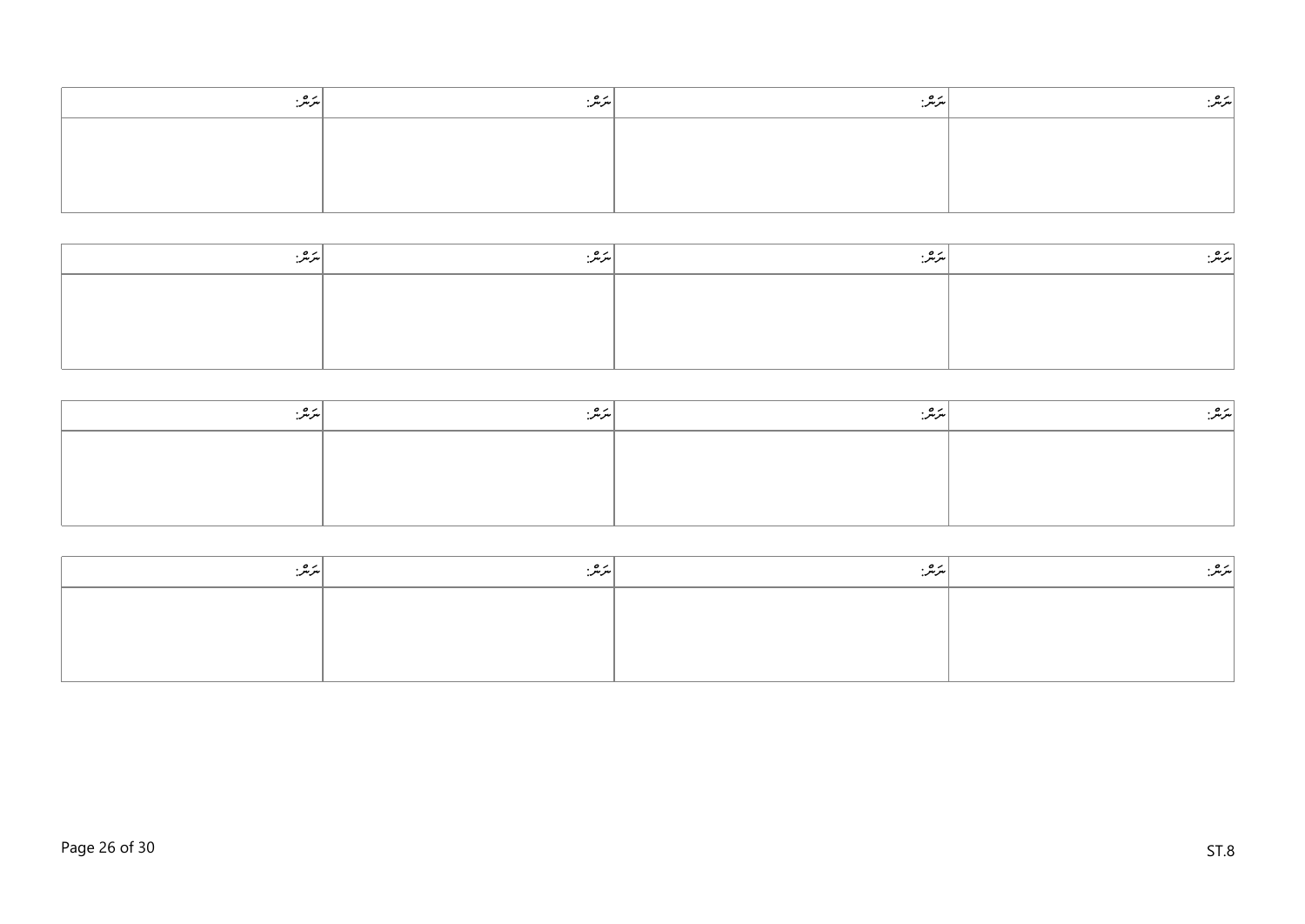| ير هو . | $\overline{\phantom{a}}$ | يرمر | اير هنه. |
|---------|--------------------------|------|----------|
|         |                          |      |          |
|         |                          |      |          |
|         |                          |      |          |

| ئىرتىر: | $\sim$<br>ا سرسر . | يئرمثر | o . |
|---------|--------------------|--------|-----|
|         |                    |        |     |
|         |                    |        |     |
|         |                    |        |     |

| انترنثر: | ر ه |  |
|----------|-----|--|
|          |     |  |
|          |     |  |
|          |     |  |

|  | . ه |
|--|-----|
|  |     |
|  |     |
|  |     |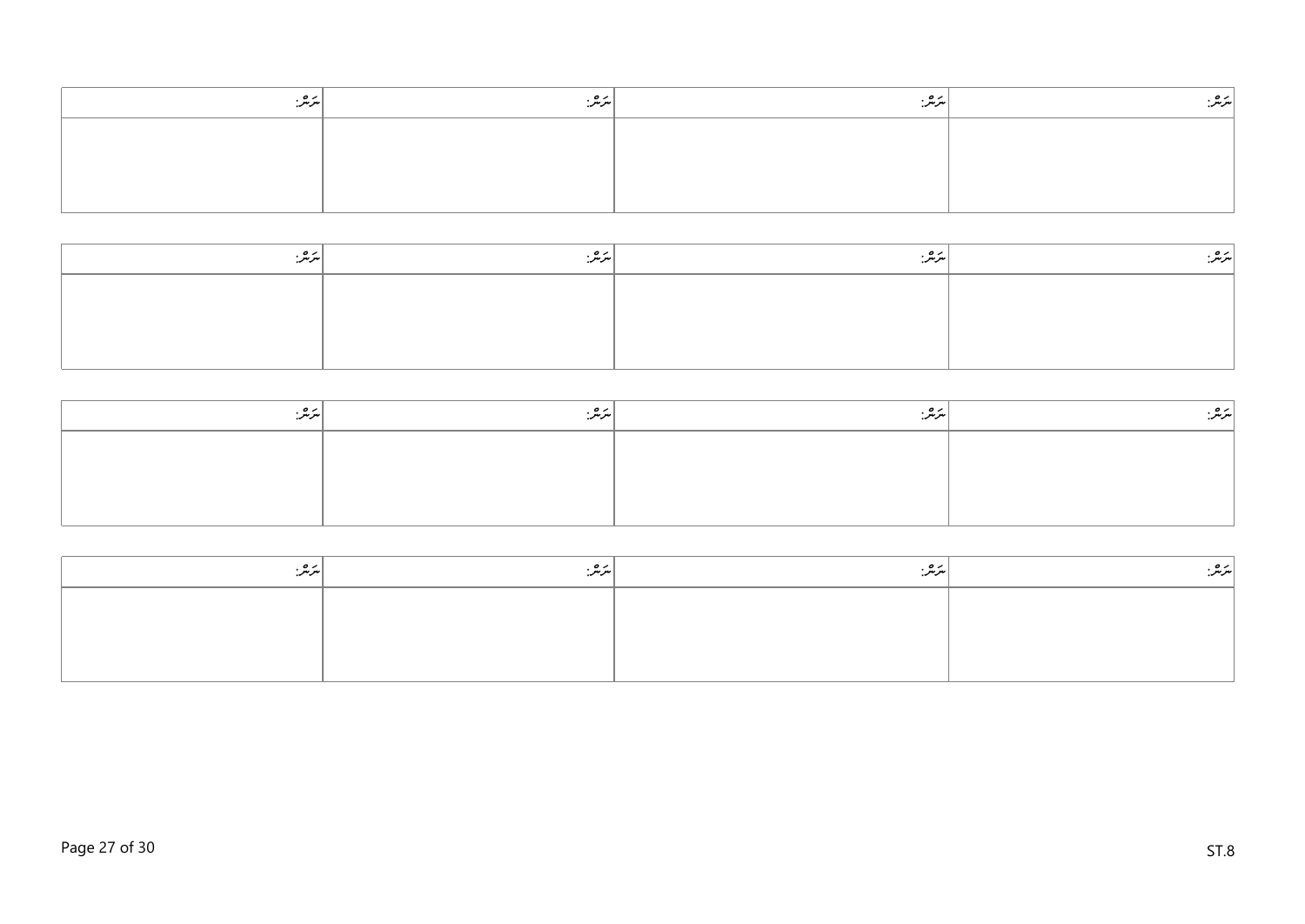| $\cdot$ | ο. | $\frac{\circ}{\cdot}$ | $\sim$<br>سرسر |
|---------|----|-----------------------|----------------|
|         |    |                       |                |
|         |    |                       |                |
|         |    |                       |                |

| يريثن | ' سرسر . |  |
|-------|----------|--|
|       |          |  |
|       |          |  |
|       |          |  |

| بر ه | 。 | $\sim$<br>َ سومس |  |
|------|---|------------------|--|
|      |   |                  |  |
|      |   |                  |  |
|      |   |                  |  |

| 。<br>. س | ىرىىر |  |
|----------|-------|--|
|          |       |  |
|          |       |  |
|          |       |  |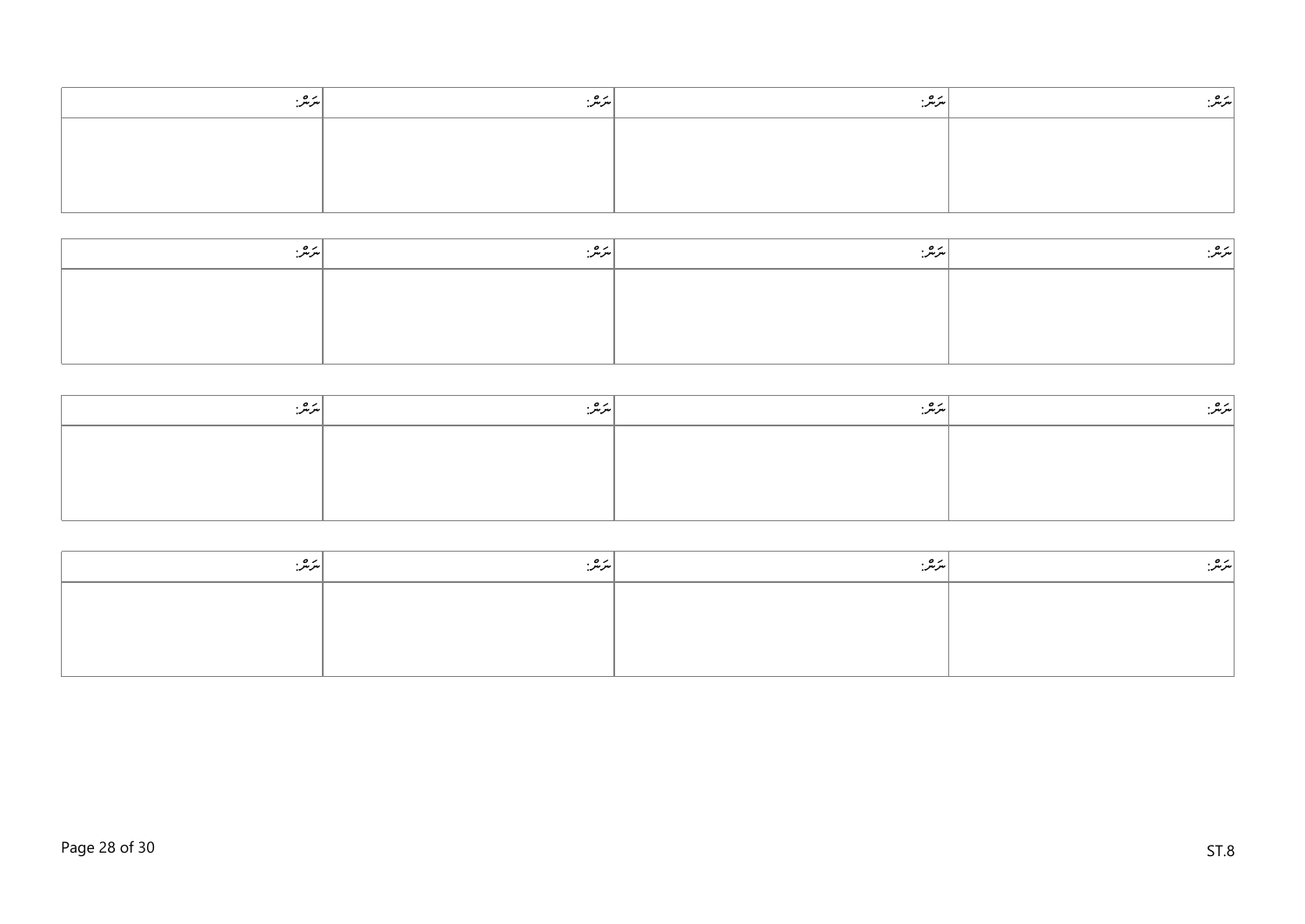| ير هو . | $\overline{\phantom{a}}$ | يرمر | لتزمثن |
|---------|--------------------------|------|--------|
|         |                          |      |        |
|         |                          |      |        |
|         |                          |      |        |

| ىر تىر: | $\circ$ $\sim$<br>" سرسر . | يبرحه | o . |
|---------|----------------------------|-------|-----|
|         |                            |       |     |
|         |                            |       |     |
|         |                            |       |     |

| 'تترنثر: | 。<br>,,,, |  |
|----------|-----------|--|
|          |           |  |
|          |           |  |
|          |           |  |

|  | . ه |
|--|-----|
|  |     |
|  |     |
|  |     |